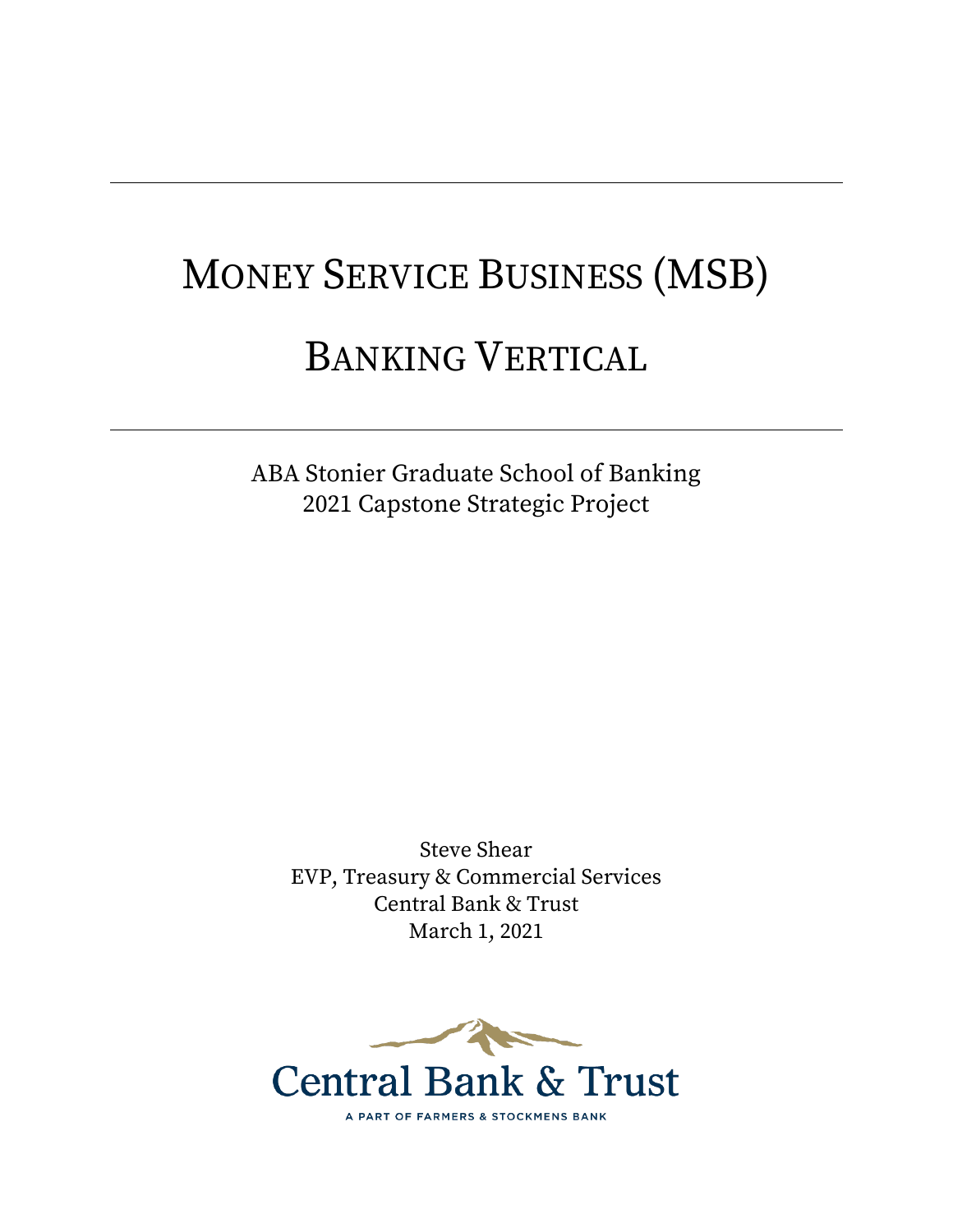# EXECUTIVE SUMMARY

Critical to the success of CB&T's long-term strategic plan is strong and reliable core deposit growth. In 2018, the Bank and Holding Company Board of Directors approved a five-year strategic growth plan that called for the injection of capital, hiring of key executives, and expansion into the Denver market. In preparation for the expansion into Denver, CB&T management recognized the need to enhance their treasury capabilities in order to procure full depository relationships from their commercial clients. Historically, CB&T has struggled attracting low-cost core deposits and has relied on a retail funding strategy – whereas the Bank was forced to "pay up" for deposits. This approach led to a deposit portfolio that contained a high percentage of consumer money market accounts, CDs, and interest-bearing checking accounts, resulting in a cost of funds (COF) that was significantly higher when compared to peer group. A high COF inevitability results in elevated loan yields in order to achieve the target net interest margin (NIM). The Denver market is competitive and highly saturated, leading to more aggressive loan structures and lower pricing than in CB&T's other two markets. In order for the Bank to successfully expand into Denver, CB&T management knew that in order to position the Bank for future growth, they needed to address the COF issue, revamp the commercial treasury management platform, and build a deposit portfolio heavily weighted with low-cost deposits.

A commercial banking platform overhaul was necessary to achieve the future growth goals of the Bank. This overhaul included a technology-forward approach to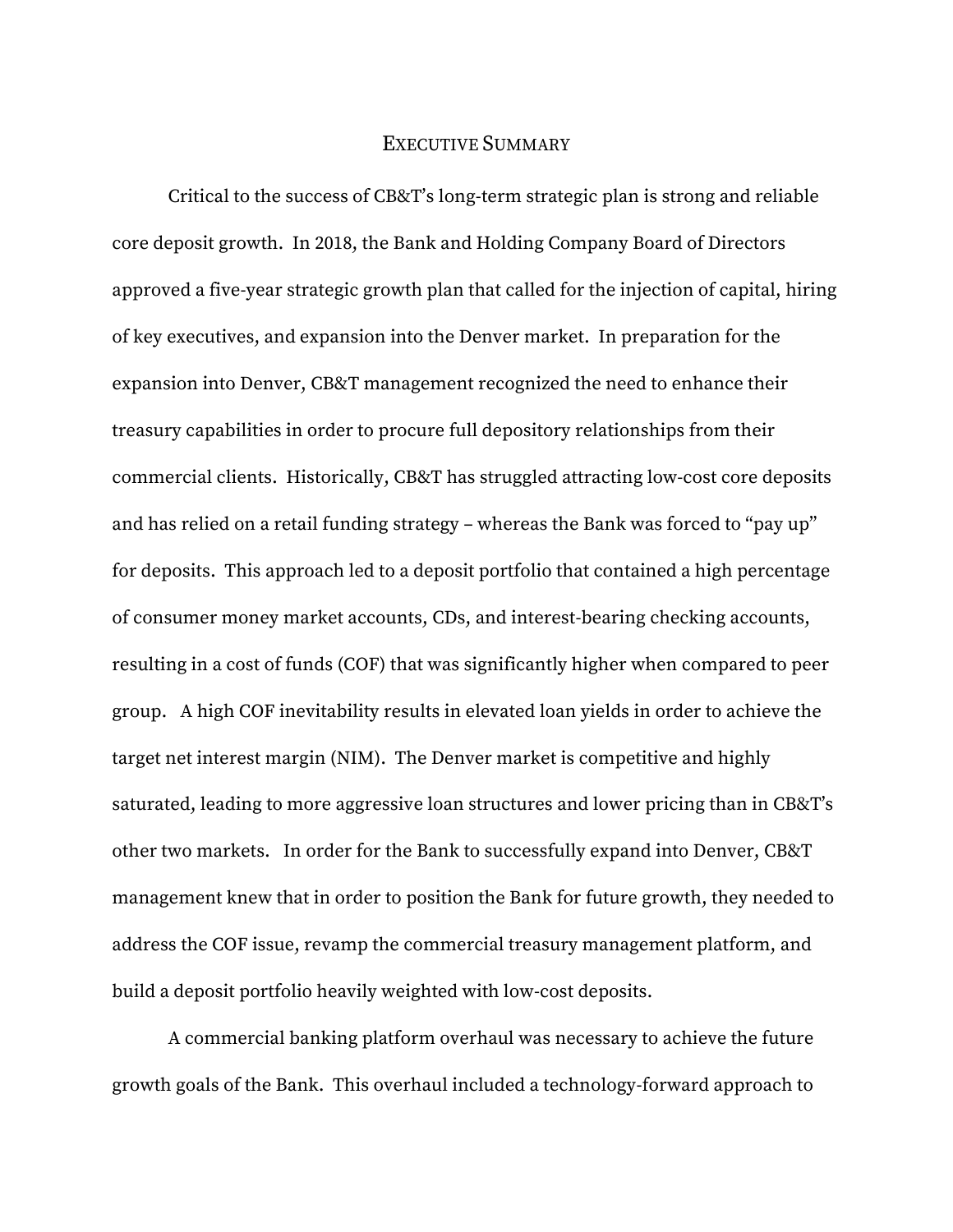products and services, along with a progressive deposit growth strategy. The strategy was straightforward – CB&T would not charge their commercial clients bank service fees. The strategic thought behind this approach was to remove all barriers to entry for commercial clients. If the treasury management platform was competitive and clients were not charged fees for the service, the Bank should be able to convert a large number of commercial operating relationships. These relationships result in core deposits that are low-cost and significantly impact the Bank's COF. The accelerated deposit build gives CB&T the dry powder to aggressively acquire market share with competitive loan pricing.

In theory, the above strategy is logical and straightforward. While the strategy supports strong deposit growth, it does not account for the increasing costs associated with client acquisition and increased service level volumes. While CB&T can raise deposit balances quickly, expense growth will follow the expanding balance sheet. With no offset to the increased expenses, there will be a drag on core earnings.

As CB&T's management weighed the pros and cons of the proposed strategy, they identified a solution that would allow them to move forward with the no-fee approach while addressing expense growth at the same time. The solution proposed identified a high-margin fee vertical that could compliment the deposit growth strategy and generate non-interest income. Identifying a high-margin fee vertical can give the Bank significant operating leverage in allowing them to grow low-cost core deposit and lower the Bank's COF, while offsetting some or all of the increased expenses generated from their core client base.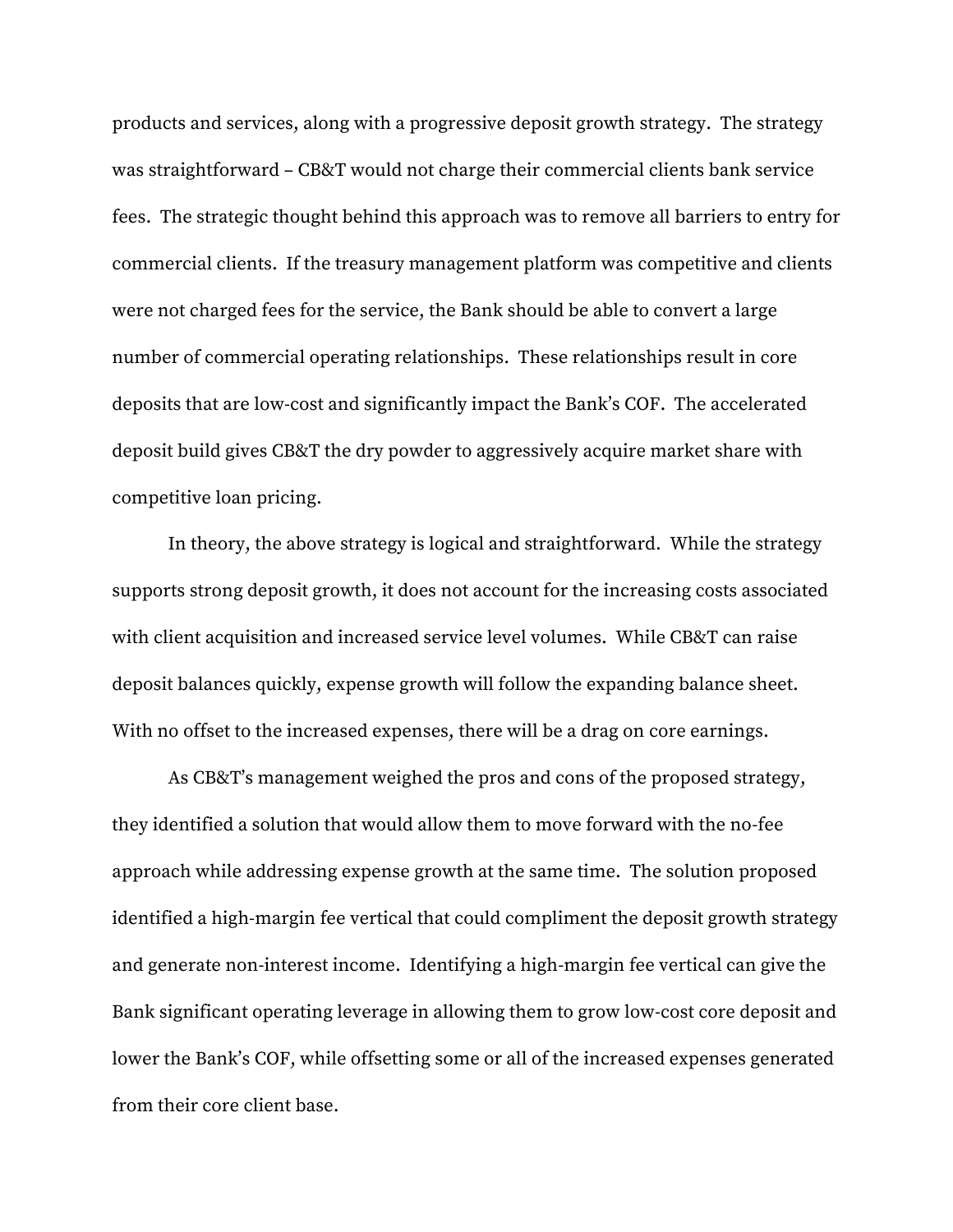While assessing the high-margin fee vertical approach, Bank management reviewed many options, with Money Service Businesses (MSB) rising to the top of the list. MSBs are non-bank financial institutions that provide a number of financial services, including everything from check cashing to international money transmission processing. They range in size and complexity and play a vital role in many communities that lack access to financial services and typical bank branches. They are particularly important for individuals who may not have ready access to the formal banking sector, often referred to the "un-banked" and "under-banked."

Bank relationships are crucial to MSBs. The nature of their business requires access to the payments system that a bank provides in order to process checks and transfer funds. This reliance is also the greatest threat to MSBs and their banking partners. Since the majority of their business involves the movement of funds, they are considered a higher-risk industry, which comes with enhanced compliance and monitoring from their bank partners.

The cons associated with banking MSBs include upfront and ongoing expenses, exposure to AML/BSA/KYC violations, enhanced compliance monitoring, and financial and reputational risk to the Bank. In order to stand-up the MSB platform, CB&T would realize \$85,250 in one-time expenses and \$88,388 in ongoing expenses. Additionally, they would be required to add staffing to their Compliance department and would need to engage in legal and consulting services, even before bringing on their first MSB client. Lastly, the Bank's regulator would monitor the program closely and look for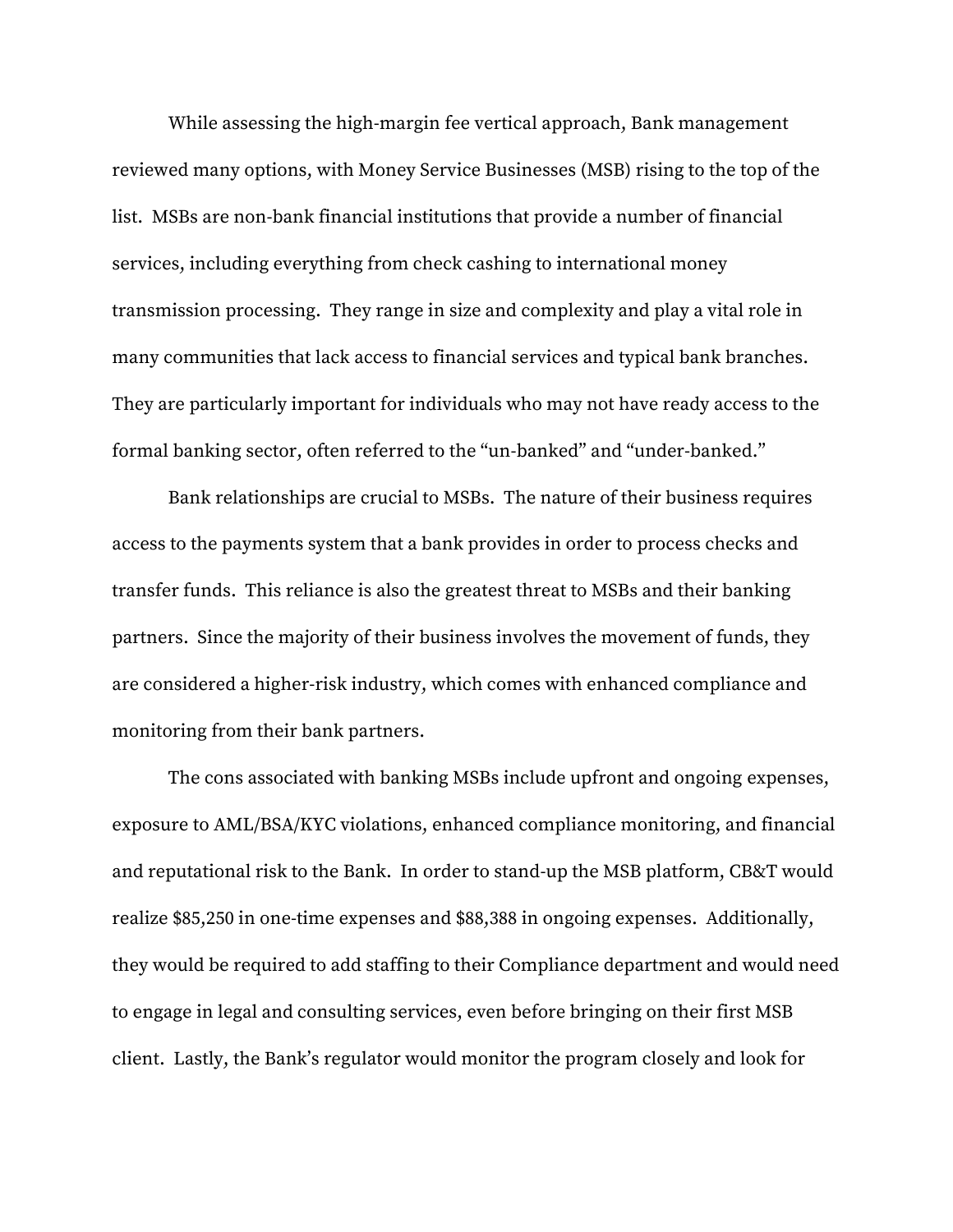adherence to all regulatory guidance, internal policies and procedures, and compliance practices.

The pros associated with banking MSBs include significant revenue potential, an industry with relatively minimal bank competition, and most importantly, the support of the Bank's core deposit growth strategy. Even with the large upfront expense to erect the MSB platform, profitability can be achieved relatively quickly. The analysis shows the program breakeven is achieved in month six, with first-year profitability of \$110,759, growing to \$196,009 in years two and beyond. Risk mitigation factors are included in the analysis, which include staffing, consultant fees, legal expenses and enhanced compliance monitoring software. As the MSB banking division grows, profitability would increase as the fixed costs of the programs would stay relatively flat. CB&T could continue with their general no-fee approach while expanding the MSB program to generate significant non-interest income and offset expenses generated by their core client base. While a viable standalone vertical, the MSB banking division would complement the strategic growth plan of CB&T and position the Bank's infrastructure for long-term success.

If CB&T is committed to lowering its COF and driving deposit growth through a no-fee approach, the MSB banking vertical is a perfect complement to that strategy. The program is a worthwhile investment and will support the long-term growth, durability, and scalability of the Bank. It is without hesitation that CB&T management consider moving forward with the implementation of the MSB banking vertical.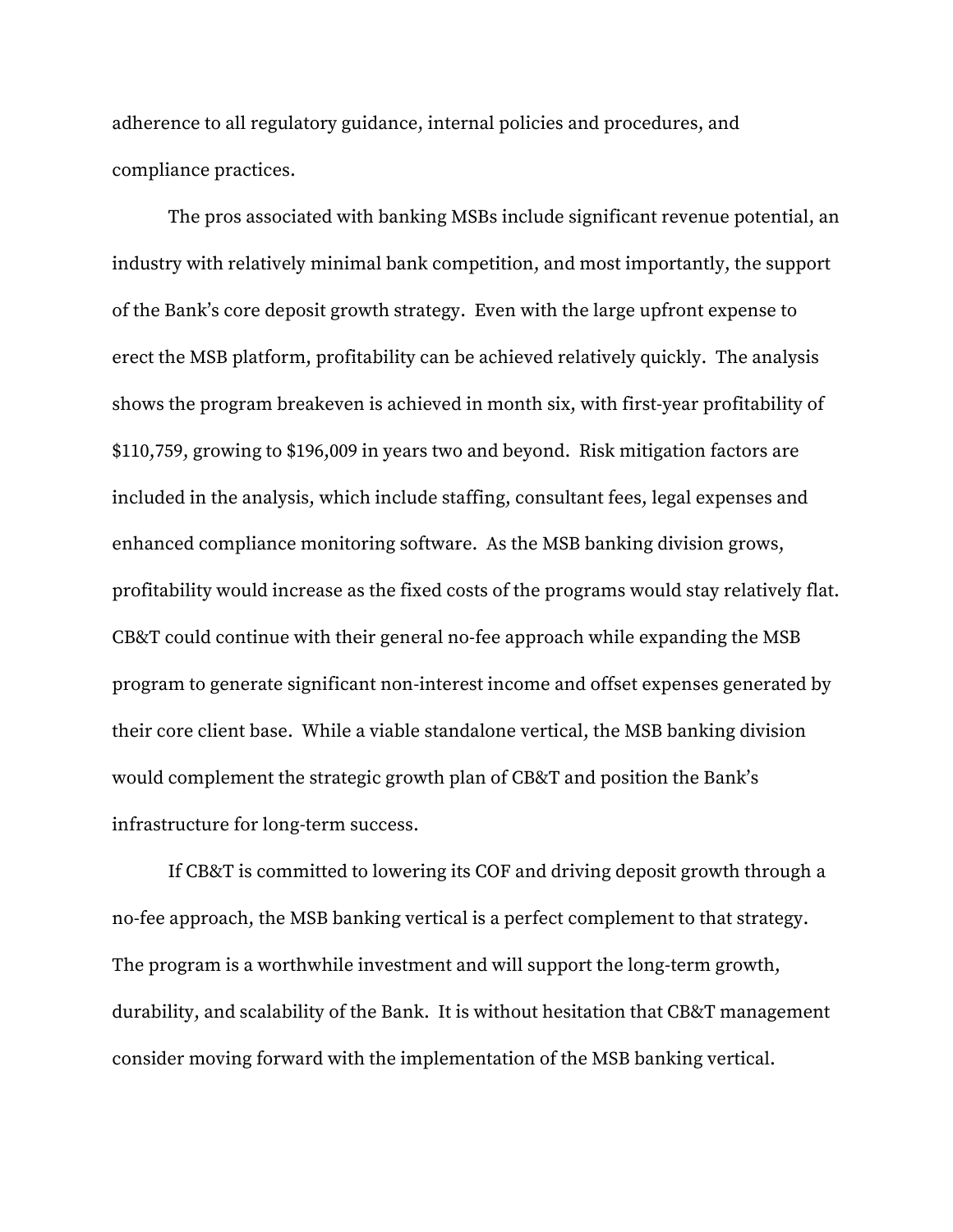# TABLE OF CONTENTS:

<span id="page-5-0"></span>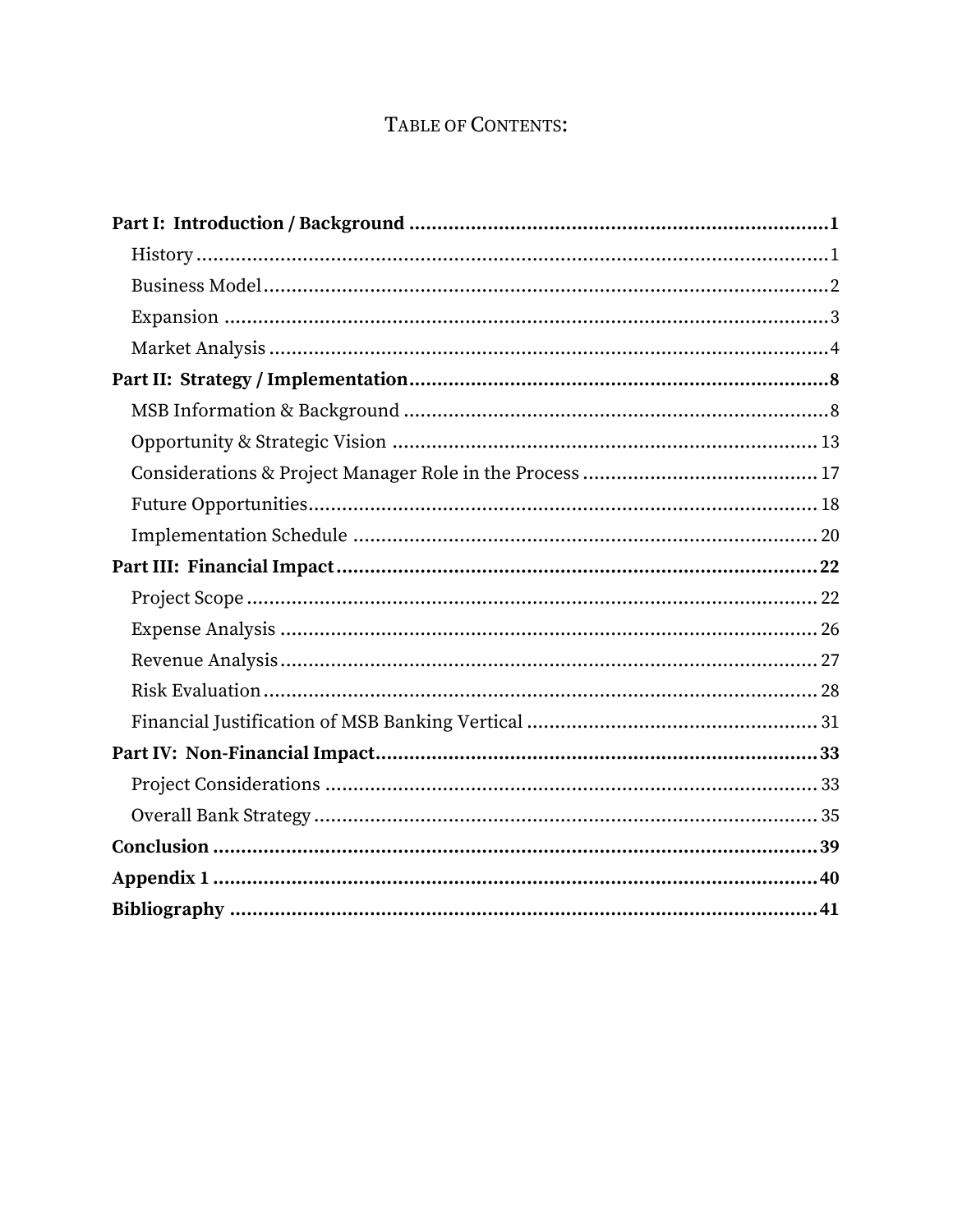# PART I: INTRODUCTION / BACKGROUND

#### <span id="page-6-0"></span>**History**

Central Bancorp, Inc. was formed in 2006 with one purpose in mind – to build a firm that positively impacts the personal and professional lives of its clients, its team members, and its community's residents. At the time of Central Bancorp's formation, the Colorado economy was seeing record growth and a massive influx of residents and business were relocating to the state. With growth came opportunity. Central Bancorp's leadership team saw the potential to combine a family of financial services businesses under the roof of a locally-owned, privately-held company. Colorado natives were able to identify with an organization that was local and had strong ties to the community, while also attracting the wave of new residents and businesses looking to establish roots with a local community bank.

In 2009, less than three years after Central Bancorp's formation, the leadership team looked to expand its suite of financial services with the acquisition of Farmers & Stockmens Bank (F&SB) based in Clayton, New Mexico. One year later, Central Bank & Trust (CB&T) opened its doors in downtown Colorado Springs as a branch of Farmers & Stockmens Bank. For the purpose of this Capstone Project, CB&T will be referred to as the primary institution even though CB&T is a part of Farmers & Stockmens Bank. For all intents and purposes, Farmers & Stockmens Bank continues to be managed by people who maintain business and family ties to Clayton, NM and the surrounding communities. Farmers & Stockmens Bank is a very important part of the Central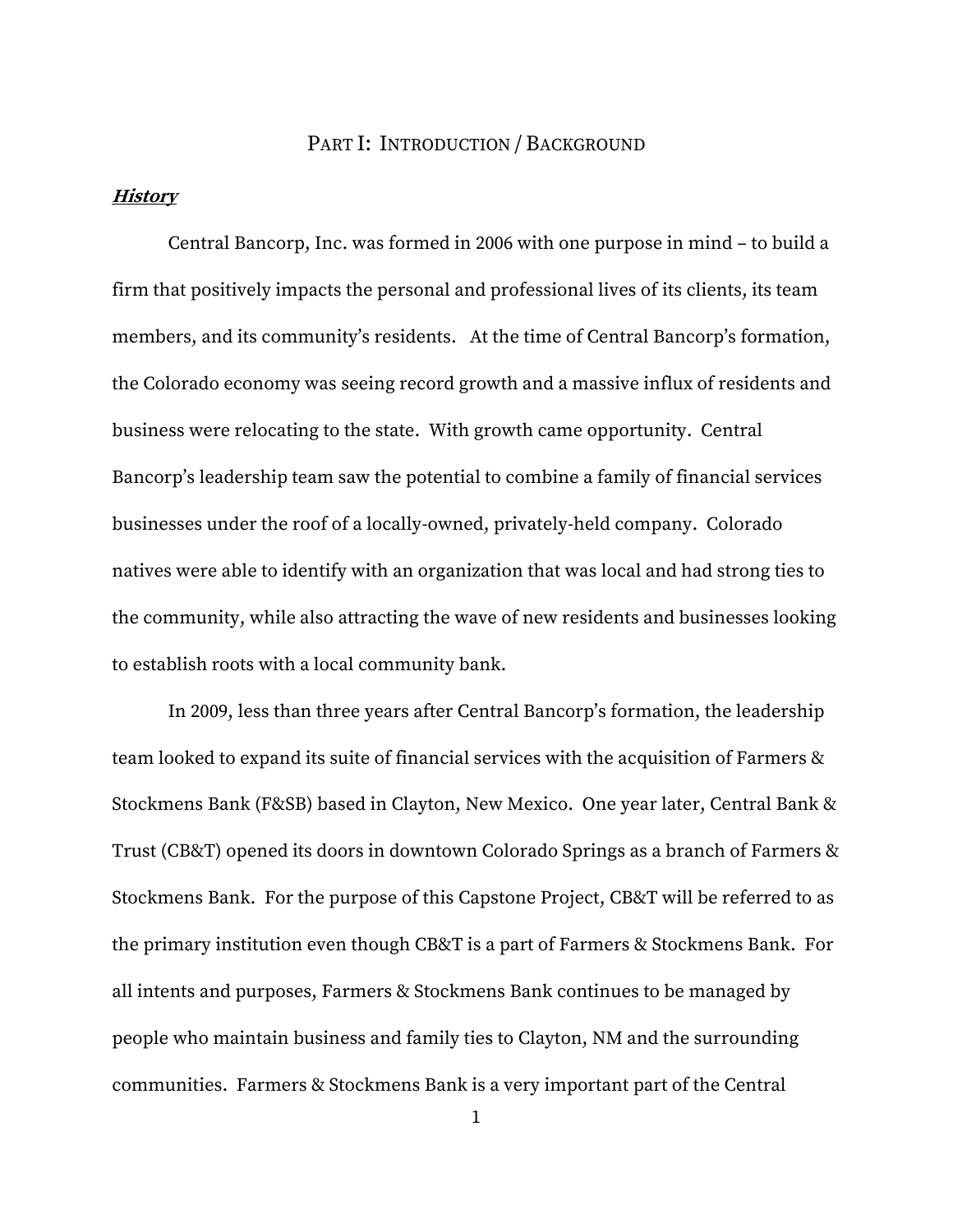Bancorp family, but the primary focus is building and developing the CB&T brand in Colorado Springs with a heavy emphasis on the Denver market expansion.

#### <span id="page-7-0"></span>**Business Model**

CB&T is a self-described "boutique commercial bank," which focuses on small business and lower middle-market clients (defined lower middle-market as clients with revenues from \$5MM - \$75MM). Historically, CB&T focused heavily on commercial real estate loan growth and became the preeminent SBA lender in El Paso County (Colorado Springs area). Deposit growth typically came in the form of interest-bearing deposits and consumer deposits (who are related to the commercial client base) and not the operating accounts of commercial loan clients. The Bank has done very little consumer lending, and the retail presence is rather limited. Online banking, mobile banking, and other financial technology products have not been a focus of CB&T up to this point, although each are offered in some capacity. Like many community banks, CB&T has relied on service and relationships as its primary acquisition and retention model.

While the above-mentioned business model has worked successfully up to this point, in order to compete in a developed market such as Denver, CB&T's leadership knew they needed to enhance their product and service offering. The first step in this process was shift away from the previous funding strategy of using consumer deposits to fund commercial loans. CB&T invested heavily in a treasury management overhaul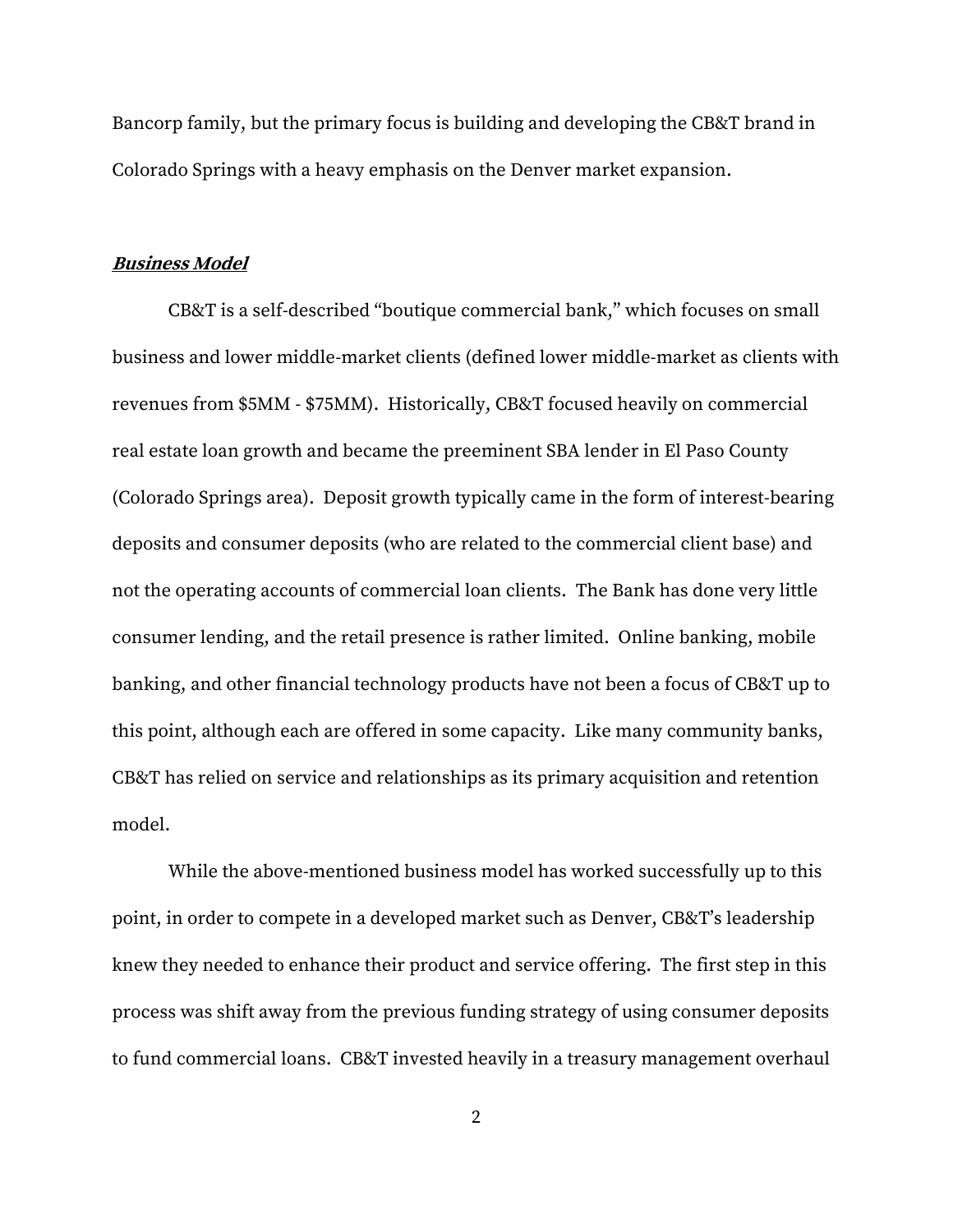that gave its bankers the ability to target commercial operating depository accounts while driving down the Bank's cost of funds. This overhaul included a technologyforward approach to products and services as the Bank would operate with a limited footprint in the Denver market. Additionally, management believed in a minimalistic fee approach to commercial treasury services, as the critical factor to growth came in the form of core deposit acquisition. Denver is a competitive market with loan yields generally lower than what is seen in the Bank's other markets. In order to maintain the target net interest margin, lowering the Bank's cost of funds was priority number one.

As CB&T drives core deposit growth through commercial client operating business procurement, management has discussed the need to compliment that strategy and generate non-interest income. Identifying a high-margin fee vertical can give the Bank significant operating leverage. This approach should generate additional non-interest income, which compliments a low-fee strategy to traditional non-interestbearing deposit clients, thereby lowering cost of funds on a net basis and driving core deposit growth.

#### <span id="page-8-0"></span>**Expansion**

The five-year strategic plan approved by the Bank and Holding Company Board of Directors called for the injection of capital, branch expansion and hiring of key executives to grow the Bank to over \$400MM in total assets by 2023. As part of the plan, the Bank chose to expand into the Denver Metro Statistical Area (MSA) with its second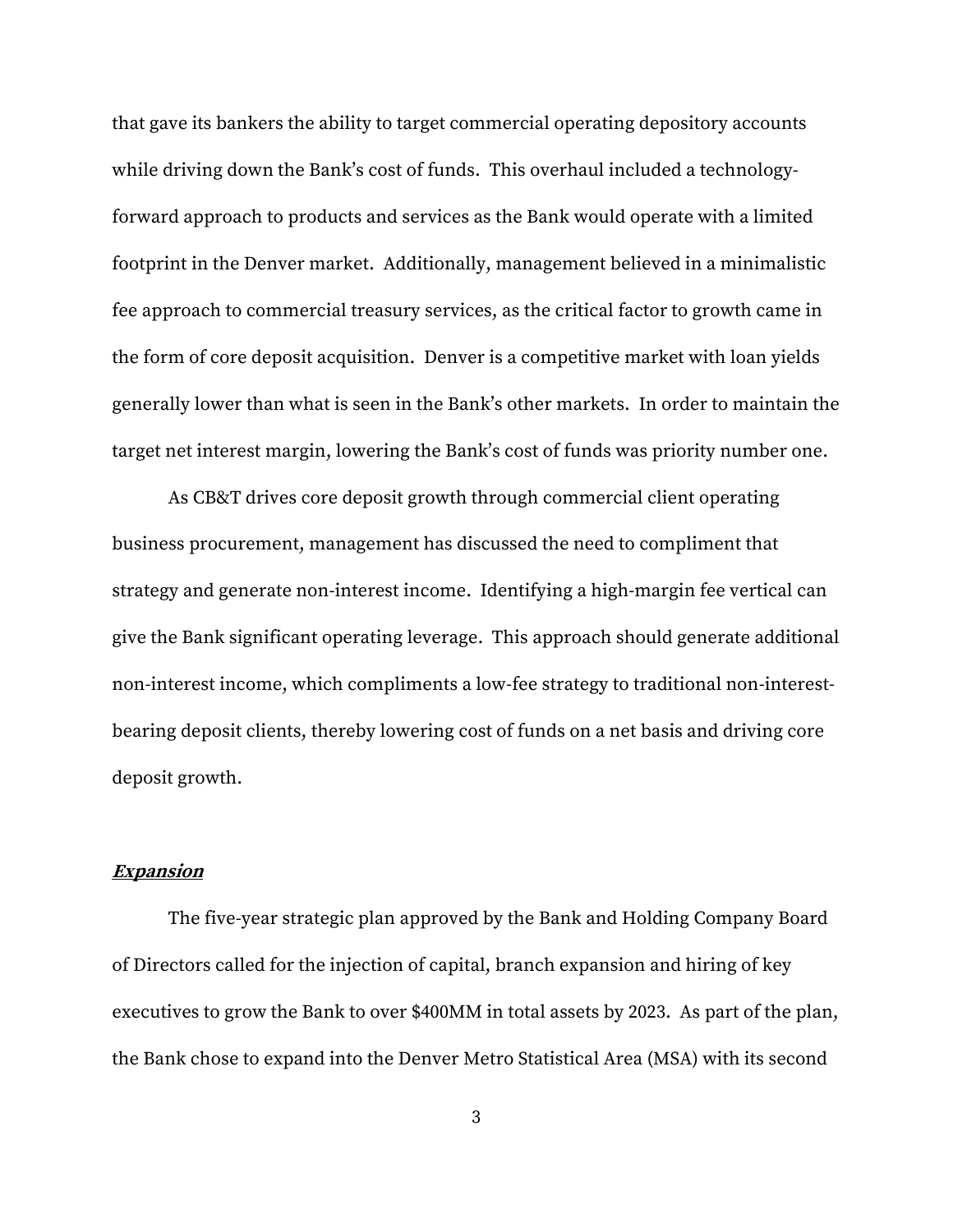full-service branch in Colorado. The long-term objective of the Bank is to grow shareholder value by serving the commercial banking needs of the communities it serves through comprehensive banking services delivered with the conviction of local ownership and decision making.

Strategic growth is a competitive advantage to a bank. It allows for investment in the people, products and processes that are needed to meet ever-changing customer and regulatory expectations. CB&T has recognized an opportunity to profitably grow its total assets through an expansion into the Denver market. The opportunity is the result of the dislocation of customers and banking personnel caused by the acquisition of many of the Denver-based community banks by large out-of-market institutions. Through a combination of continued growth in the Colorado Springs market, the opening of a de novo branch in Denver in early 2020 and the expansion of its SBA lending platform, the Bank will grow total assets to more than \$400MM by the end of 2023.

## <span id="page-9-0"></span>**Market Analysis**

Colorado is an actively growing market and continues to be a destination target for consumers and businesses alike. Population growth remains strong in the Denver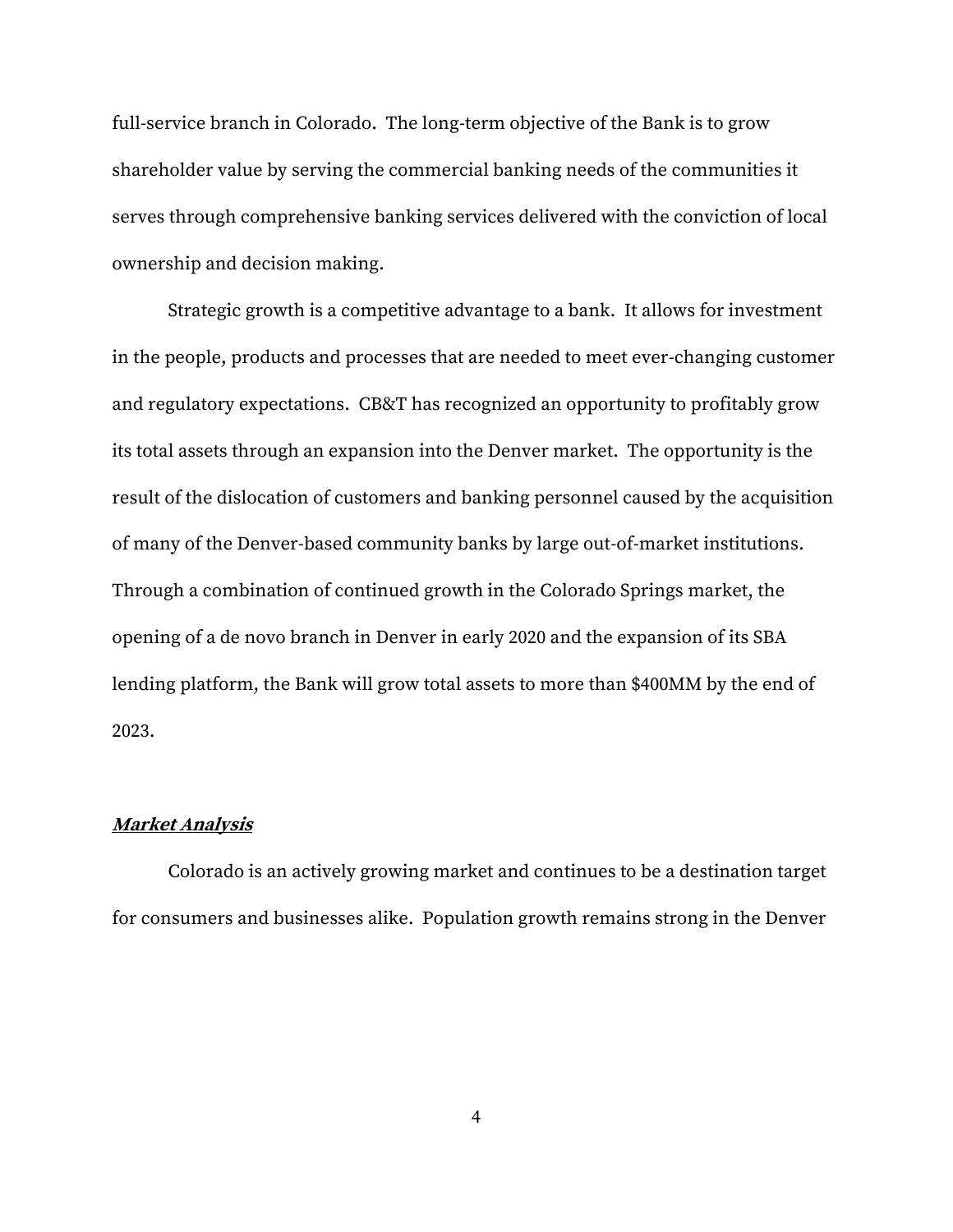MSA. The United States Census Bureau estimated the population was 2,967,239 as of 2019, representing growth of 16.2% from 2010 to 2019.<sup>1</sup>

Banks that enter a new market generally do so through one of two routes: by organic growth or through acquisition. Figure 1, on page 6, shows the number of FDIC insured institutions and the number of FDIC insured offices in the Denver-Aurora-Lakewood-Colorado Springs Metropolitan Statistical Areas (MSA) has been on a steady decline over the past five years. At the start of 2015, the MSA had 92 FDIC insured institutions and 819 offices.<sup>2</sup> Over the course of five years, that number dropped to 84 institutions and 768 offices, declines of 9.5% and 6.6% respectively.<sup>3</sup>

<sup>&</sup>lt;sup>1</sup> U.S. Census Bureau, "Resident Population in Denver-Aurora-Lakewood, CO (MSA) [DNVPOP]," FRED, Federal Reserve Bank of St. Louis, https:fred.stlouisfed.org/series/DNVPOP (accessed November 8, 2020)

<sup>&</sup>lt;sup>2</sup> Federal Deposit Insurance Corporation, "Deposit Market Share Report,"

www7.fdic.gov/sod/sodMarketRpt.asp?barltem=2&sZipCode=&InfoAsOf=2015&SortBy=Market%20Share &rerun=Y (accessed November 8, 2020)

<sup>&</sup>lt;sup>3</sup> Federal Deposit Insurance Corporation, "Deposit Market Share Report,"

www7.fdic.gov/sod/sodMarketRpt.asp?barltem=&sCounty=all (accessed November 8, 2020)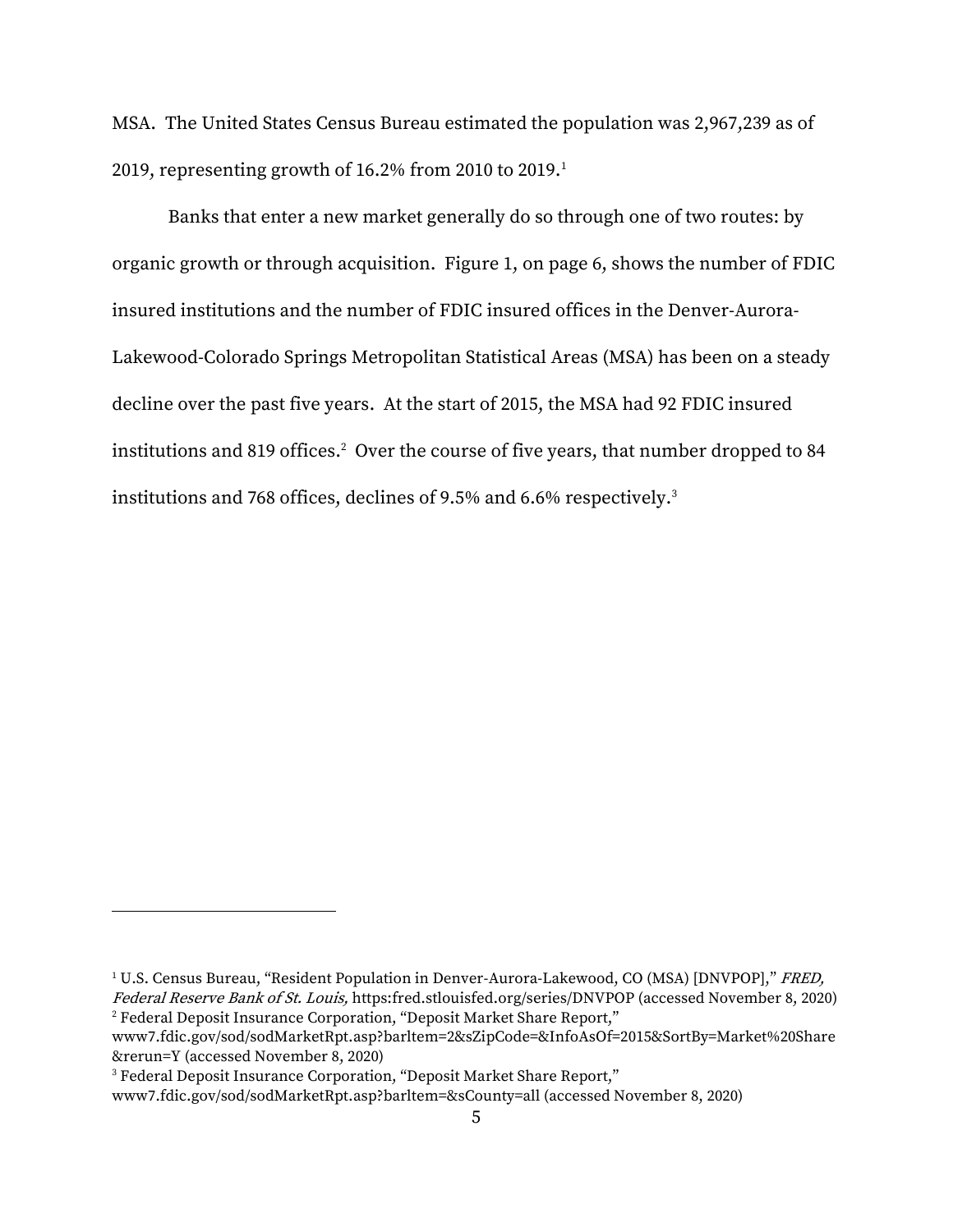

**Figure 1: Institution & Offices Denver-Aurora-Lakewood-Colorado Springs MSA**

Without context, the data alone appears to show a troubling trend. FDIC insured offices are closing, and FDIC insured institutions appear to be exiting the market. This could lead to the conclusion that the aforementioned MSA was shrinking, which would be a misinterpretation of the data. What the data fails to present is the increased merger and acquisition activity that has led to institution consolidation and redundant office closures. In fact, many banks and financial service companies are actively entering Colorado, which only intensifies the merger and acquisition activity. While the data may appear to show a negative trend, Colorado is experiencing tremendous growth in both population and business activity.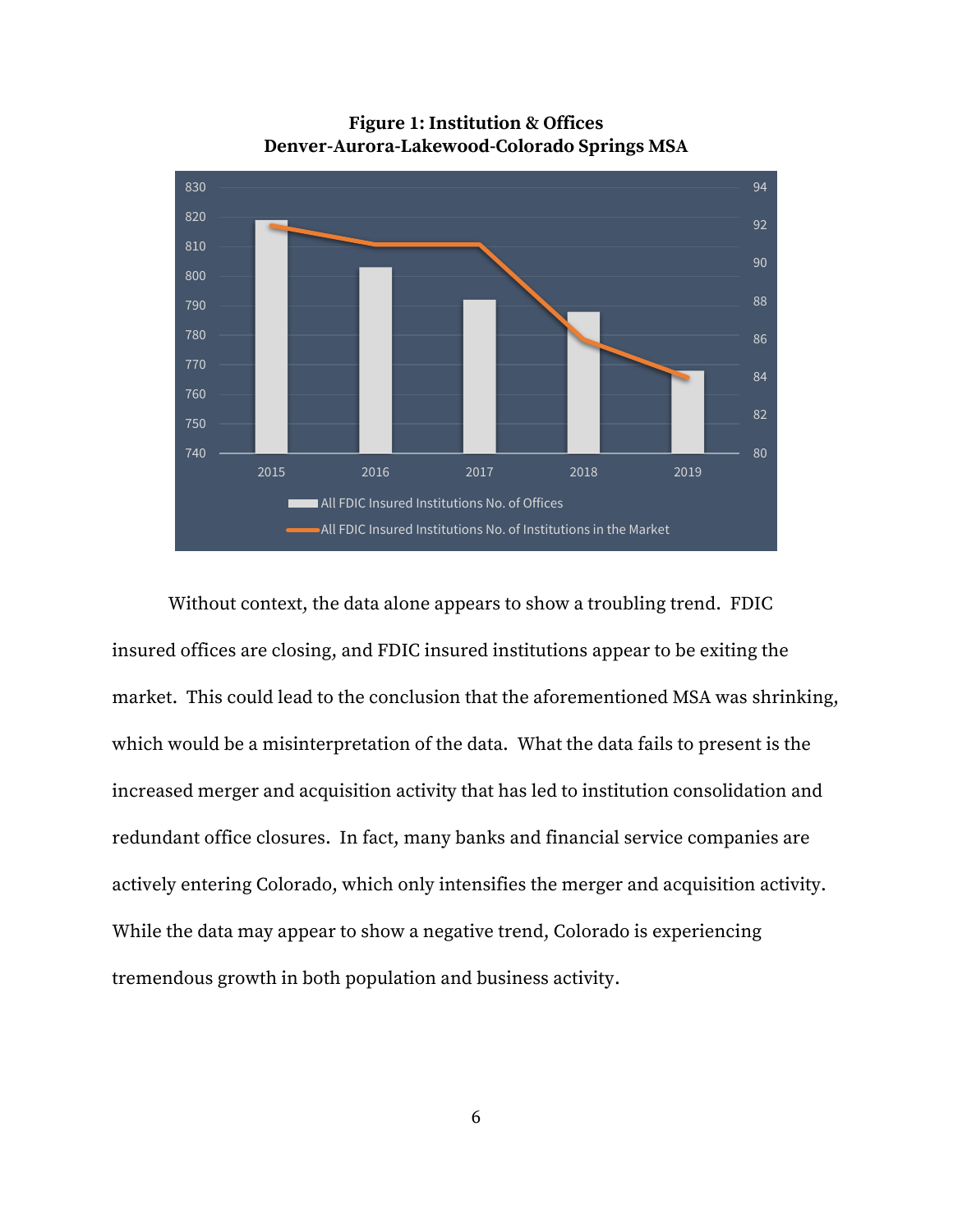

**Figure 2: Market Deposit Growth Denver-Aurora-Lakewood-Colorado Springs MSA**

To further support the market growth claim, over the past five years, the Denver-Aurora-Lakewood-Colorado Springs MSA has seen in-market deposit growth of 24.9%.<sup>3</sup> As shown in Figure 2 above, market deposits grew from \$77B in 2015 to \$96.3B in 2019.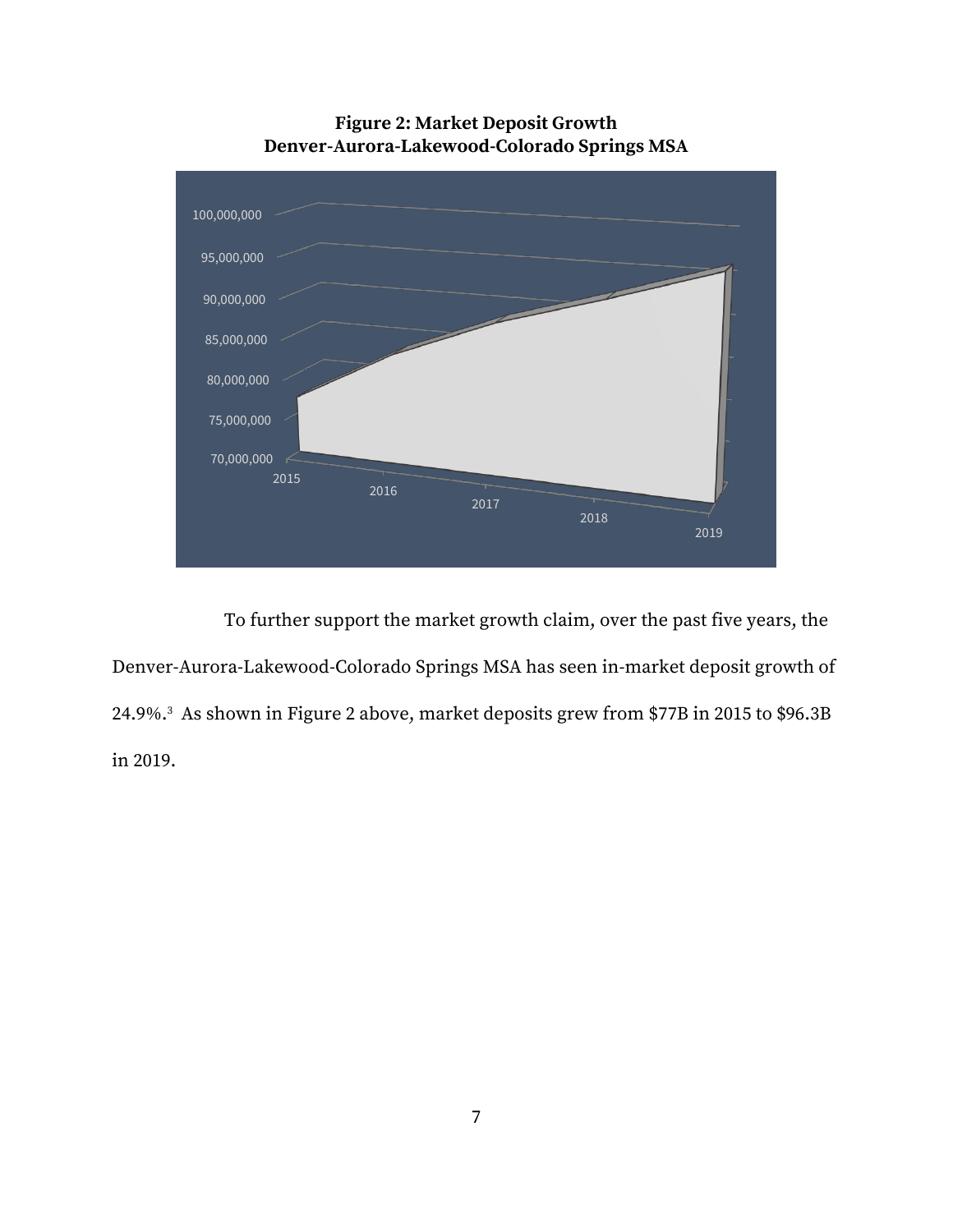#### PART II: STRATEGY / IMPLEMENTATION

#### <span id="page-13-1"></span><span id="page-13-0"></span>**MSB Information & Background**

Money Service Businesses (MSBs) are non-bank financial institutions that provide a number of financial services, including everything from check cashing to international money transmission processing. They range in size and complexity, from small, one-location storefronts, to multi-state sophisticated providers processing billions of dollars in micropayments every year. As defined by the Financial Crimes Enforcement Network (FinCEN), MSBs include five distinct types of financial services providers and the U.S. Postal Service. 4 They are:

- 1. Currency dealers or exchangers
- 2. Check cashers
- 3. Issuers of traveler's checks, money orders, or stored value
- 4. Sellers or redeemers of traveler's checks, money orders, or stored value
- 5. Money transmitters

MSBs play a vital role in many communities and provide convenient access to financial services in neighborhoods with few or no bank branches. They are particularly important for individuals who may not have ready access to the formal banking sector, often referred to as the "un-banked" and "under-banked." Recognizing

<sup>4</sup> Financial Crimes Enforcement Network, "Fact Sheet on MSB Registration Rule," fincen.gov/fact-sheetmsb-registration-rule (accessed December 4, 2020)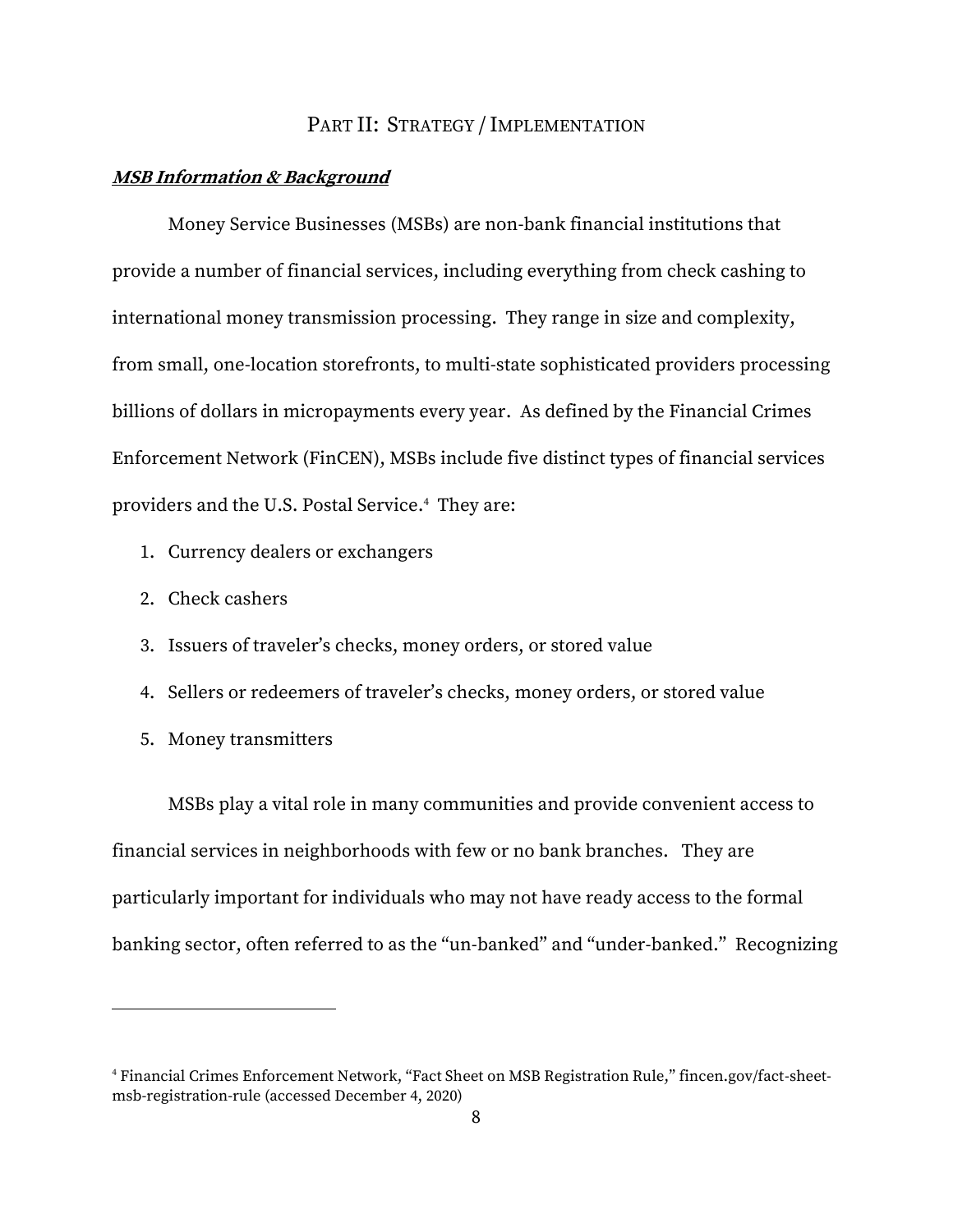the importance of MSBs to the communities they serve, the FDIC has taken that position to urge financial institutions to take a risk-based approach in assessing individual customer relationships, rather than declining to provide banking services to entire categories of customers. 5

#### Who Supervises MSBs?

Many States have regulations and enforcement responsibilities over MSBs. Federally, the Internal Revenue Service (IRS) has the authority to examine non-bank financial institutions (NBFI), which includes MSB compliance with the Bank Secrecy Act (BSA), the ability to investigate potential criminal BSA violations, and to collect and store BSA reported data by all financial institutions.<sup>6</sup> FinCEN in turn, oversees the administration of BSA by numerous agencies including IRS and the Federal banking agencies.

# Registration Requirements with FinCEN:

Persons/entities defined as MSBs are generally required to register with FinCEN. Registration is required within 180 days after the day that the person/entity is

<sup>5</sup> Federal Deposit Insurance Corporation, "Financial Institution Letter FIL-5-2015, Statement Providing Banking Services," (January 28, 2015)

<sup>6</sup> Internal Revenue Service, "Internal Revenue Manuals: Part 4: Chapter 26. Bank Secrecy Act, Section 5. Bank Secrecy Act History and Law," (June 23, 2020)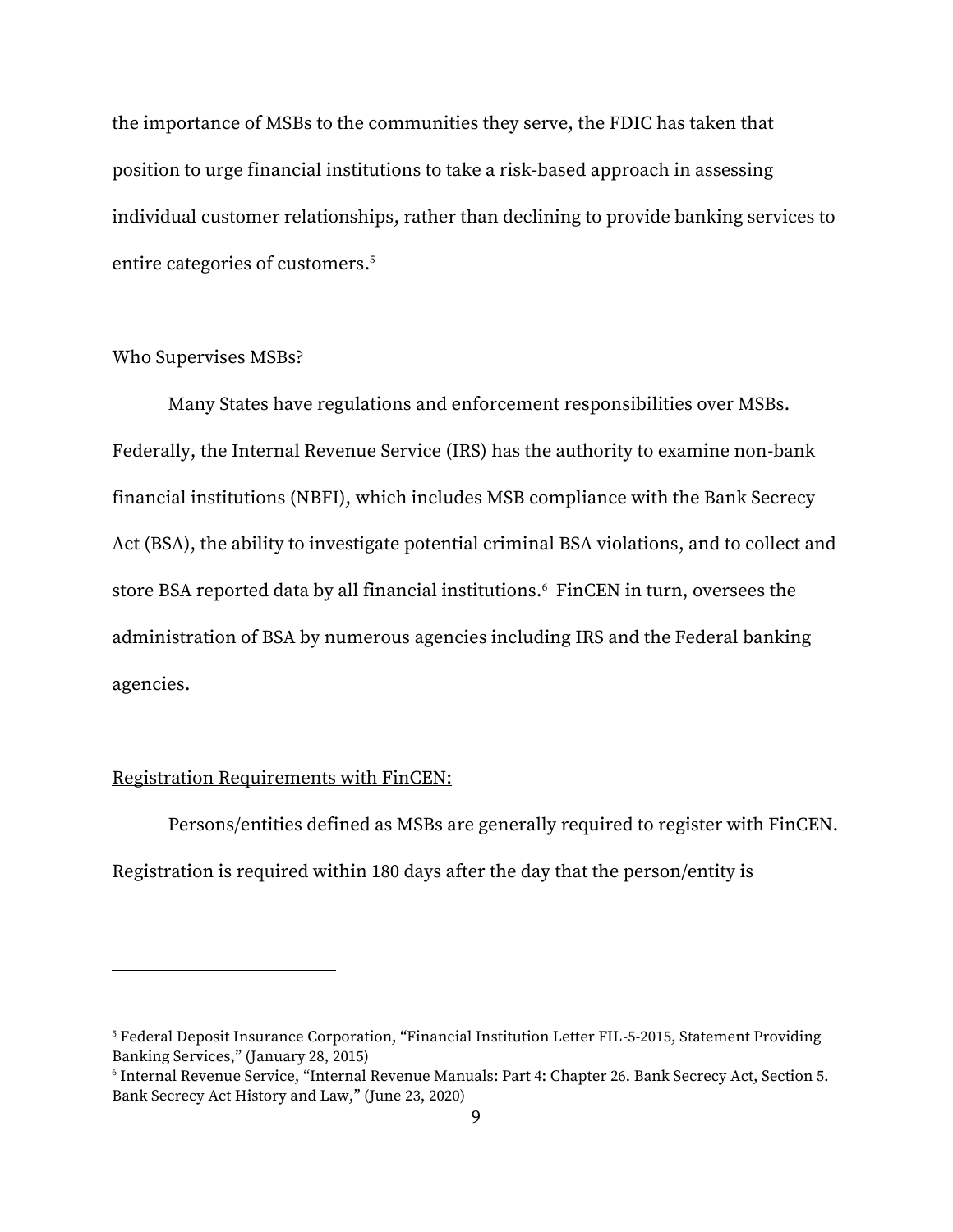established as an MSB.<sup>4</sup> Thereafter, the MSB must renew its registration every two years by December 31st for as long as the MSB continues to meet the MSB definition.<sup>4</sup>

The following MSBs are not currently required to register $\mathord{\cdot}$ :

- A business that is an MSB solely because it serves as an agent of another MSB.
- A business that is an MSB solely as an issuer, seller, or redeemer of stored value; and the U.S. Postal Service and agencies of the U.S., of any State or of any political subdivision of any State.
- Also, banks and persons registered with, and regulated or examined by, the Securities and Exchange Commission or the Commodity Futures Trading Commission are not defined a MSBs and are therefore not required to register.

#### Bank Secrecy Act and MSBs:

FinCEN and the federal banking agencies issued interpretive guidance on April 26th, 2005, to clarify the BSA requirements and supervisory expectations as applied to accounts opened or maintained for MSBs. With limited exceptions, many MSBs are subject to the full range of BSA regulatory requirements, including the anti-money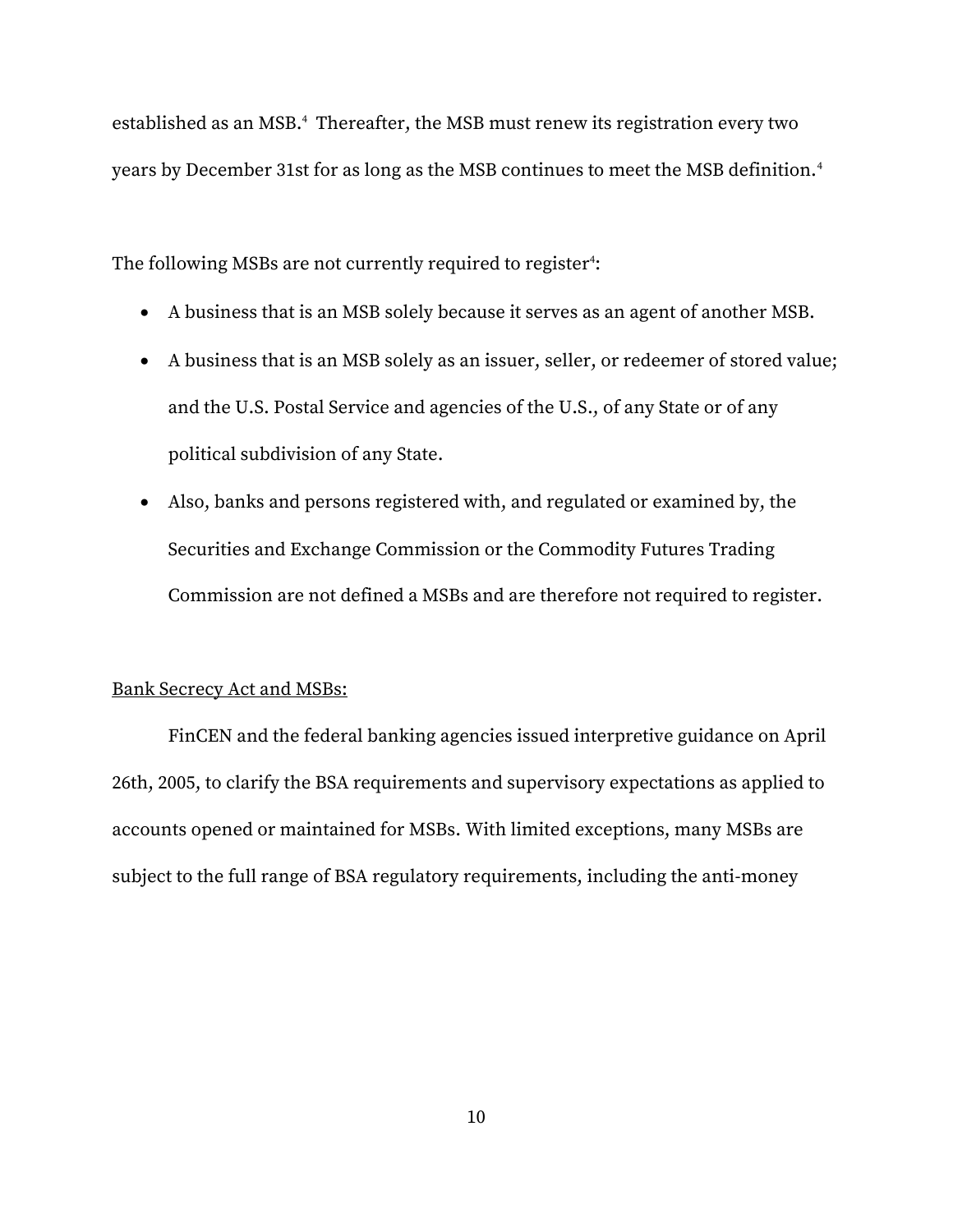laundering program rule, suspicious activity and currency transaction reporting rules, and various other identification and recordkeeping rules.<sup>7</sup>

#### The Relationship Between Banks and MSBs:

Due to the nature of MSB business activities, they require specific banking services. These services include the establishment and maintenance of a bank account, transaction processing and currency processing. MSBs may also require a variety of credit facilities, such as lines of credit for liquidity purposes. The banking relationship is crucial to MSBs. They require access to the payments system that a bank provides in order to process checks and transfer funds. The relatively recent phenomenon of bank discontinuance is of concern to the MSB industry.

## Bank Supervisory Guidance with Respect to MSBs as Bank Customers:

The due diligence for an MSB bank customer differs based on the risk posed. Based on existing BSA requirements applicable to banks, the minimum due diligence expectations associated with opening and maintaining accounts for MSBs are $?$ :

• Apply the bank's Customer Identification Program (CIP).

<sup>7</sup> Financial Crimes Enforcement Network, "Interagency Interpretive Guidance on Providing Banking Services to Money Services Businesses Operating in the United States," (April 26, 2005)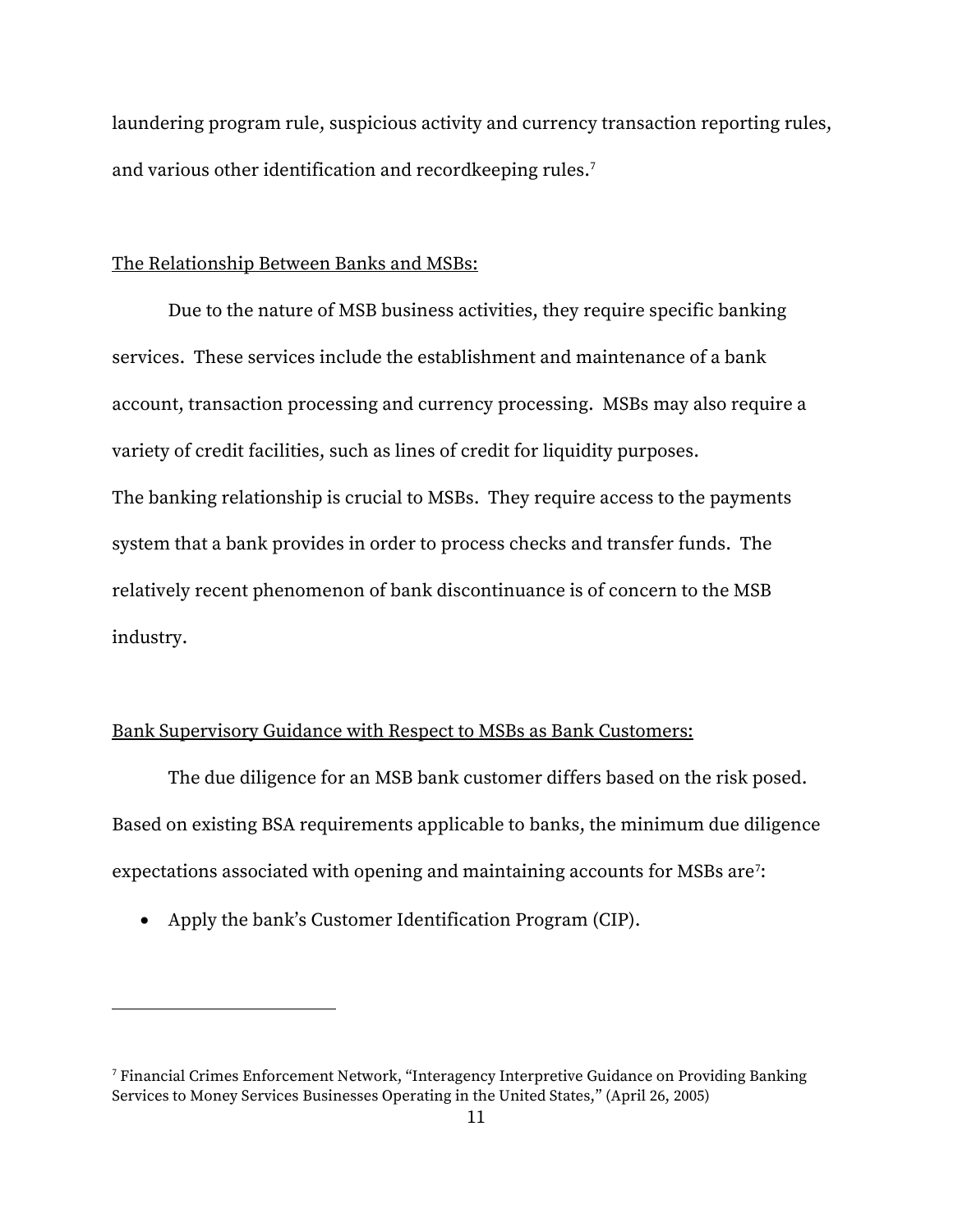- Confirm FinCEN registration, if required.
- Confirm compliance with state or local licensing requirements, if applicable.
- Confirm agent status, if applicable.
- Conduct a basic BSA/AML (Anti-Money Laundering) risk assessment to determine the level of risk associated with the account and whether further due diligence is necessary.
- If the bank determines that the MSB customer presents a higher level of money laundering or terrorist financing risk, some or all of the following actions may be performed as part of an appropriate enhanced due diligence review:
	- o Review the MSB's BSA/AML program.
	- o Review results of the MSB's independent testing of its AML program.
	- o Review written procedures for the operation of the MSB.
	- o Conduct onsite visits.
	- o Review list of agents, including locations, within or outside the United States, that will be receiving services directly or indirectly through the MSB account.
	- o Review written agent management and termination practices for the MSB.
	- o Review written employee screening practices for the MSB.

FinCEN and the federal banking agencies do not expect banks to uniformly require any or all of the actions identified above for all MSBs.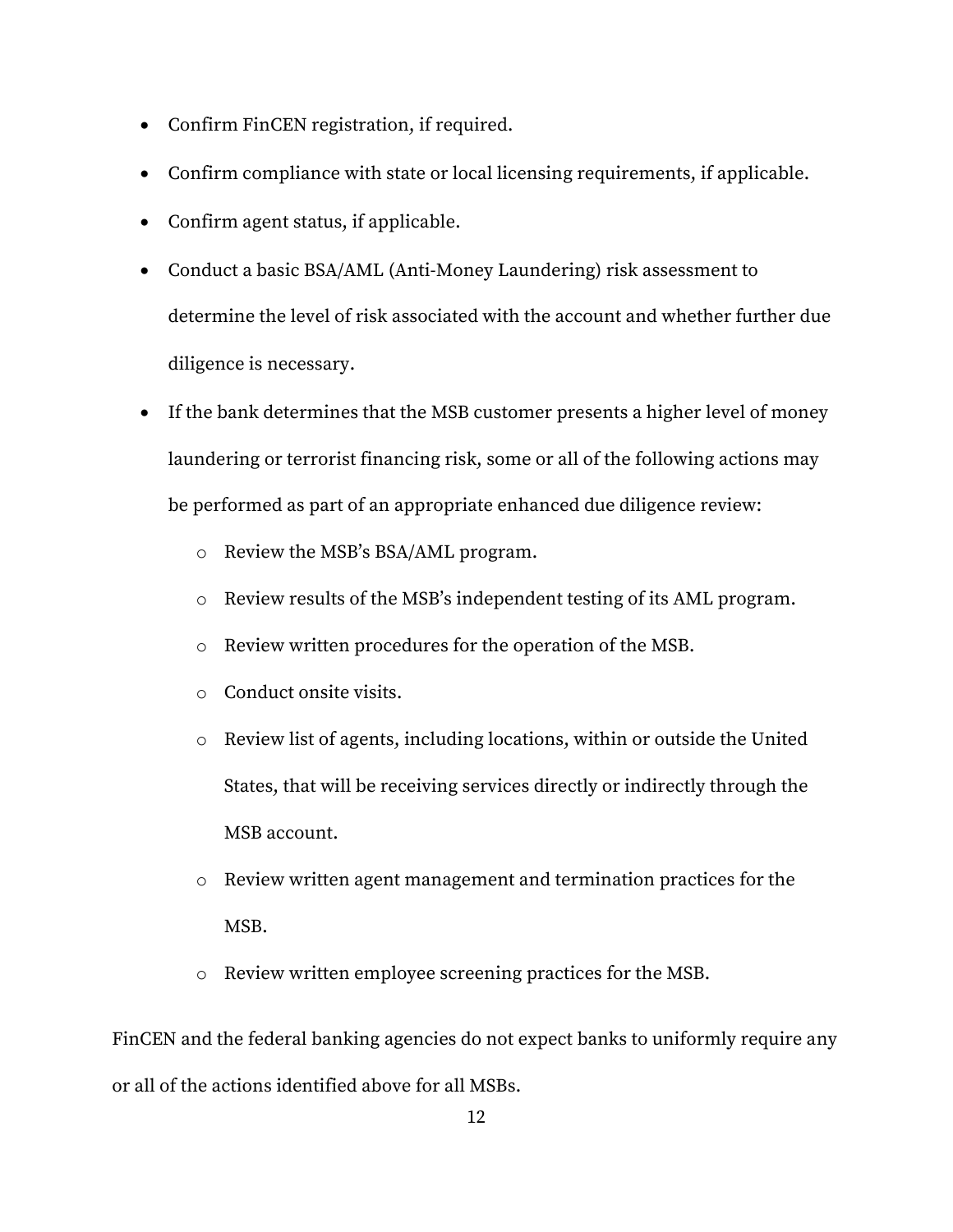#### <span id="page-18-0"></span>**Opportunity & Strategic Vision**

Central Bank & Trust is exploring entering the MSB banking business. As detailed in the Bank Supervisory Guidance listed above, offering banking services to inherently higher risk industries comes with its own unique set of pros and cons. While the Bank Secrecy Act, FinCEN and Federal Banking Agencies do not require nor do they expect banking institutions to serve as the de facto regulator of the MSB industry, banks are understandably cautious when it comes to these relationships. MSBs are losing access to banking services as a result of concerns about regulatory scrutiny, the risks presented by MSB accounts and the costs and burdens associated with maintaining such accounts. With growing public demand for non-bank money transmitters and a bank industry reluctant to service the MSB banking vertical, it appears that this is an industry segment that has growth potential and minimal competition.

As a component of the larger vision of CB&T, management has enacted a strategy that leverages a no-fee approach to commercial banking while delivering sophisticated banking technology, combined with first-in-class client service. The single greatest threat to the success of CB&T's strategic growth vision is the acquisition and retention of core deposits. It is this threat that led CB&T management team to form an unconventional commercial banking approach in not charging bank service fees to their commercial clients. While a no-fee approach to banking is not unheard of, it is unusual for a commercial bank for a number of reasons: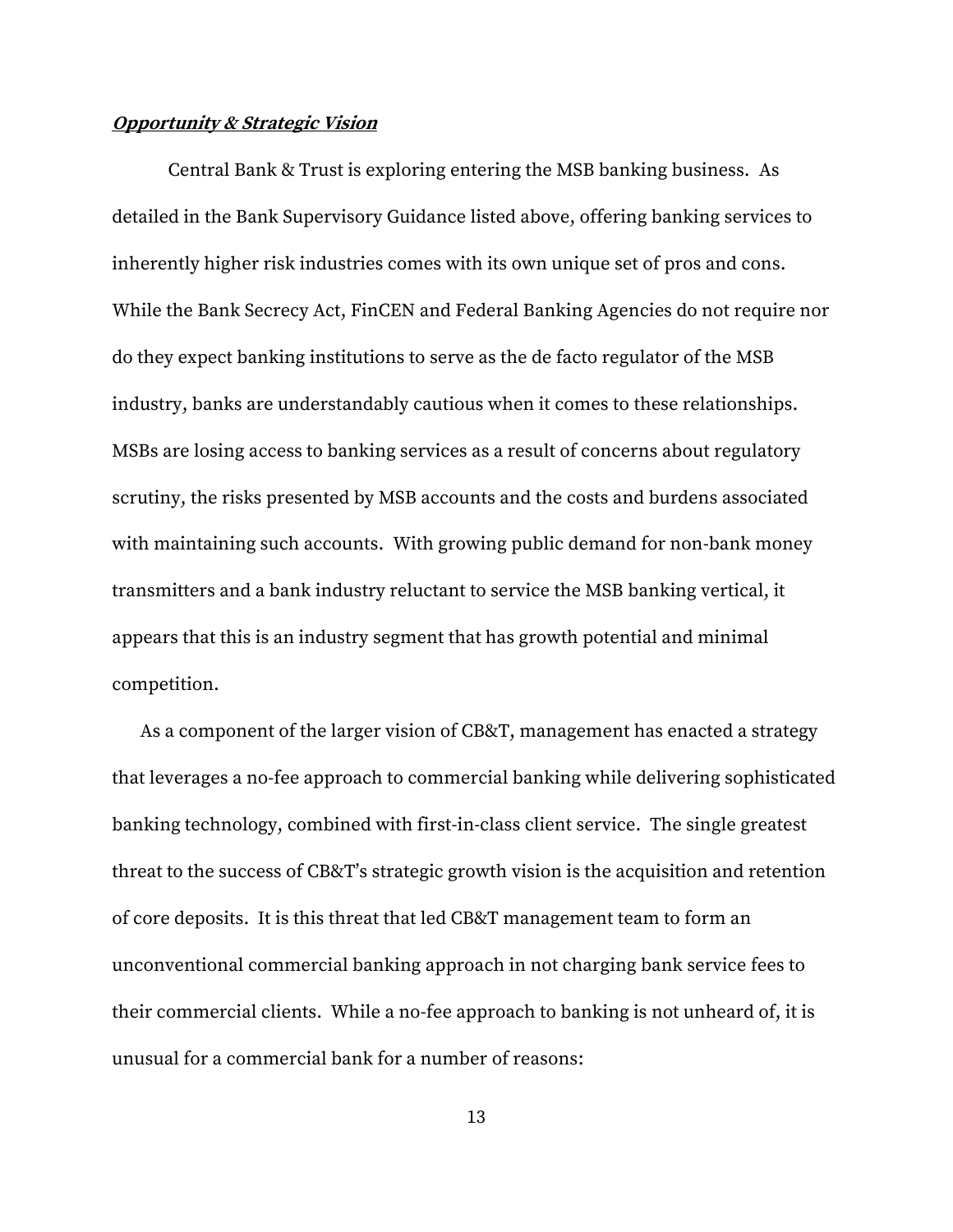- First, commercial clients are used to paying fees and are generally familiar with their accounts being placed on account analysis. When accounts are placed on account analysis, clients earn a credit for the non-interest-bearing balances they keep at the bank. This credit is called an Earnings Credit Rate (ECR). The ECR is used to offset the bank fees that accumulate over a set period of time, typically one month. At the end of that month, the client's bank fees are totaled, and the earnings credit allowance is applied to fee total. If the earnings credit allowance is less than the total fees, the client is responsible to pay the difference. This is a common practice and most commercial clients expect this from their bank.
- Second, commercial clients often have significant transaction volumes that can result is high fees – both from a revenue and expense perspective. From a revenue perspective, commercial clients with high bank activities tend to pay for their bank services, thereby generating non-interest income and having a positive effect on a bank's P&L. From an expense perspective, there is a cost to the bank to these provide services. This results in clients with many accounts using multiple bank products and services costing a bank more than a lower usage client, such as a typical consumer account. By not charging bank service fees, CB&T is unable to directly offset the costs associated with their commercial account clients, which means expenses go up and there is no direct revenue to offset those expenses.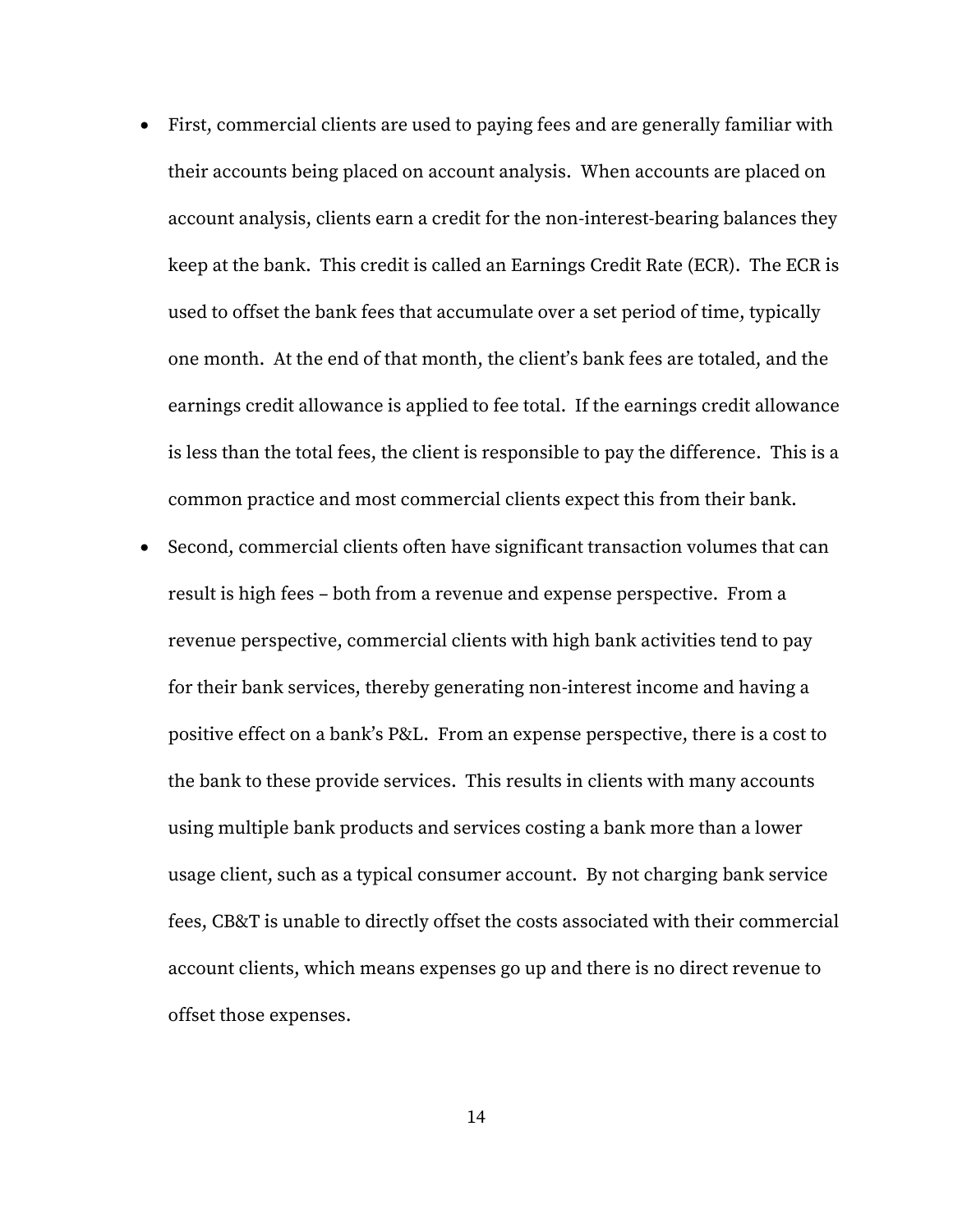• Lastly, non-interest income is an important revenue component for any bank. Commercial bank service fees are generally a significant source of non-interest income and can have a material impact on a bank's P&L. Non-interest income is exceedingly more important in a low or declining rate environment as the largest revenue generator (interest income) takes a hit as interest rates drop. For an asset-sensitive bank like CB&T, earnings are negatively impacted due to lower interest income being generated. Banks will offset the decline in earnings by focusing on other revenue streams, often by way of non-interest income. As we are currently in a low rate environment and the rate forecast shows us remaining low for the foreseeable future, most banks are putting an emphasis on generating more bank service fees.

As mentioned previously, the single greatest threat to CB&T reaching its growth potential comes in the form of deposit acquisition and retention. Historically, CB&T has funded their commercial loans through a retail deposit strategy. This created an environment where the Bank would pay a higher than market average on their deposit accounts in order to generate deposit growth. In turn, the Bank had to compensate for the higher cost of funds by pricing their loans higher than market in order to maintain the target net interest margin. Up to this point, the Bank has been able to achieve higher yields without taking unnecessary credit risk. As CB&T enters a larger and more competitive market in Denver, achieving a premium on loan rates without jeopardizing the health of the loan portfolio will be a challenge.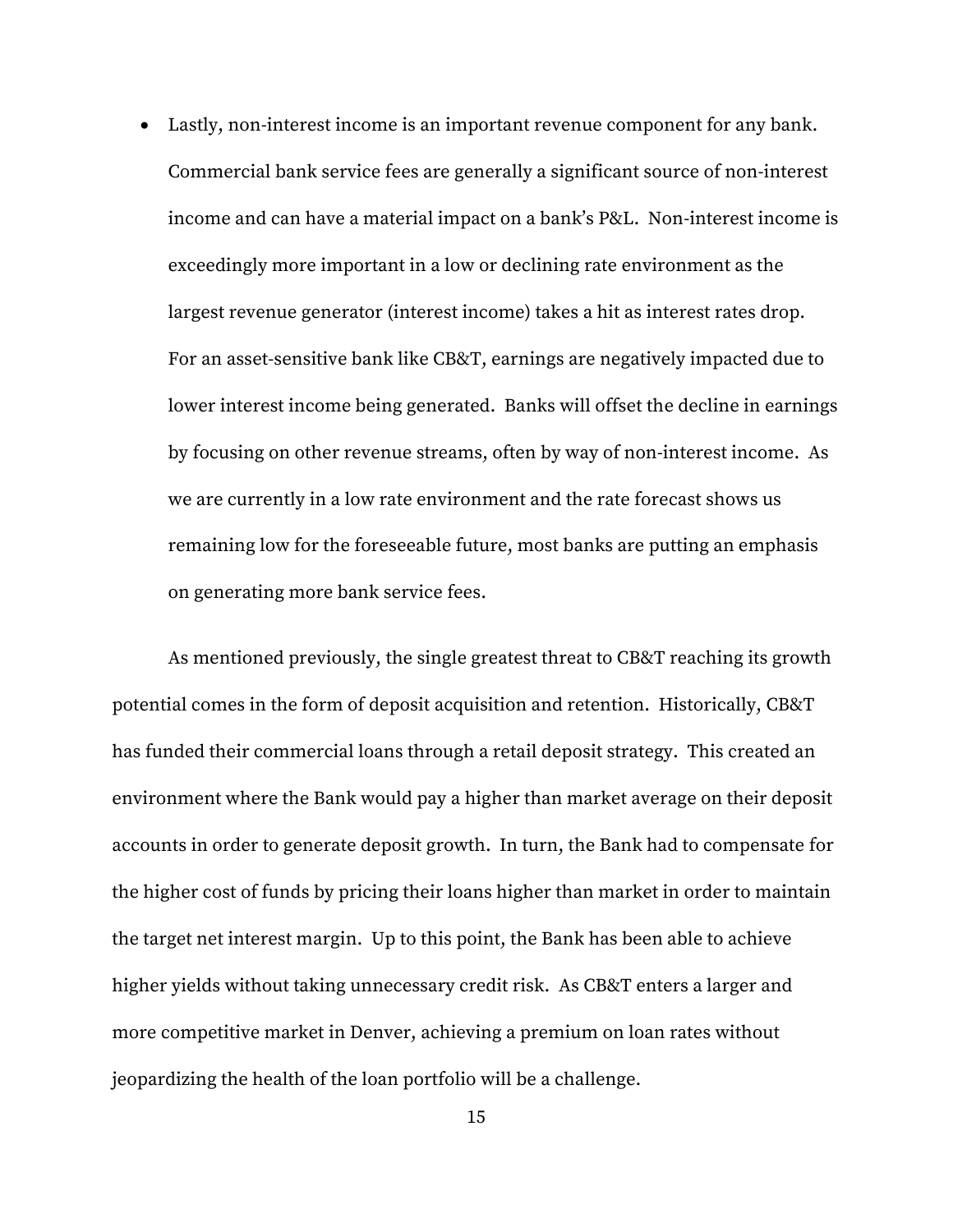Herein lies the origin of the idea behind the no-fee approach put forth by CB&T's leadership team. By focusing on shifting from a retail deposit growth strategy to a more conventional commercial bank approach, the Bank should be able to generate sizeable core deposits, lower their cost of funds and in turn, maintain market competitiveness from a loan yield perspective. By giving up potential non-interest income revenue for CB&T's core commercial client base, the idea is that the Bank will be able to acquire and maintain low/no-cost deposits while expanding the liabilitiesside of the balance sheet.

Conceptually, the idea is great. It is well known that bank customers, regardless of segment, do not like paying bank fees. Whether it is a consumer client being charged a \$2.00 ATM fee or a corporate client being assessed thousands of dollars in analysis fees, the overwhelming attitude is negative when it comes to bank fees. By eliminating fees altogether, irrespective to balance minimum requirements, CB&T is able to capitalize on this emotionally charged topic and convert deposit clients at a higher rate than their competition.

Where the no-fee strategy falls short is when it comes to revenue and expenses. As CB&T grows and acquires new client relationships, there are fixed costs associated with each new relationship. For example, there are costs required to open accounts, maintain them on the core banking system, and online and mobile platform costs. In addition to the fixed costs that come along with every relationship, there are variable costs that are based on product usage and volume. A title company that sends 1,000

16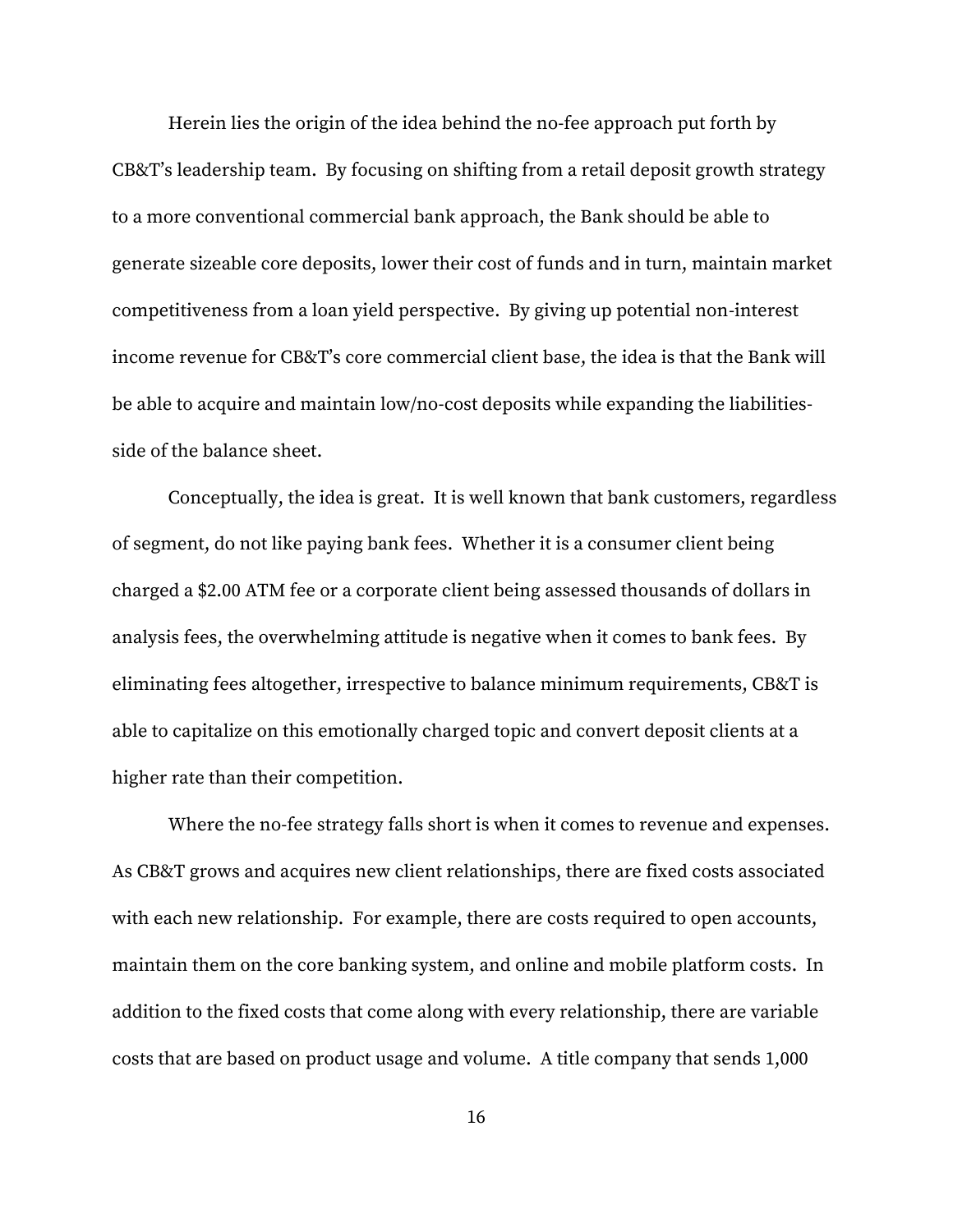wire transfers per month has a much higher variable cost than a dry cleaner who uses minimal commercial banking services. As CB&T grows, this is an expense that will grow as well and by not charging fees, the Bank will assume the full liability of these costs. In a typical bank, these fixed and variable costs would be offset by bank service charges. Additionally, banks generally mark-up their fees and can not only offset their costs but generate income straight to their bottom line.

This Capstone Strategic Project will evaluate whether adding an MSB business line can work as a compliment to CB&T's core strategy for traditional commercial bank clients. As detailed in the Financial Impact section of this Capstone, MSBs generate significant fee income. This Capstone Strategic project will explore whether CB&T can continue to acquire and retain commercial deposit relationships through an aggressive no-fee strategy while offsetting its fixed and variable costs through a high-fee, MSB banking vertical. As CB&T grows, it will need to find ways to offset the cost of doing business as expenses will grow concurrently with asset growth. The no-fee strategy is working now but it will not work forever. CB&T will need to either start charging their core commercial clients bank service fees or pivot to an alternative fee strategy to help offset the anticipated expense growth.

#### <span id="page-22-0"></span>**Considerations & Project Manager Role in the Process**

An MSB banking vertical would be a direct compliment the Bank's current growth strategy, which focuses on commercial client acquisition and retention through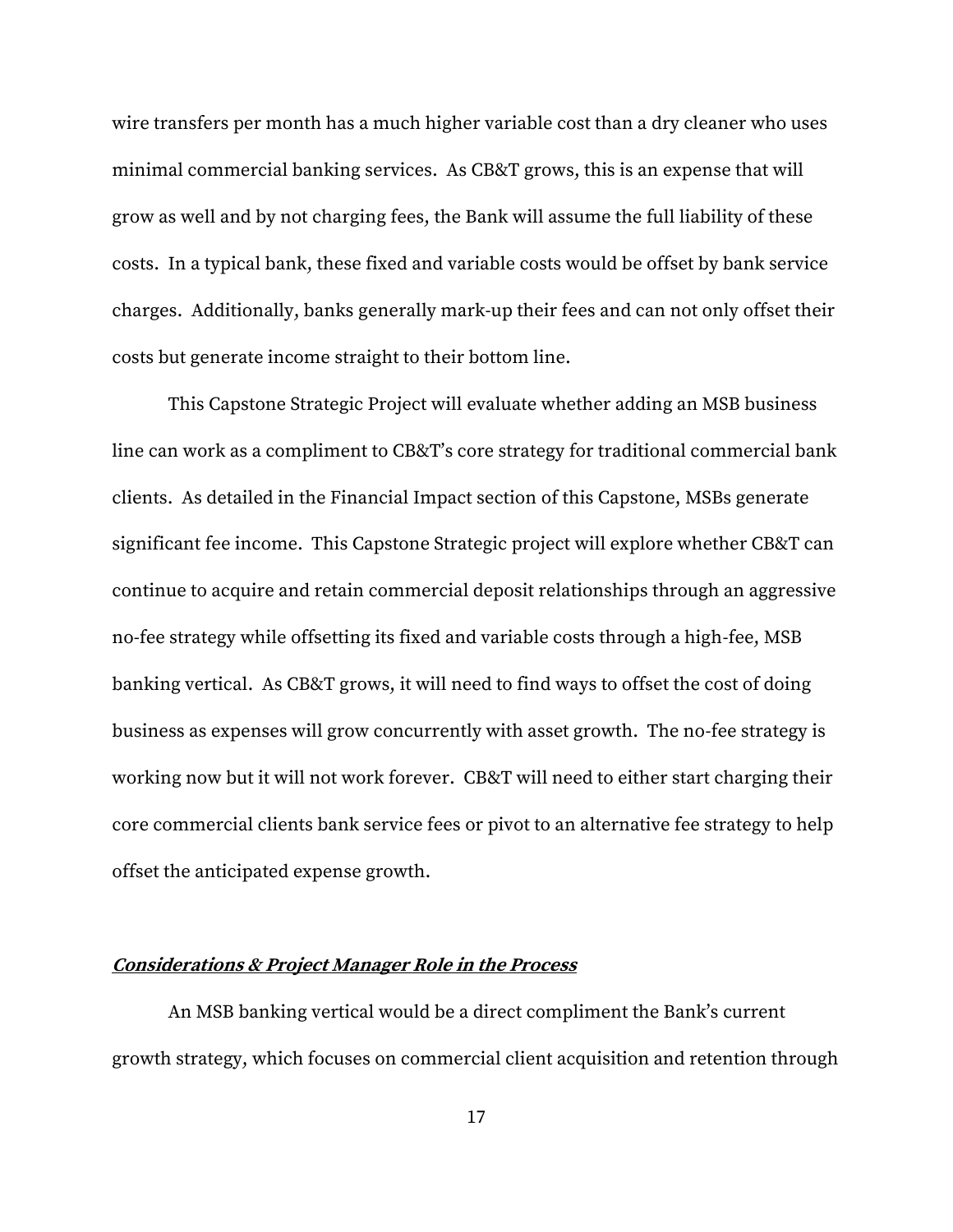a no-fee approach. A major part of the Project Leader's role as CB&T's Executive Vice President, Director of Treasury & Commercial Services, is the responsibility to grow and retain core deposit growth. This position made the Project Leader an integral part of the leadership team that designed and implemented the no-fee strategy. The Project Leader's role in the MSB banking vertical analysis will be to serve as the Project Manager, outlining the opportunity, impact, departments/personnel impacted, and the financial and non-financial impact to the Organization. Should CB&T decide to move forward, the Project Leader would lead the initiative along with a project team, including individuals from Compliance, Operations, Finance and Treasury. CB&T does not currently maintain any MSB depository relationships nor do they actively solicit for new MSB business. While CB&T policy does not prohibit banking MSBs, they are considered undesirable and any opportunity needs BSA Officer and Compliance Officer approval prior to account opening.

#### <span id="page-23-0"></span>**Future Opportunities**

With any new business endeavor, it is generally wise to start slowly and attain proof of concept before deploying significant time and resources to a project. Launching an MSB banking vertical is no different. In fact, due to the regulatory oversight of the banking business, rolling out an MSB banking vertical should be done with the blessing, or at least the acknowledgement of the FDIC (CB&T's regulator). The discussion with the FDIC would include CB&T's business plan and Compliance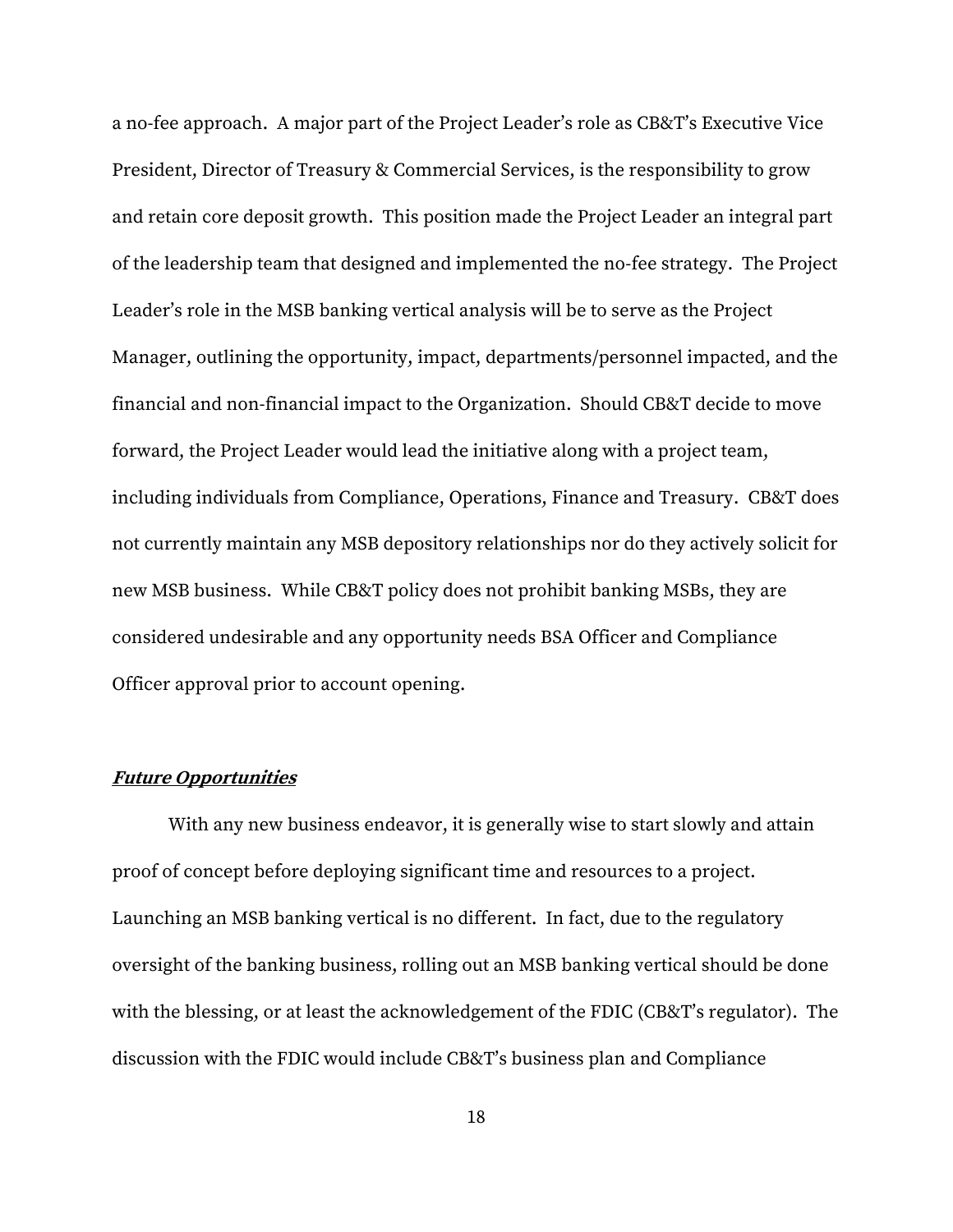oversight for MSBs to include AML, BSA and Know Your Customer (KYC) policy and procedures. It would be advisable to start by focusing on one of the five distinct types of MSBs and limit the geographic footprint to a manageable area. For example, CB&T would focus its efforts on money transmitters, who are located within the Bank's footprint and only transmit funds domestically. This would allow the Bank and the FDIC to get comfortable that the policy and procedures put into place are working and scalable. At such a time that both parties feel that the Bank is capable on expanding their focus, CB&T would then be able to move into other types of MSBs or expand its offering with the money transmitter segment.

CB&T currently operates in Colorado and New Mexico, with no immediate plans to expand outside of those two states. As of October 24<sup>th</sup>, 2020, there are 750 MSBs registered with FinCEN in Colorado and New Mexico. 8 Stated previously, there are not many banks that are actively pursuing MSB relationships. When looking at future opportunities, the list of registered MSBs on FinCEN's website would be a logical place to start. Included on the list is the name and location of the MSB as well as its approved MSB activities (which of the five distinct types of MSB services they are able to provide), states of activity and number of branches. This information can be filtered to target specific MSBs with the desired geographic footprint and specified approved

<sup>8</sup> Financial Crimes Enforcement Network, "MSB Registrant Search," fincen.gov/msb-registrant-search (accessed October 24, 2020)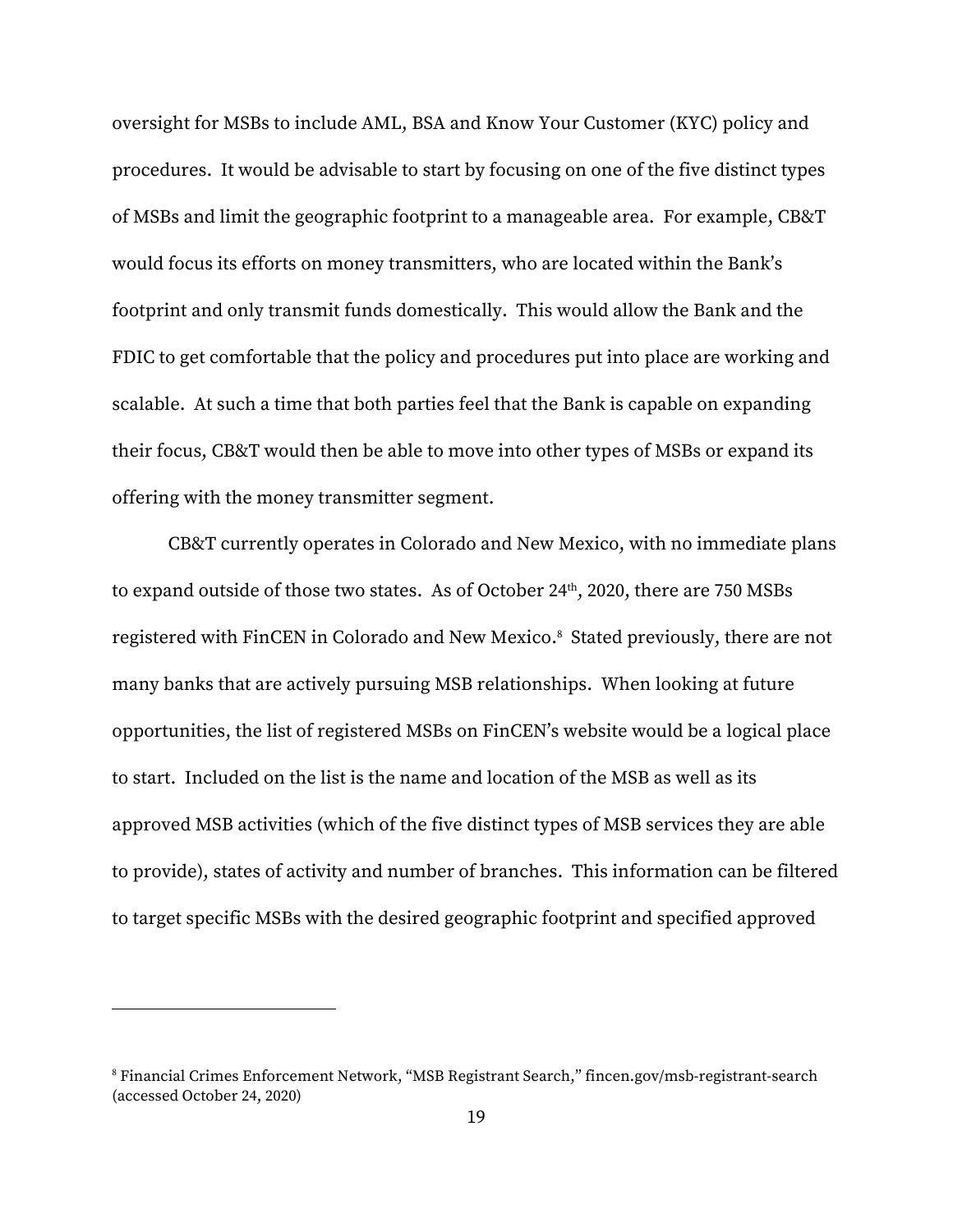activities. With minimal competition and a list of prospects provided my FinCEN, it seems like the future business opportunities would only be limited to the prospecting efforts put forth by CB&T sales personnel.

#### <span id="page-25-0"></span>**Implementation Schedule**

Below is an outline of the MSB implementation schedule. With an emphasis placed on compliance, the schedule will evolve based on the pace where CB&T can comfortably move forward after each stage of implementation. This will include updated policy and procedures, updated monitoring software and enhanced due diligence, both during account opening and on an on-going basis thereafter.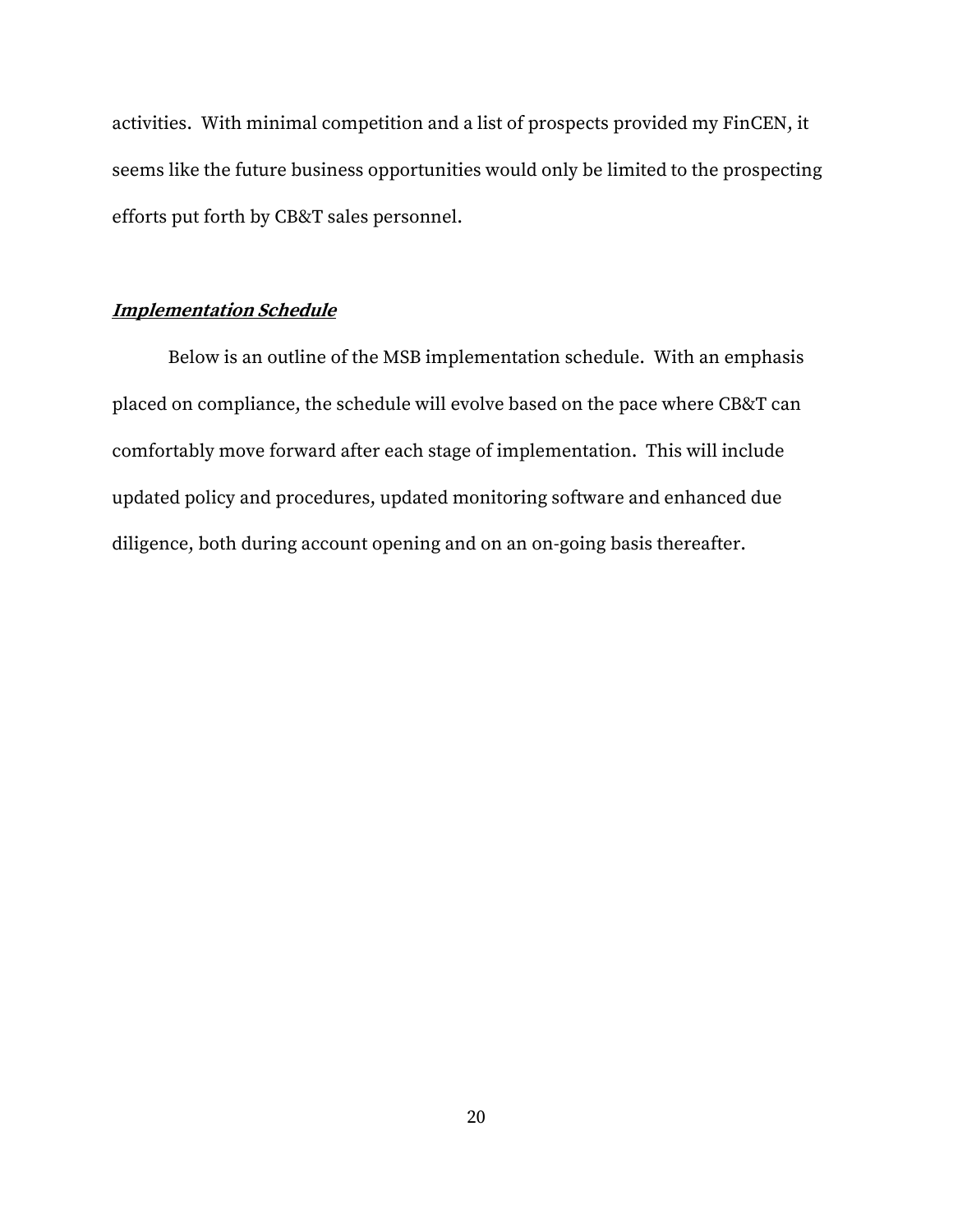| <b>Implementation Schedule</b>                                         |                    |                    |
|------------------------------------------------------------------------|--------------------|--------------------|
| <b>Action Plan, Project or Activity</b>                                | <b>Deadline</b>    | Responsibility     |
| Initial business case of MSB opportunity presented to CB&T's executive | June 29, 2020      | Steve Shear        |
| leadership team for approval.                                          |                    |                    |
| Upon approval, design a project management timeline with               | August 30, 2020    | Steve Shear        |
| deliverables at each stage of the project plan.                        |                    |                    |
| Review and assess CB&T's current policy & procedures as they relate to | September 30, 2020 | Steve Shear &      |
| MSB clients.                                                           |                    | *Cheryl Dukeman    |
| Engage legal and/or audit council on policy & procedure findings.      | November 30, 2020  | Steve Shear &      |
| Update and implement requested changes.                                |                    | Cheryl Dukeman     |
| Identify compliance software to assist in AML & BSA monitoring of      | November 30, 2020  | Steve Shear &      |
| MSB activity.                                                          |                    | Cheryl Dukeman     |
| Hire a Full-Time BSA Officer                                           | February 1, 2021   | Cheryl Dukeman     |
| Implement, test and deploy chosen compliance monitoring software.      | February 28, 2021  | Steve Shear &      |
|                                                                        |                    | Cheryl Dukeman     |
| Identify internal MSB team that will be responsible for the sales,     |                    | Steve Shear &      |
| operations and compliance for MSB relationships.                       | March 31, 2021     | Cheryl Dukeman     |
| Present finalized business case, compliance procedures, MSB            |                    | Steve Shear &      |
| monitoring software and internal team to FDIC for approval.            | April 30, 2021     | Cheryl Dukeman     |
| Upon regulatory acceptance, refine FinCEN list of registered MSBs to   |                    | Steve Shear &      |
| the approved MSB types and create a calling campaign to targeted MSB   | May 31, 2021       | **Courtney Mimmo   |
| relationships.                                                         |                    |                    |
| Onboard first MSB relationship.                                        | July 30, 2021      | <b>Steve Shear</b> |
| Monitor relationship closely to ensure appropriate controls and in     | September 30, 2021 | Steve Shear &      |
| place and policy and procedures are working as designed.               |                    | Cheryl Dukeman     |
| Begin to expand MSB relationships, which may include other MSB         | December 31, 2021  | <b>Steve Shear</b> |
| segments.                                                              |                    |                    |
| Create a marketing campaign to get our name/brand out to the market    | December 31, 2021  | Steve Shear &      |
| that we are actively seeking MSB relationships.                        |                    | Courtney Mimmo     |

\*Cheryl Dukeman – EVP, Bank Operations/Compliance Officer \*\*Courtney Mimmo – Director of Marketing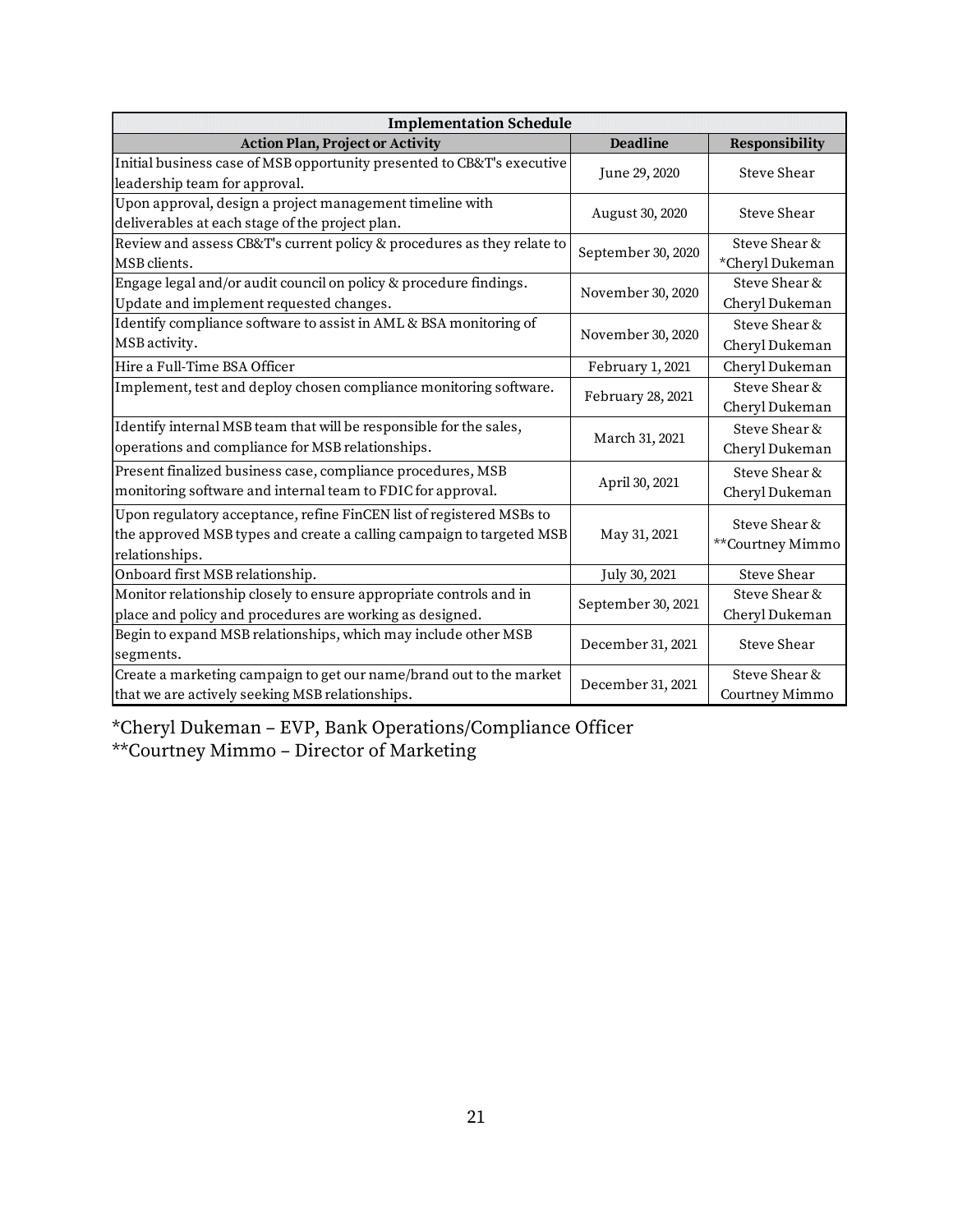# PART III: FINANCIAL IMPACT

#### <span id="page-27-1"></span><span id="page-27-0"></span>**Project Scope**

Adding a Money Service Business banking vertical requires an initial financial investment, as well as on-going compliance monitoring and human capital. At a minimum, in order to adequately launch this vertical, CB&T would need to invest in a compliance monitoring software platform. Additional considerations to a successful launch are an add-to-staff in the form of a full-time Bank Secrecy Act (BSA) Officer, legal counsel review of documents/forms/regulator assistance and hiring an AML consultant to establish and/or review internal processes and procedures.

## Software :

At the recommendation of legal counsel, CB&T has engaged REDACTED for the enhanced MSB compliance monitoring software. REDACTED offers two compliance and monitoring services that CB&T would need in order to move forward with the MSB vertical implementation. Those services are:

Service 1: helps financial institution comply with the requirements of the Office of Foreign Asset Control, the USA PATRIOT Act, the Bank Secrecy Act including risk scoring, risk management, suspicious activity alert detections, case

Due to a Non-Disclosure Agreement (NDA) signed between CB&T and the vendor, the vendor name has been redacted.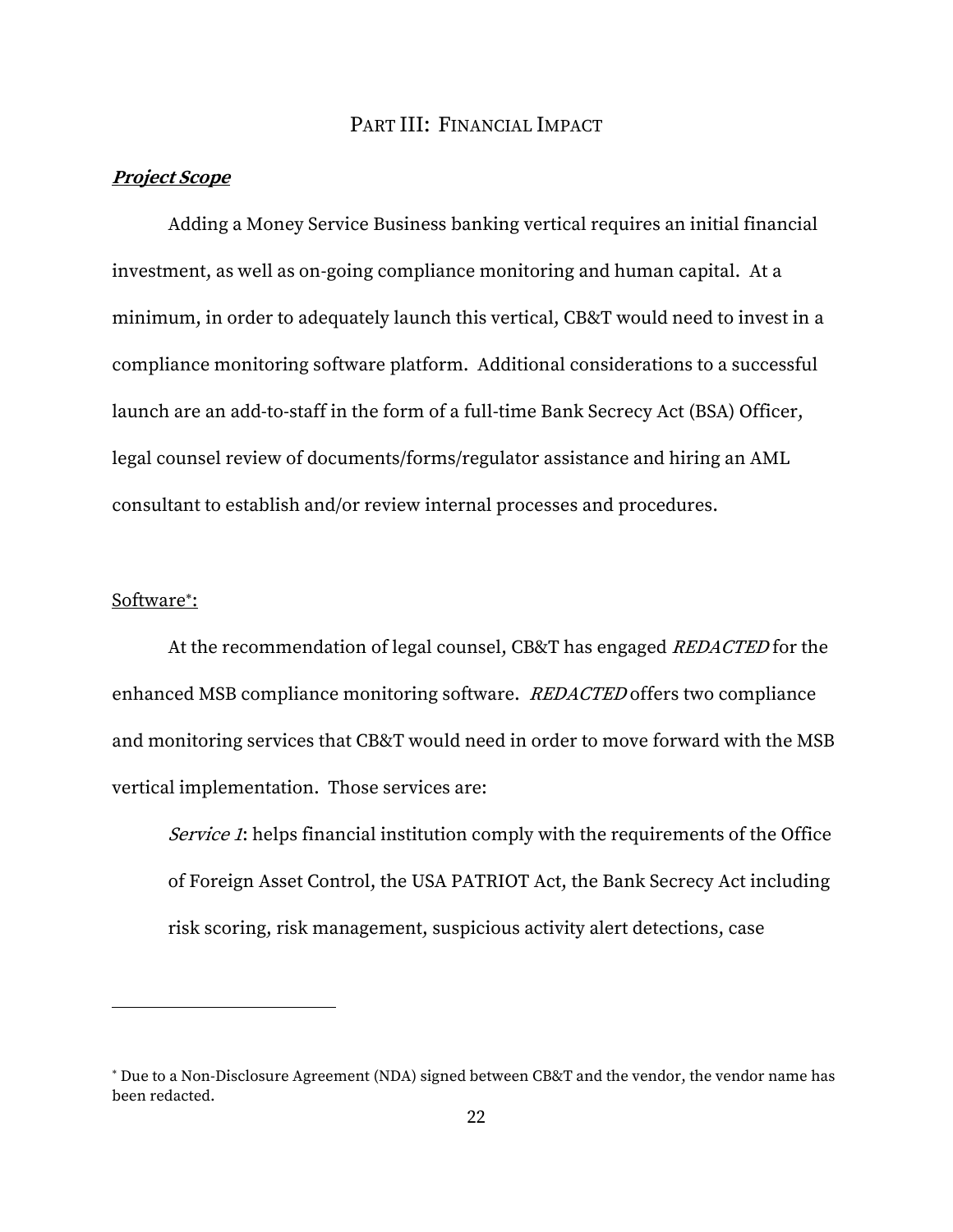management and filing of Currency Transaction Report (CTR) and Suspicious Activity Report (SAR).

Service 2: helps financial institutions discover hidden information about customers and beneficial owners, receive early warnings about financial crimes, prevent criminals from opening accounts, identify Politically Exposed Persons, Domestic Political Figures, and Negative-news Exposed Persons and prevent financial crimes.

Service 1 has a one-time implementation fee of \$4,000 and an annual fee of \$10,500. Service 2 has a one-time implementation fee of \$2,000 and an annual fee of \$4,950. Total fees for *REDACTED* are a one-time implementation fee of \$6,000, with recurring annual fees of \$15,450. It should be noted that while the implementation of REDACTED's software would be to support the MSB initiative, there is an application for its use within CB&T's conventional compliance practice.

#### Staffing:

Presently, CB&T's BSA Officer is also a Branch Manager, with the latter taking up the majority of the individual's time. Due to the increased compliance required for MSBs, having a part-time BSA Officer could open up CB&T to potential scrutiny from their regulators and could jeopardize the integrity of the vertical in the event of customer BSA violations.

23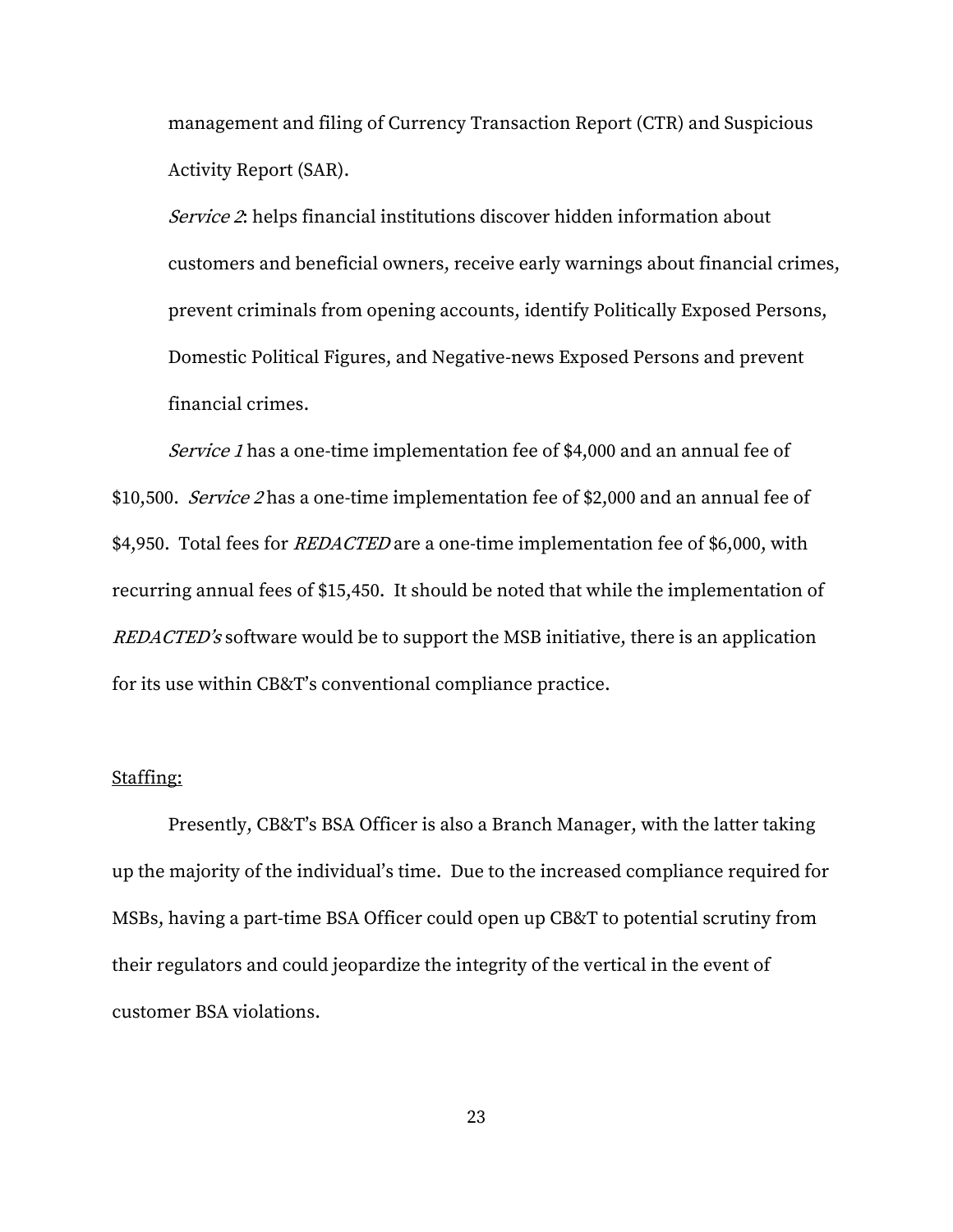The average BSA Officer in the U.S. makes \$106,372 per year, while BSA Officers in Denver make \$107,029 per year, averaging total compensation 1% greater than the U.S. average. 9 In addition to base salary, CB&T contributes on average an additional \$28,469 per employee for benefit contribution. Using the Denver market average for BSA Officer salary, combined with CB&T benefit contribution, the total annual expense for the MSB personnel request is \$135,498 per year.

As discussed in Part II: Bank Supervisory Guidance with Respect to MSBs as Bank Customers (page 11), the BSA requirements and minimum due diligence expectations associated with opening and maintaining accounts for MSBs are extensive. Bank due diligence in addition to the obligations set forth by FinCEN are dictated by the level of risk posed by the individual MSB customer. Not all MSBs present the same level of risk, so the level of due diligence required will change by customer type and risk rating. This presents a unique challenge when an initial risk assessment determines the bank due diligence for new client acquisition. Having an experienced, full-time BSA Officer is imperative to MSB banking vertical assessment.

<sup>9</sup> Comparably, "BSA Office Salary," comparably.com/salaries/salaries-for-bsa-officer (accessed December 28, 2020)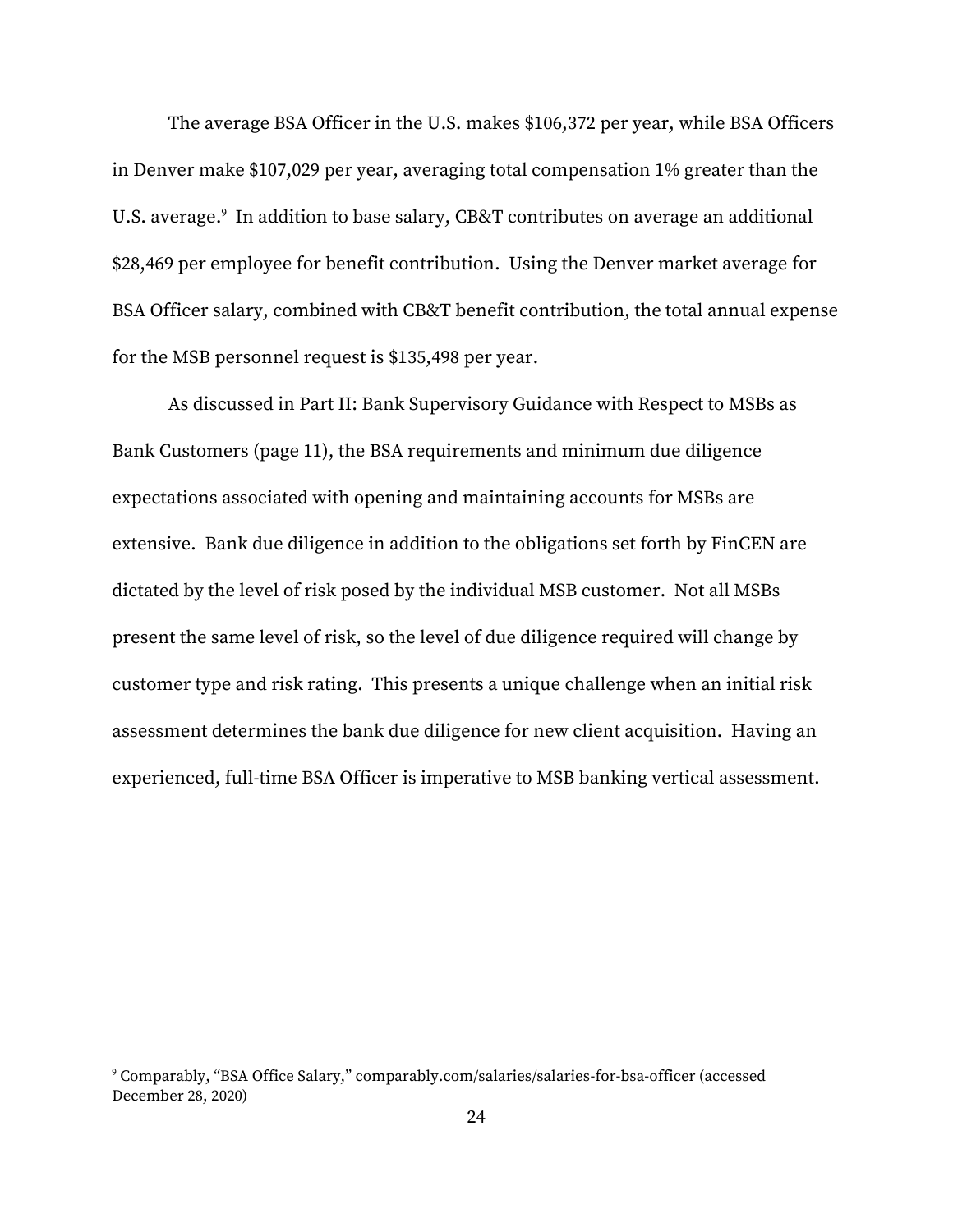Legal Services:

While challenging to forecast legal expenses related to the MSB banking vertical launch, expenses should be anticipated during the initial buildout and on-going thereafter. Early in the process, legal counsel will be engaged to assess MSB new client documentation and forms, as well as to assist planning and preparing for regulatory acknowledgement for the new service offered. CB&T has been advised to prepare a presentation for their regulators to disclose their new MSB venture, outlining the size and scope of the MSB initiative.

CB&T's legal counsel charges between \$405 - \$450 per hour, depending on the attorney. For the sake of the financial impact analysis, CB&T anticipates ten hours of legal work to review client documentation and to assist in the preparation of regulatory disclosure. Using a midpoint of \$425 per hour and ten hours of anticipated legal work, the initial legal services expense will be \$4,250.

#### Consulting Services:

CB&T has engaged an AML Services Firm to assist with the tuning & optimization of the *REDACTED*<sup>\*\*</sup> software system's Transaction Monitoring rules to align with applicable AML/BSA/OFAC requirements, the Federal Financial Institution

<sup>\*\*</sup> Due to a Non-Disclosure Agreement (NDA) signed between CB&T and the vendor, the vendor name has been redacted.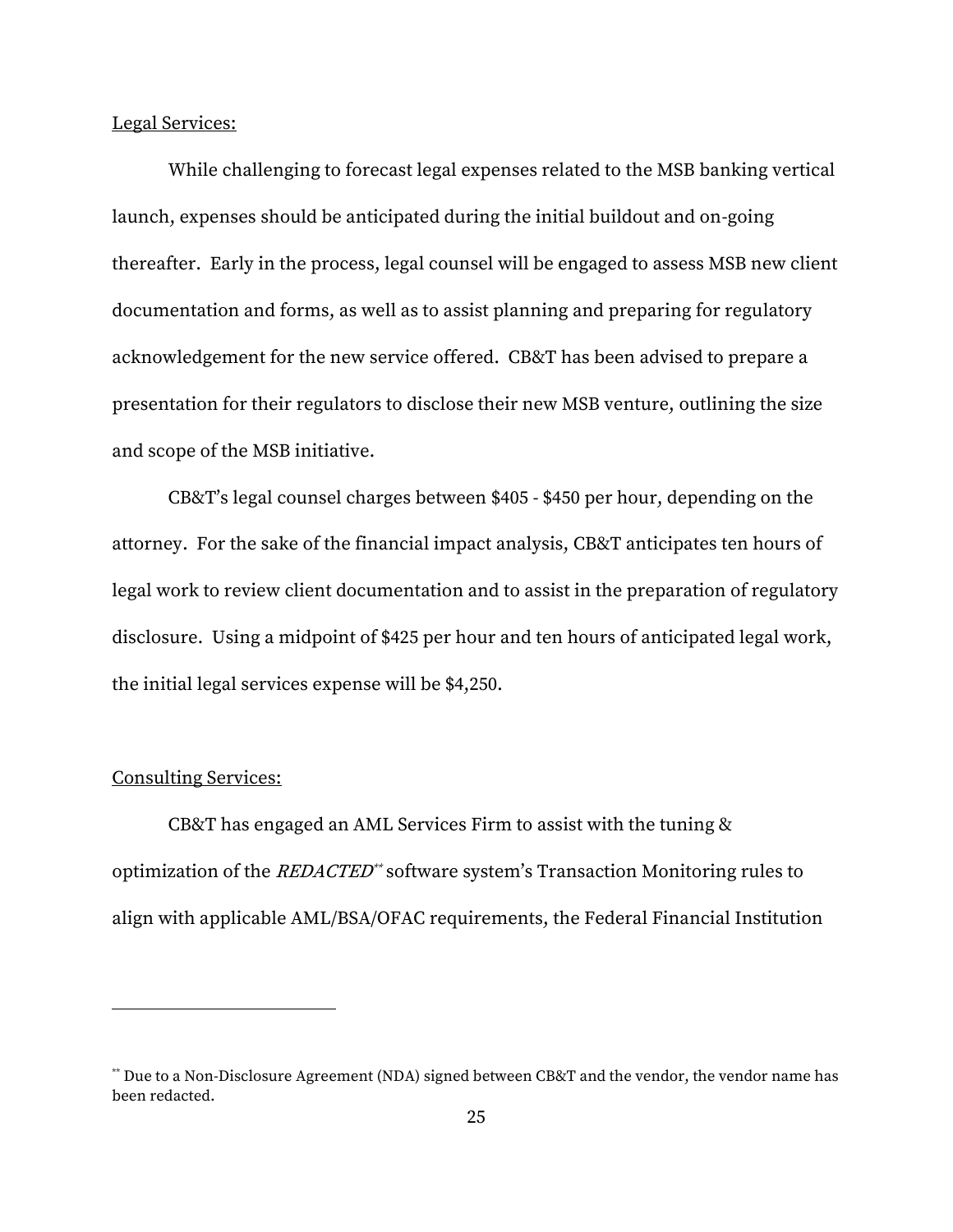Examination Council's BSA/AML Examination Manual (FFIEC), the Bank's Enterprise Wide Risk Assessment (EWRA) and other applicable guidance. For the purposes of the financial impact analysis, CB&T estimates 250 hours of Consultant work at a blended rate of \$150 per hour. Total expense for consulting services using these parameters is \$37,500.

#### <span id="page-31-0"></span>**Expense Analysis**

Expenses will be reviewed on a one-time and recurring basis. The initial capital investment is the first hurdle to determining CB&T's appetite into the MSB space. Recurring expenses will be weighed against the on-going revenue potential generated by MSB clients. Recurring expenses include both fixed and variable costs, including allocation of salary expense. Assumptions were made in the modeling to most accurately anticipate activity and time allocation, which is notated below. CB&T management will need to analyze the amount of time needed to breakeven on the initial capital investment to determine whether this initiative will move forward.

| <b>Expenses</b>            |          | <b>One-Time Recurring</b> |
|----------------------------|----------|---------------------------|
| Compliance Software        | \$6,000  | \$15,450                  |
| Staffing                   | \$37,500 | \$62,500                  |
| Legal Services             | \$4,250  | \$1,063                   |
| <b>Consulting Services</b> | \$37,500 | \$9,375                   |
| Marketing                  |          | \$2,000                   |
| Administrative             |          | \$15,000                  |
| <b>Total Expenses</b>      | \$85,250 | \$88,388                  |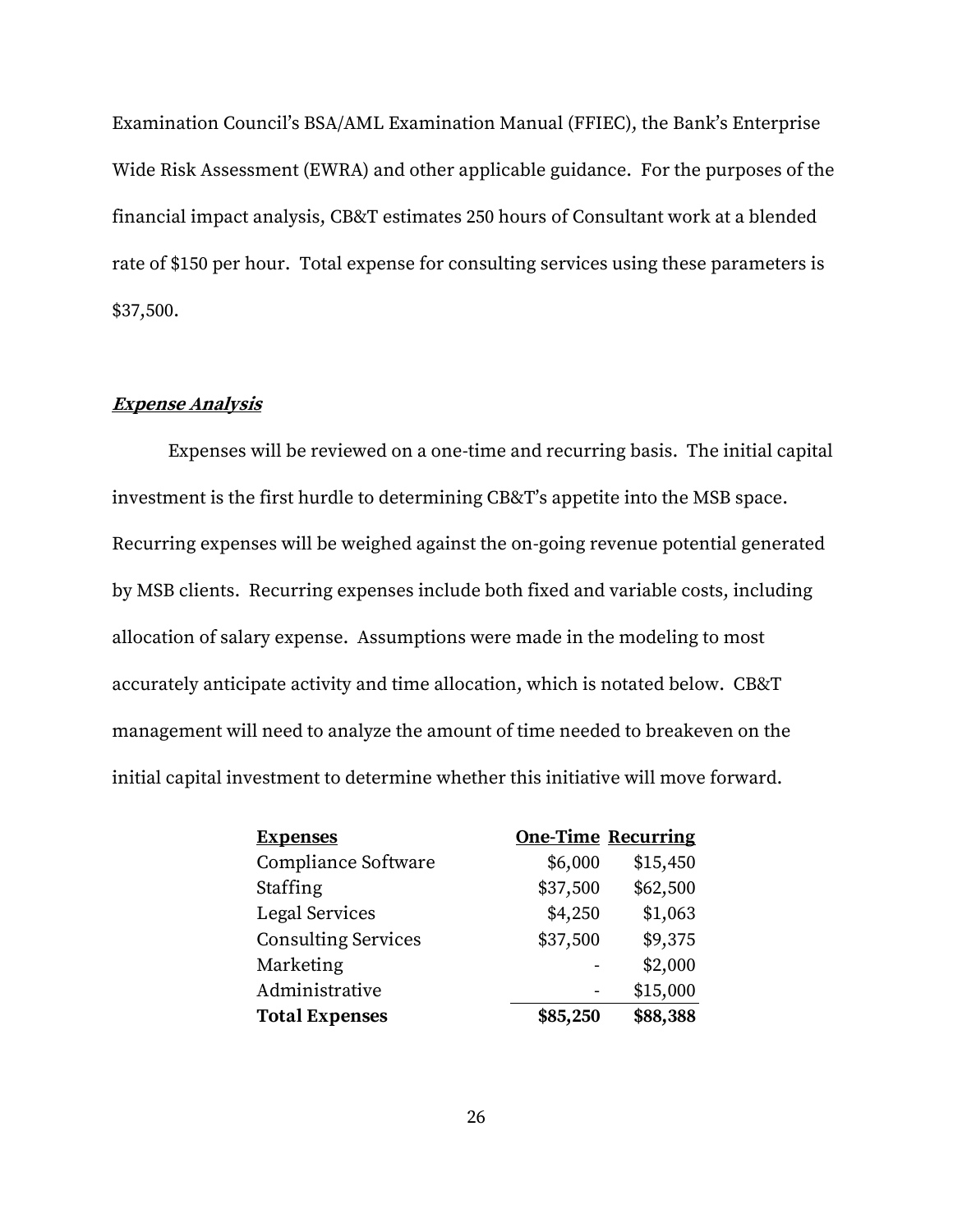Assumptions:

- Staffing (One-Time): assumes 30% recruiter fee on \$125,000 base salary
- Staffing (Recurring): assumes 50% of BSA Officer's \$125,000<sup>\*\*\*</sup> base salary
- Legal Services (Recurring): assumes 25% on-going legal expense
- Consulting Services (Recurring): assumes 25% on-going consulting expense
- Marketing (Recurring): assumes \$500 quarterly marketing budget
- Administrative (Recurring): assumes 25% of Compliance Analyst's \$60,000 base salary

#### <span id="page-32-0"></span>**Revenue Analysis**

Revenue figures are much more difficult to analyze, as bank service fees are variable and based on client activity. Assuming risk-rated account analysis pricing, the MSB fee schedule would be priced higher than standard client pricing. Additionally, it is common for banks to charge MSB clients a monthly compliance monitoring fee, which varies between \$1,500 - \$5,000 per month. Due to the arbitrary nature of this analysis, a sample MSB Account Analysis Statement is presented in **Appendix 1**. The information presented in **Appendix 1** are treasury management services and account

<sup>\*\*\*</sup> Although the average salary for a BSA Officer in Denver is \$107,029, a salary of \$125,000 was used in the financial assumptions.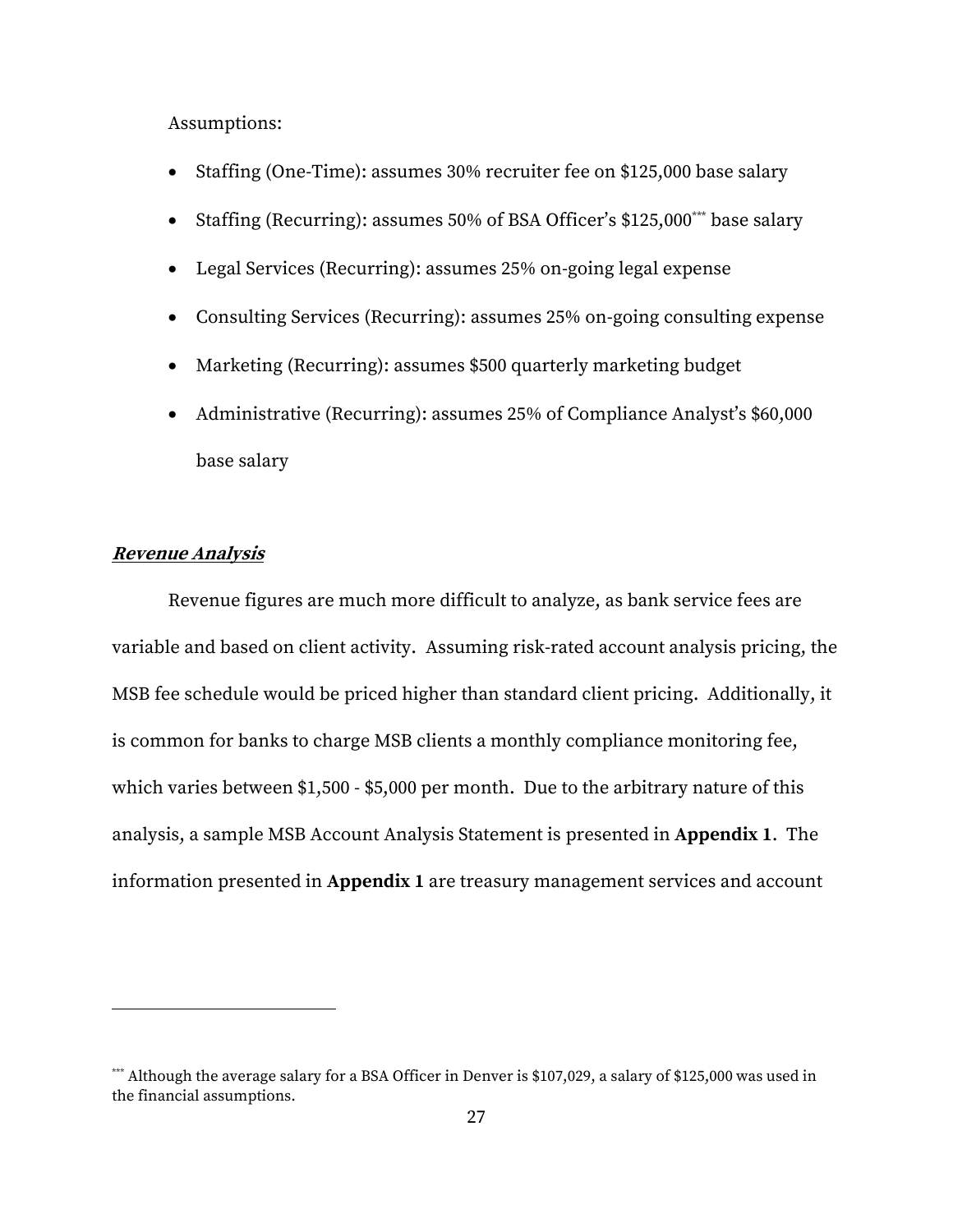activity volumes taken from an actual MSB client. The Earnings Credit Rate information used in the example is current to CB&T at the time of this Capstone.

Based on the sample Account Analysis Statement, this particular MSB would generate \$23,700 per month in treasury management revenue. Annualized, this sample client would generate \$284,397 in revenue. Both figures are net of an earnings credit allowance, so the stated amounts would be realized revenue.

As previously stated, it is difficult to analyze the revenue impact of an MSB banking vertical buildout since each client will generate varying amounts of revenue based on numerous variables. In the sample case listed above, this would be considered an upper middle-market MSB client and while larger than most, not unreasonable to assume a target client of CB&T.

#### <span id="page-33-0"></span>**Risk Evaluation**

Undoubtedly, the primary risk in deploying an MSB banking vertical would be exposure to AML/BSA/KYC violations. This would most likely result in enforcement actions by the FDIC. According to the FDIC Enforcement Decisions & Orders website, "the FDIC pursues enforcement actions against…entities for violations of laws, rules, or regulations, unsafe or unsound banking practices, breaches of fiduciary duty, and violations of final orders, conditions imposed in writing or written agreements. In addition, the FDIC has the statutory authority to terminate the deposit insurance of any insured depository institution for violation of a law, rule, regulation, condition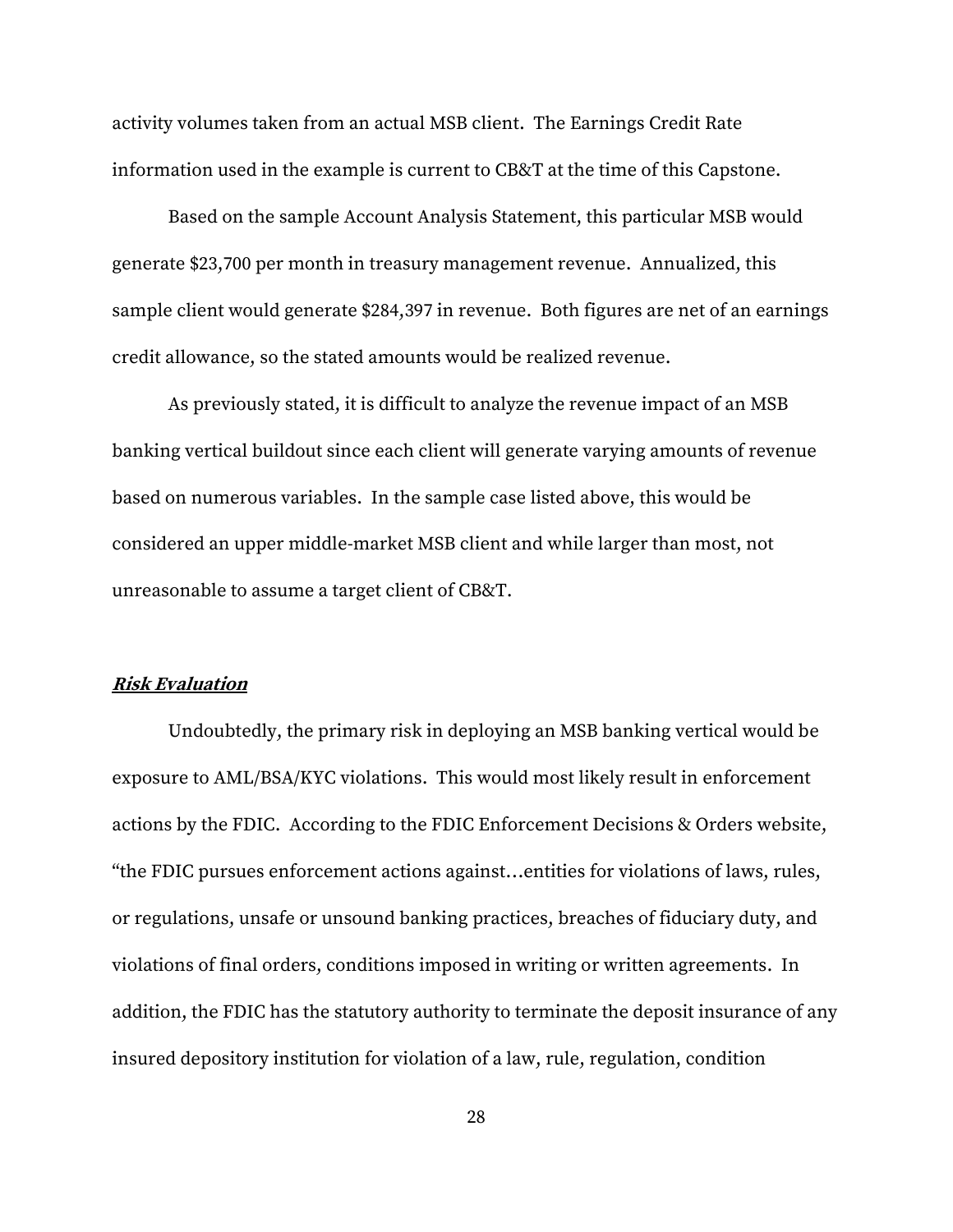imposed in writing, or written agreement, or for being in an unsafe or unsound condition or engaging in unsafe or unsound banking practices." <sup>10</sup> Additional risks considered are operational risk, reputational risk and financial risk. Risk mitigation factors would include the following:

- 1. Disclosure of intent meeting with FDIC prior to MSB banking vertical launch:
	- a. The purpose of this meeting would be for CB&T's management team to lay out their intent to bank MSB relationships. As part of the meeting, CB&T would identify the parameters at which they approve an MSB client. The intent of the MSB banking vertical launch would be to start small, establish a baseline of volume transactions and monitor those transactions closely. This would give CB&T the ability to test their process, procedures and compliance monitoring software while getting their regulators comfortable with their new initiative. If all goes as planned, CB&T would be able to add additional MSB client types and/or clients that fall outside of the initial defined criteria. Items covered in this meeting would include:
		- i. Limiting the acceptable MSB client type to Money Transmitters only.

<sup>&</sup>lt;sup>10</sup> Federal Deposit Insurance Corporation, "FDIC Enforcement Decisions and Orders (WD&O)," orders.fdic.gov/s/ (accessed December 18, 2020)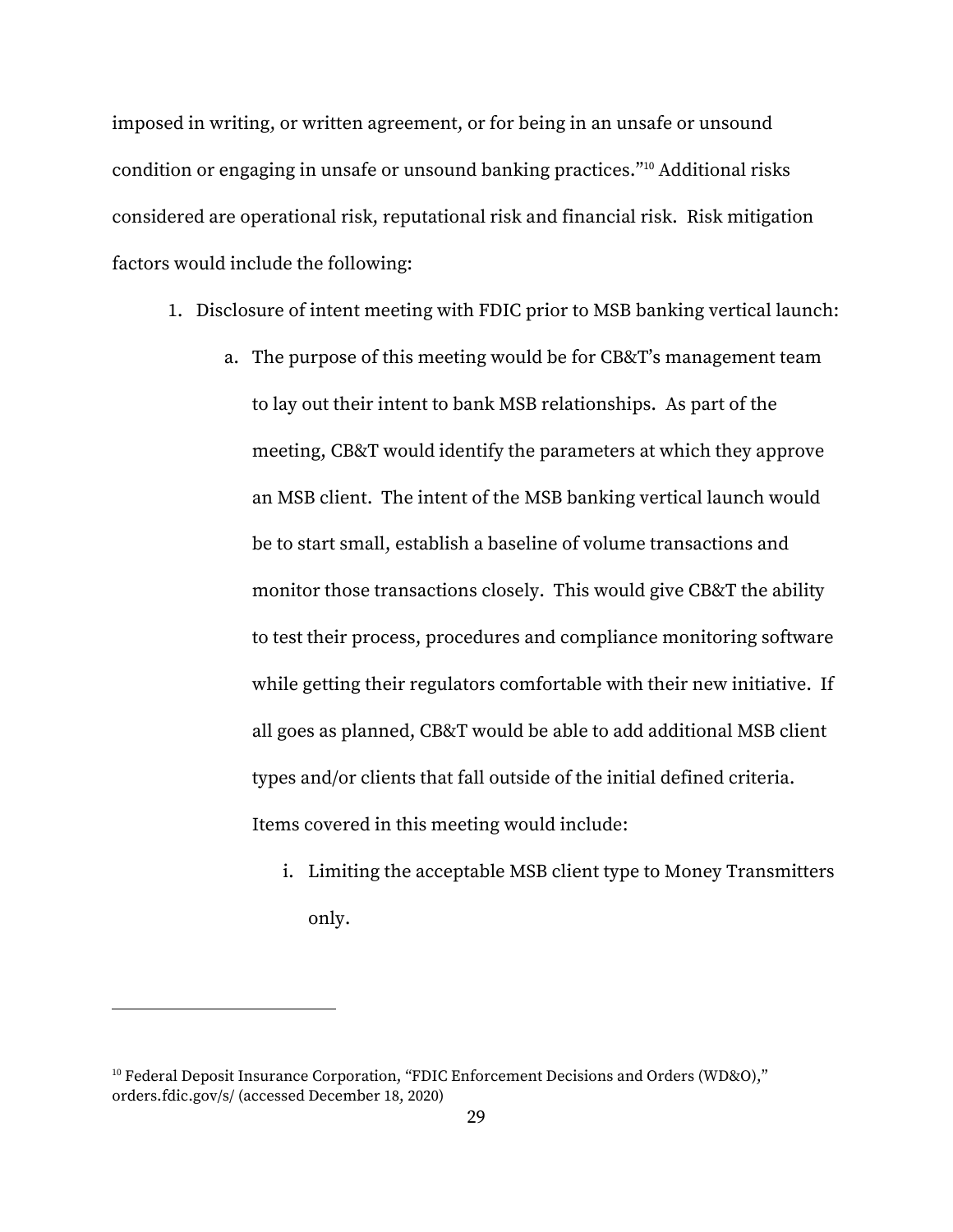- ii. Accept only new MSB relationships that have a geographic presence in CB&T's footprint.
- iii. Only domestic Money Transmitters would be approved, international Money Transmitters would be prohibited.
- iv. Establish volume thresholds for early clients into the program.
- 2. BSA Officer ownership of MSB program:
	- a. Often, MSB programs share ownership between Operations, Compliance and Sales. This can lead to divided ownership where neither department has full oversight into the program. Shared responsibility leads to a lack of accountability and that can prove disastrous in a higher-risk banking vertical. By hiring a full-time BSA Officer who maintained ownership over the MSB program, CB&T could avoid the risk of shared responsibility and have a program that was built with a compliance-first approach.
- 3. Identify a beta MSB client:
	- a. CB&T's management has identified a beta client who is an ideal client in their target market. This client has agreed to be the first MSB client for the Bank and understands the CB&T is in the process of building out their MSB platform. The client fits the parameters outlined in the risk mitigation factor #1 listed above. This client would allow CB&T to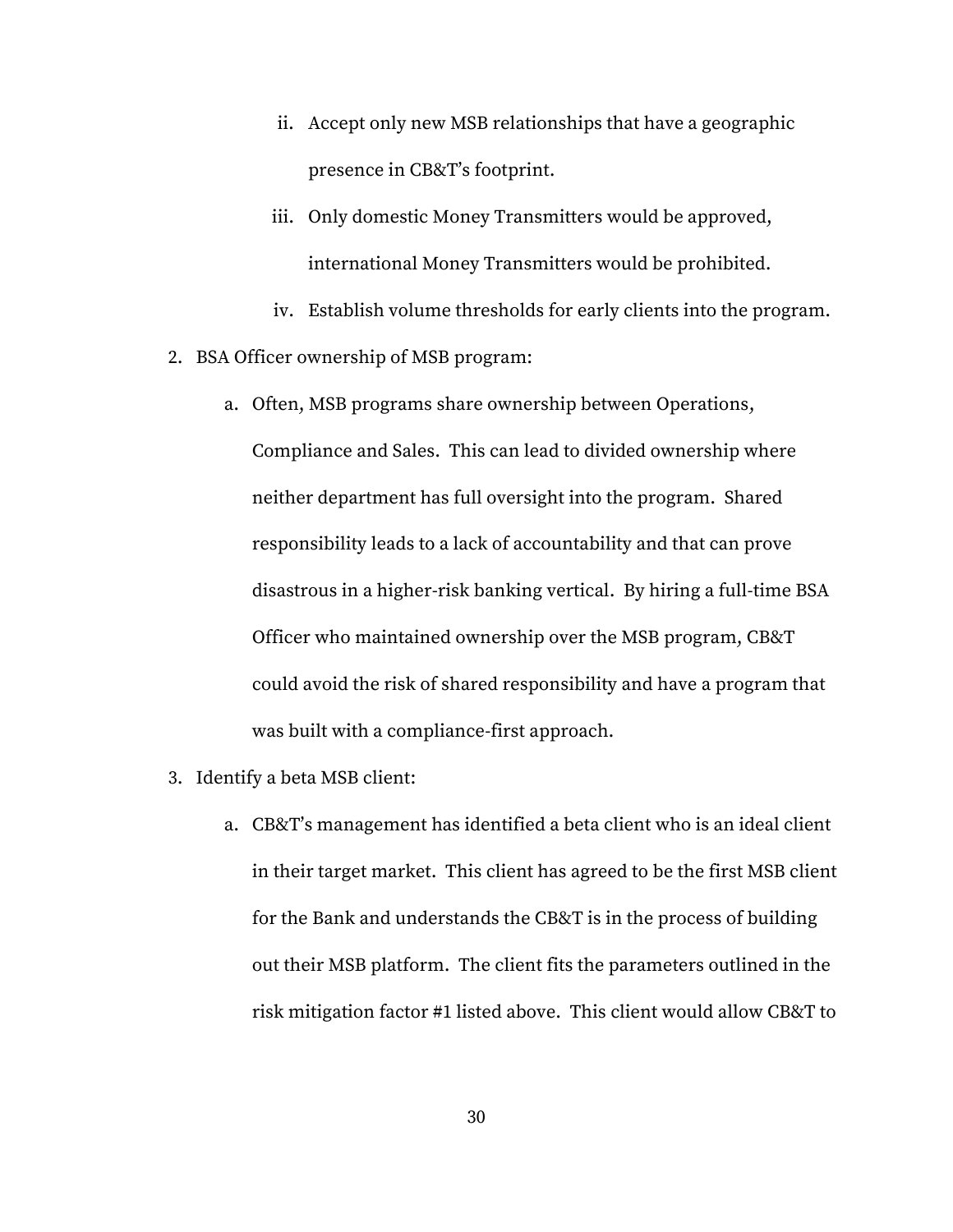demonstrate proof of concept with the MSB banking vertical buildout, both internally as well as with their regulators.

# <span id="page-36-0"></span>**Financial Justification of MSB Banking Vertical**

Looking strictly at the financial analysis in the MSB example used above, it is clear that the business of banking MSB clients can be extremely profitable. The example shows profitability of \$110,759 in Year 1, which includes all one-time fees along with recurring fees. In Year 2 and beyond, the profitability grows to \$196,009. The example uses a larger than average MSB client, although not out of the realm of a target client of CB&T, and only takes into consideration a single client in the analysis. While mentioned previously, a risk mitigation factor would be to slowly roll out the MSB client acquisition strategy. This explains why only looking at one client in the first scenario is a reasonable assumption. As the program expands, it would be appropriate to include more clients in the profitability analysis.

As the MSB banking division grows, profitability would increase as the fixed costs of the program would stay relatively flat. The program would be scalable and would require additional personnel once the client levels go to be large enough to warrant additional staffing support. By leveraging automated compliance monitoring software, CB&T can limit the number of full-time employees dedicated to MSB compliance support.

31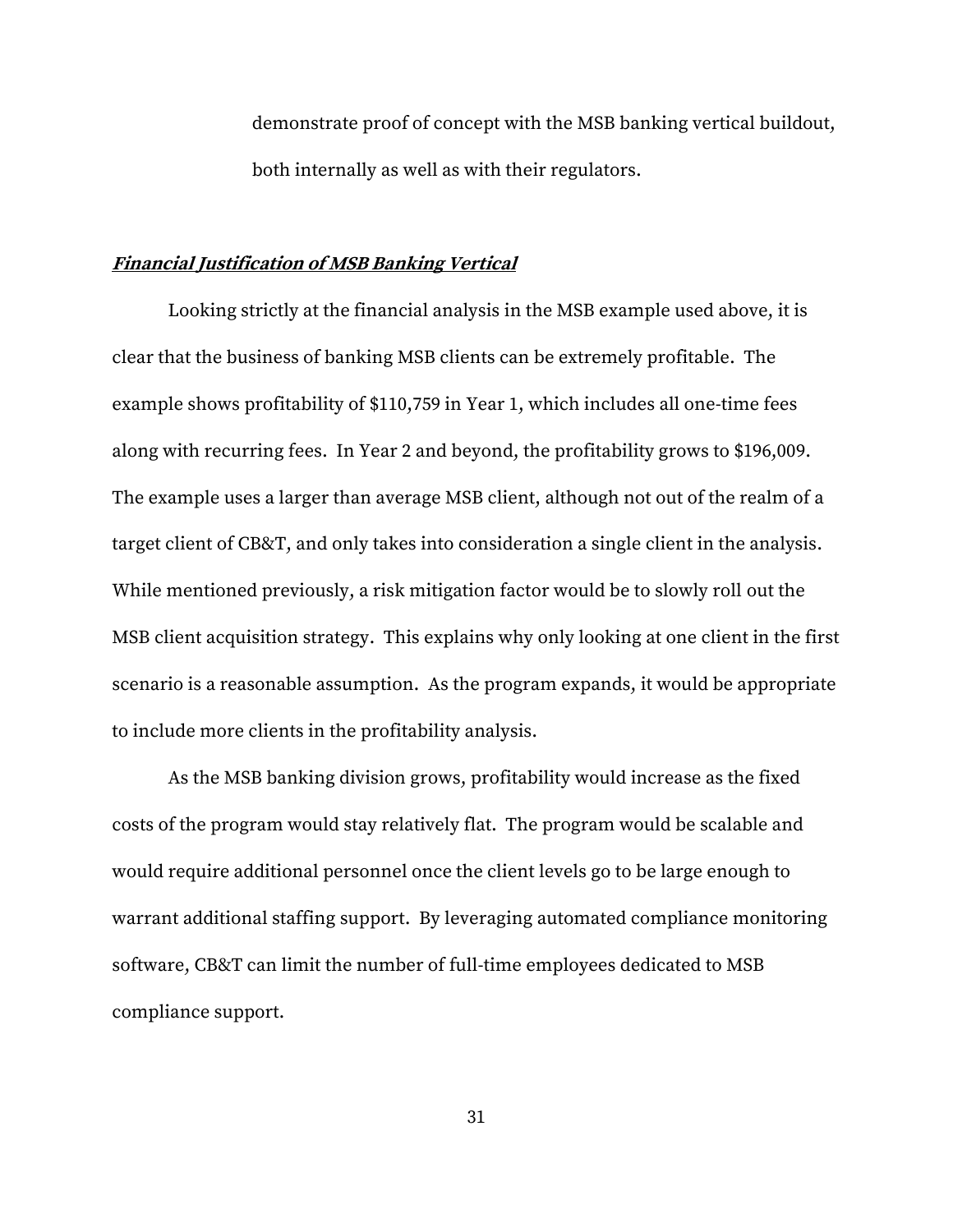If the risk mitigation factors can be met, the program is a worthwhile investment strictly looking at the financial impact to CB&T. Assuming all variables remained constant, the relatively large upfront one-time expenses are absorbed by the example client quickly and breakeven is achieved in month six.

|                            |              | $\overline{2}$ | 3                        | 4          | $\overline{5}$ | 6         |
|----------------------------|--------------|----------------|--------------------------|------------|----------------|-----------|
| One-Time Expenses          | \$85,250     |                | $\overline{\phantom{a}}$ |            |                |           |
| Recurring Monthly Expenses | \$7,366      | \$7,366        | \$7,366                  | \$7,366    | \$7,366        | \$7,366   |
| <b>MSB Client Revenue</b>  | \$23,700     | \$23,700       | \$23,700                 | \$23,700   | \$23,700       | \$23,700  |
| Net profit (loss)          | $(\$68,916)$ | $(\$52,583)$   | $(\$36,249)$             | (\$19,915) | $(*3,581)$     | \$12,752  |
|                            |              |                |                          |            |                |           |
|                            |              | 8              | 9                        | 10         | 11             | 12        |
| One-Time Expenses          |              |                |                          |            |                |           |
| Recurring Monthly Expenses | \$7,366      | \$7,366        | \$7,366                  | \$7,366    | \$7,366        | \$7,366   |
| <b>MSB Client Revenue</b>  | \$23,700     | \$23,700       | \$23,700                 | \$23,700   | \$23,700       | \$23,700  |
| Net profit (loss)          | \$29,086     | \$45,420       | \$61,754                 | \$78,087   | \$94,421       | \$110,755 |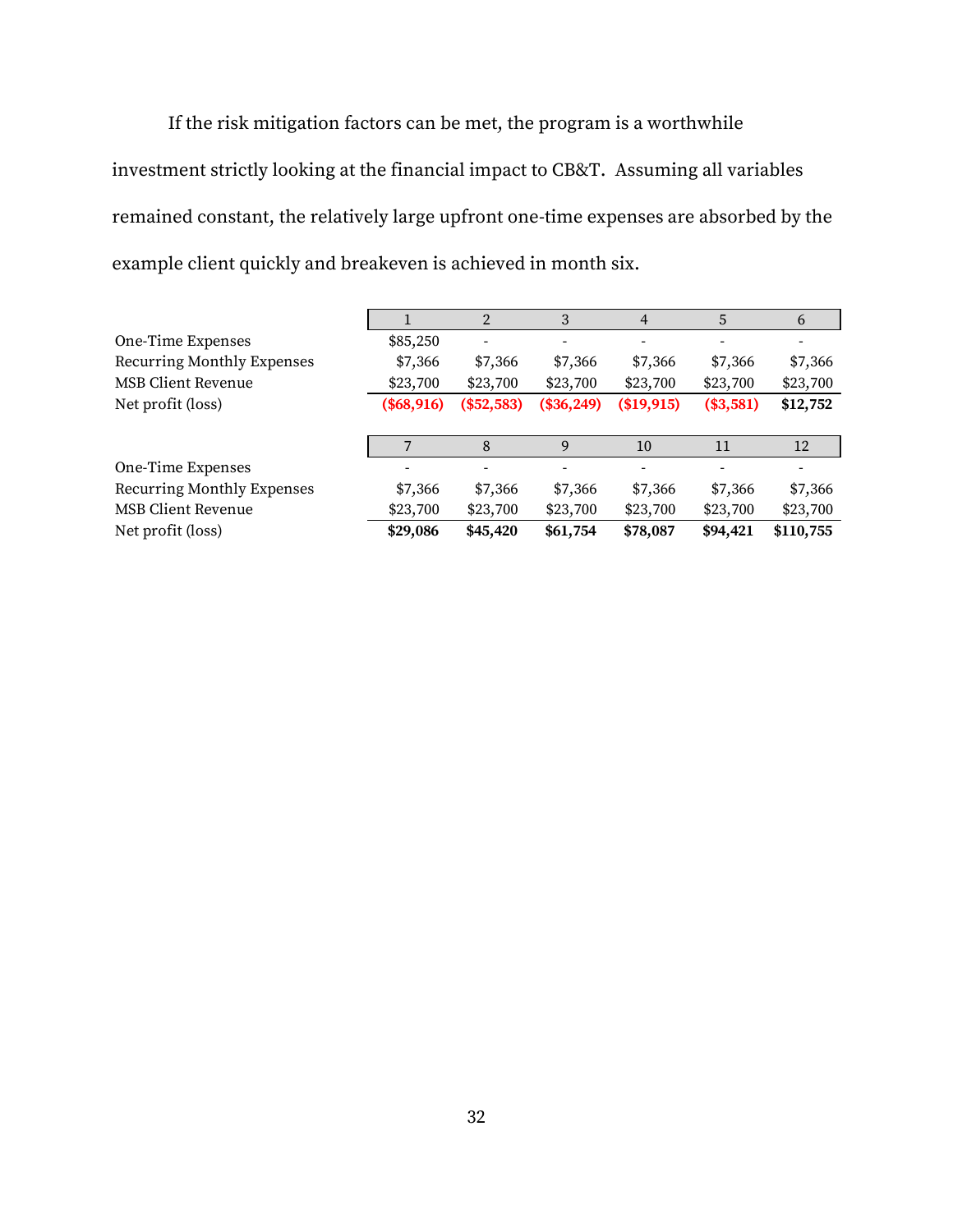# PART IV: NON-FINANCIAL IMPACT

# <span id="page-38-1"></span><span id="page-38-0"></span>**Project Considerations**

When exploring a new or refined business strategy, the non-financial impact is often much harder to measure and plan for than the financial analysis of the project. The math is easy when it comes to the financial component; one must figure out the fixed and variable costs of a project along with the expected revenue, from there it can be quickly determined if that project will be profitable. Once profitability is determined, it is easy to back into the amount of time the revenue will exceed expenses and cover up-front costs, thereby establishing a breakeven point. This gives the project manager enough data to determine if the project should move forward, if costs and/or timing needs to be adjusted, or if the proposal should be declined. Nonfinancial measures and not nearly as black-and-white. It is hard to measure the gray area where non-financial measures often fall and can be an exercise in art as opposed to science. Modeling for non-financial scenarios needs wider variability in assumptions. Hitting on the financial projections but missing on the non-financial considerations can lead to disastrous results and failed project. The project may make money, but in doing so, other areas of the organization suffer.

The risk appetite of CB&T's leadership needs to be addressed and monitored throughout the duration of the MSB banking vertical project. It is easy to overlook potential pitfalls if the financial measures are the sole focus of the decision-making team. Hiring a full-time BSA office will help quell some the risk anxiety that leadership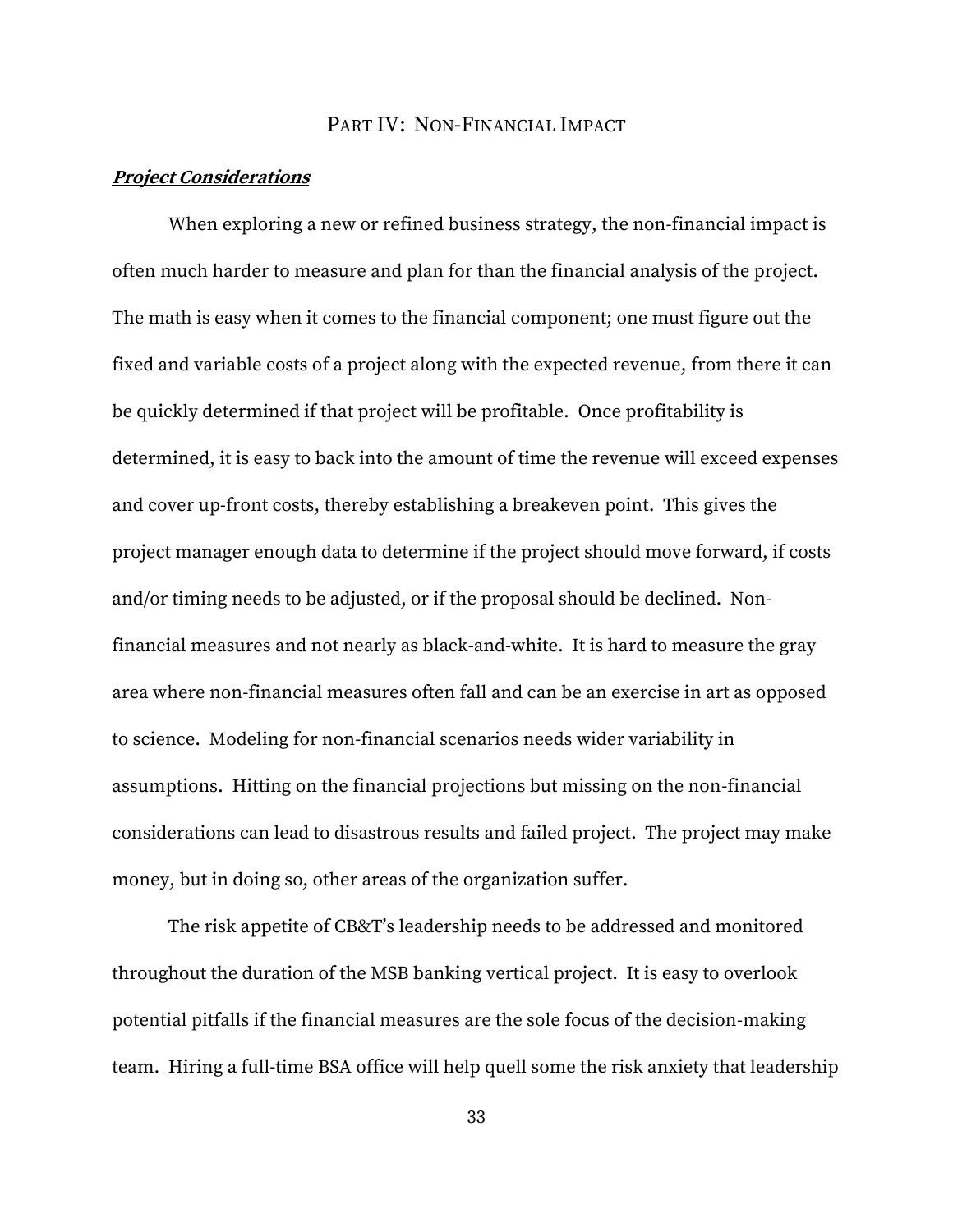will face throughout the duration of the MSB banking vertical project, however it is not an end-all solution. Regular check-ins with leadership will be necessary, as will building up the MSB client base slowly over time. A qualified BSA Officer will be able to put policies and procedures in place to mitigate the risks associated with MSB clients, yet there should be some anticipated heartburn with the new banking vertical. Through a deliberate compliance approach and strong internal controls, the risks can be minimized and should not hinder the success of the program.

On the opposite end of the spectrum of risk mitigation is sales. Client acquisition is a threat to any successful project that requires client-driven revenue. In the case of the MSB banking vertical, competition from other banks is minimal. Stated previously in this Capstone Project, few banks participate in an active MSB program. While competition is minimal, it does not mean that it is non-existent. Industry reputation, especially in a tight-knit space such as the MSB community, can be a positive or negative. Industry peers will occasionally discuss vendors and partners that exceed expectations, while almost always disclosing those who have created a poor client experience. This can and should be viewed as an opportunity to build a solid brand reputation and drive additional sales opportunities. A bank can quickly become a niche operator through positive industry feedback and brand reputation should be a closely monitored metric. On the other hand, a poor experience or approach can lead to a negative industry reputation and make sales efforts increasingly challenging. Negative brand reputation happens quicker and often easier than a positive brand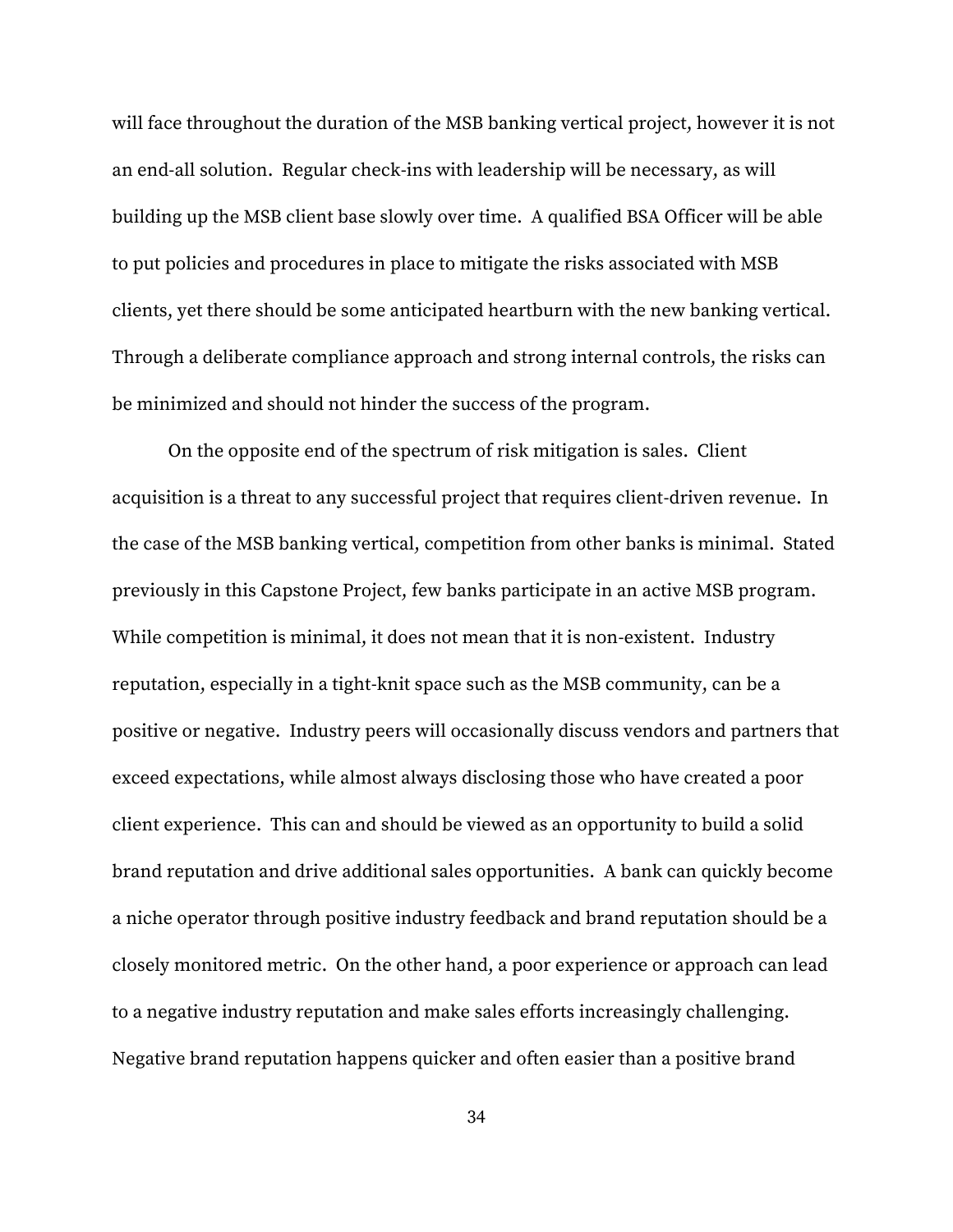reputation. A business can lose creditability and reputation through one undesirable experience, while it can take years to build a positive market reputation. In the MSB industry, a negative experience shared from one MSB can spread to other MSBs rapidly. CB&T must be intentional with their client service approach to the MSB industry, while continuing to offer cutting-edge financial technology. Through their existing service model and high-touch approach, CB&T can leverage this positive attribute into a successful MSB servicer reputation.

#### <span id="page-40-0"></span>**Overall Bank Strategy**

The single greatest non-financial impact of the MSB banking vertical is the supplement to CB&T's overall deposit growth strategy. While attractive, the revenue opportunity from MSB clients is secondary to the low cost DDA growth of CB&T's core commercial client base. The shift from a "pay up" for deposit strategy, which led to a higher than average cost of funds and a disproportionate percentage of deposits in interest-bearing accounts, to a focus on non-interest-bearing DDA deposits will benefit the long-term financial performance of the Organization. Historically, CB&T has had a higher balance sheet percentage composition of money market deposit accounts relative to their peer group, as seen in the UBPR graph below.<sup>11</sup>

<sup>&</sup>lt;sup>11</sup> Uniform Bank Performance Report, "Balance Sheet Percentage Composition-Page 6 > Money Market Deposit Accounts," cdr.ffiec.gov/Public/Reports/UbprReportGraph.html (accessed January 8, 2021)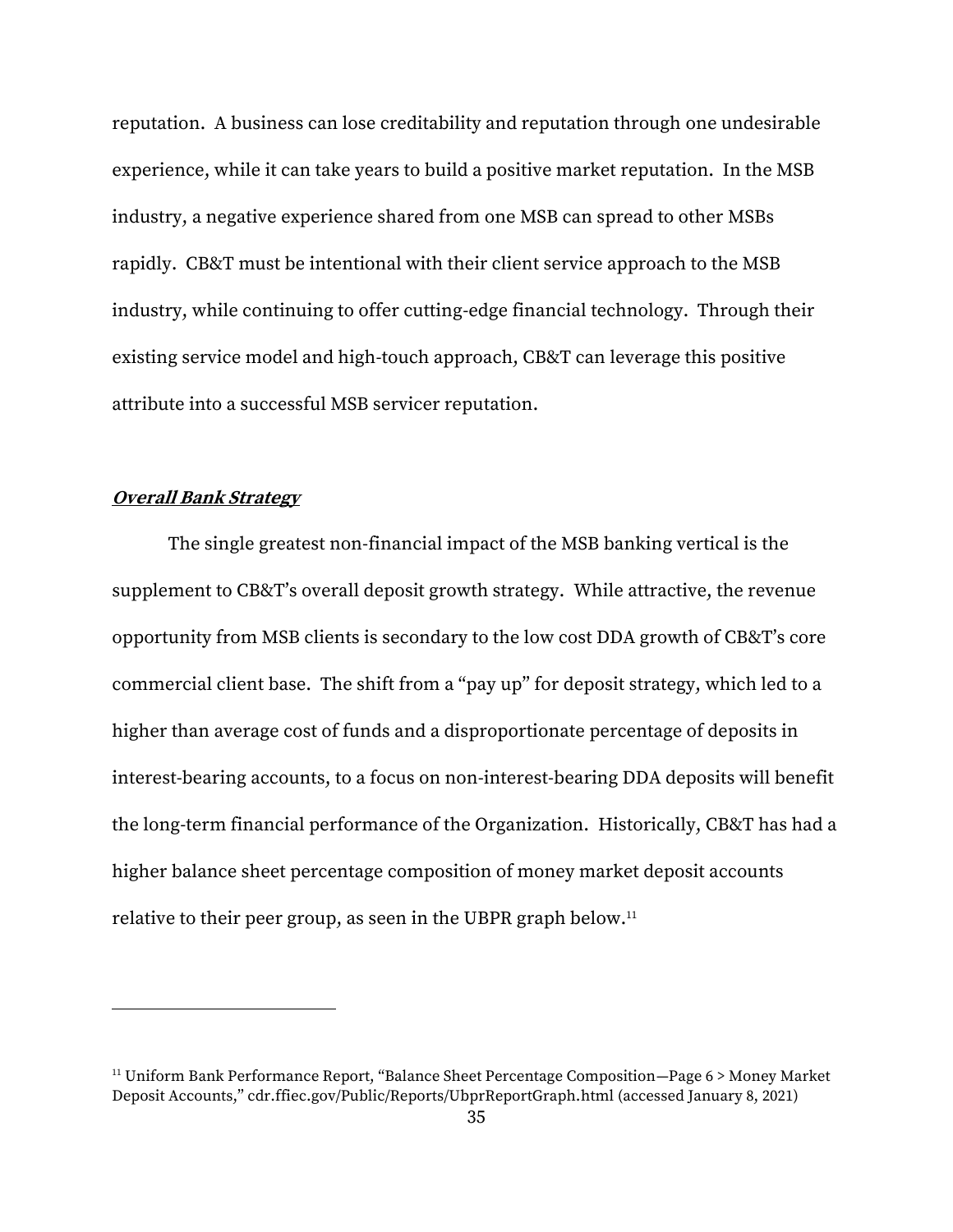

Balance Sheet Percentage Composition--Page 6 > Money **Market Deposit Accounts** 

CB&T has invested heavily in their commercial treasury management platform over the past few years. From the graph above you can see a steady decline in the percentage composition of money market deposits accounts, beginning in the third quarter of 2019. An interesting trend to note is the continued decline on money market deposit account percentage composition during the first, second, and third quarters of 2020. During the COVID-19 pandemic, banks have experienced all-time highs in deposit balances and liquidity. The rush to safety has inflated bank balance sheets and even though rates have declined during this time, interest-bearing deposits have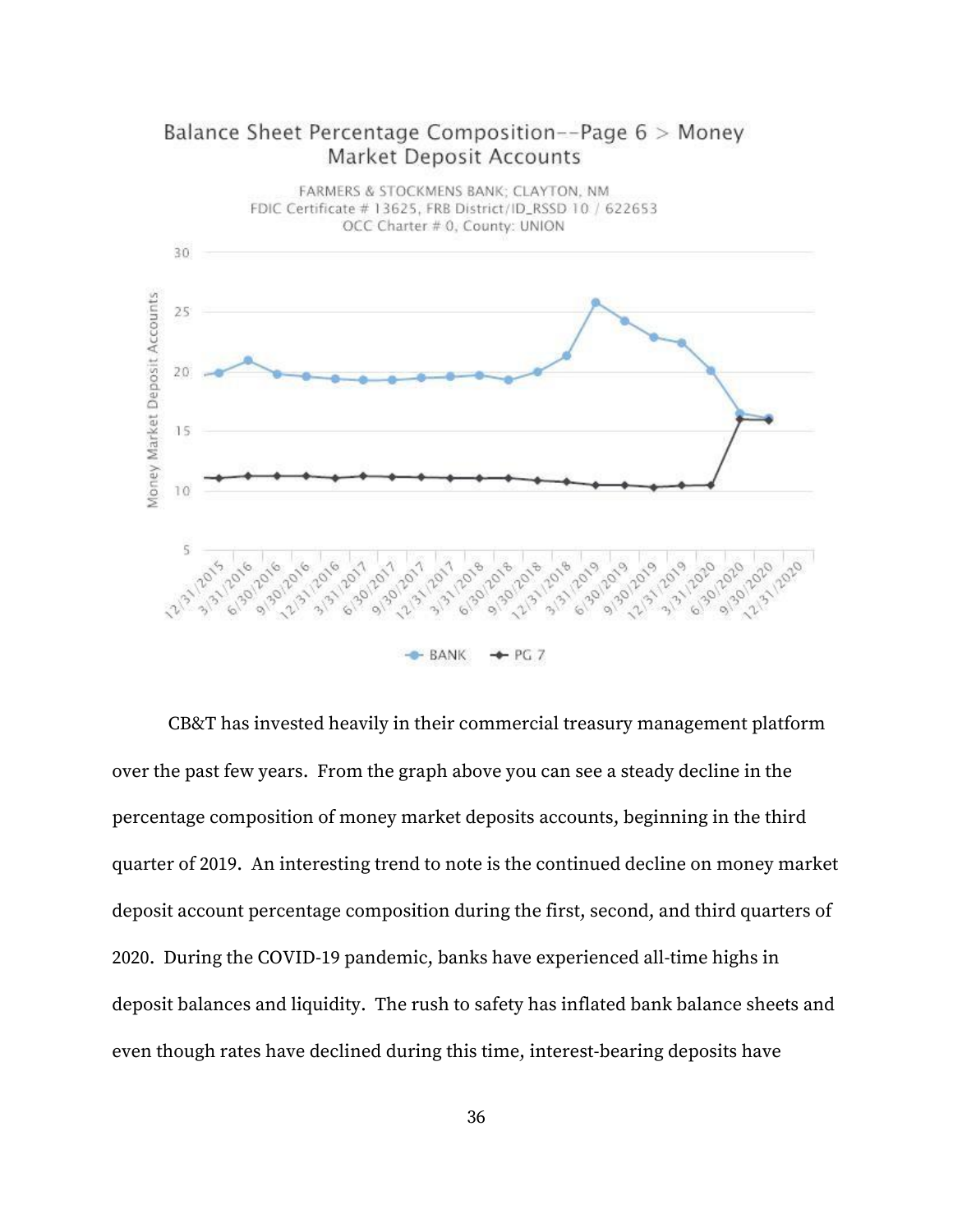grown. This is seen in the peer group performance on the graph above, which is representative of the banking industry as a whole. What is unique is that CB&T has grown overall deposits during this time but continues to reduce the percentage of interest-bearing deposits on the balance sheet. This is not only a result of the treasury management platform that CB&T has so heavily invested in, but also the no-fee banking approach that was discussed in Part II: Opportunity & Strategic Vision (page 13). Client acquisition is happening with a high percentage of success. Non-interestbearing DDA balances are growing as a result of the success of the no-fee deposit acquisition strategy. While proof of concept has been met, the balance sheet success only shows one side of the story.

Missing from the balance sheet analysis is the impact to CB&T's income statement. While client acquisition is at an all-time high and deposit growth is heavily weighted on core DDA deposits, the negative effects of this strategy can be seen in flat non-interest income and increased operating expenses. At the heart of the MSB business case is the supplement to CB&T's core commercial client acquisition strategy, which is a no-fee banking approach. By supplementing the increased expenses of the core banking clients, the MSB banking vertical would be used as a way to generate fees at or above the total operating expenses of all CB&T clients. This strategy should lead to continued success in core client acquisition, increased DDA as a percentage of total deposit composition, a lower overall cost of funds, while targeting a net-neutral service

37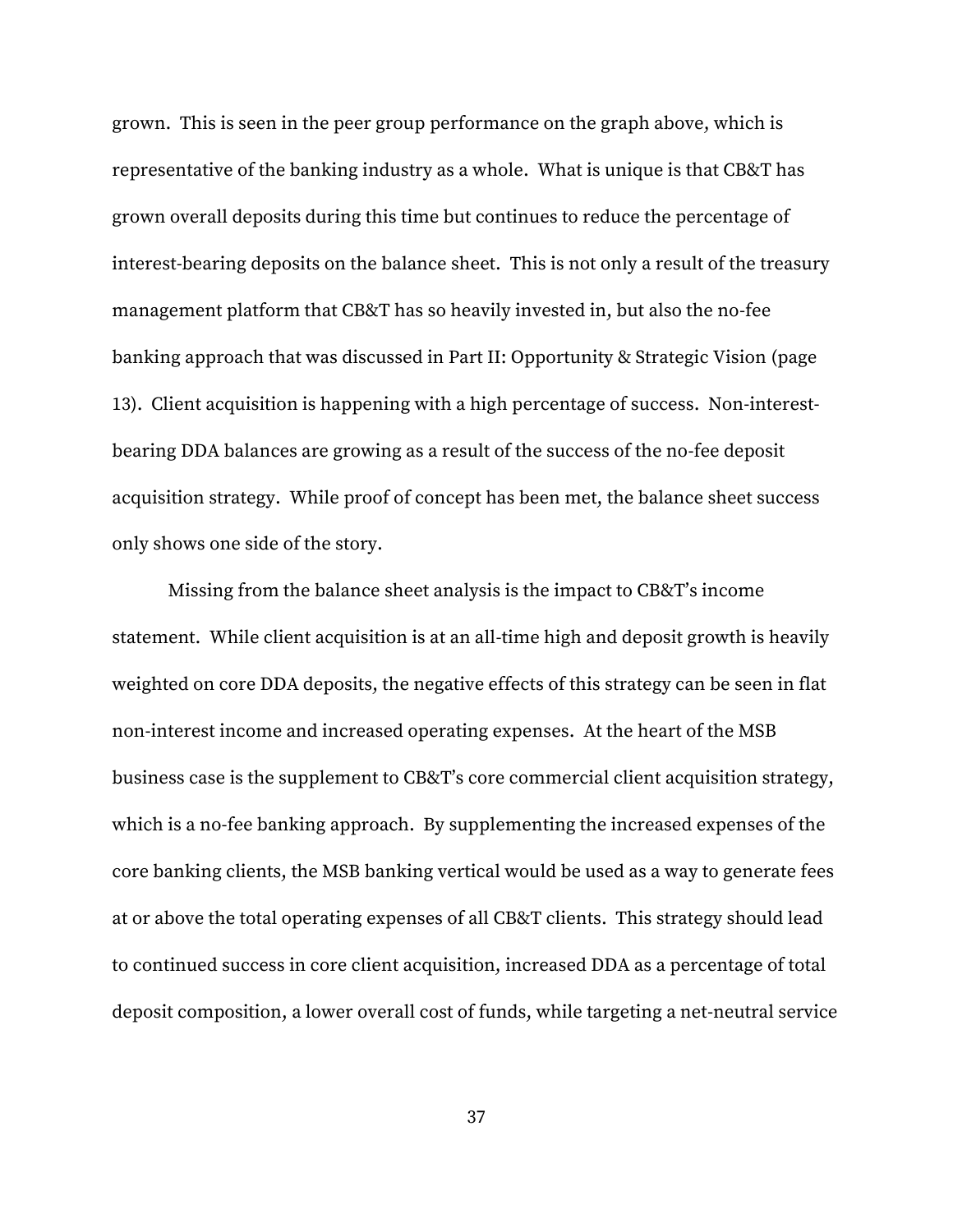fee expense outcome. If successful, CB&T can address their greatest threat to growth – deposit acquisition – while minimizing the negative impact to the income statement.

Long-term, this strategy will positively impact the overall profitability of the Bank. Cost of funds will be reduced, thereby increasing the net interest margin to the Bank if existing loan yields are maintained. As rates start to rise, this will be even more meaningful to the profitability of CB&T. Additionally, by lowering their cost of funds, CB&T can be more competitive on loan pricing while still maintaining their target net interest margin. Through this unique approach, CB&T will position themselves for long-term growth, durability, and scalability. Most importantly, a deposit base that is heavily weighted with DDA deposits will build franchise value. Increasing franchise value directly impacts shareholder value and gives CB&T additional strategic options as the Bank grows.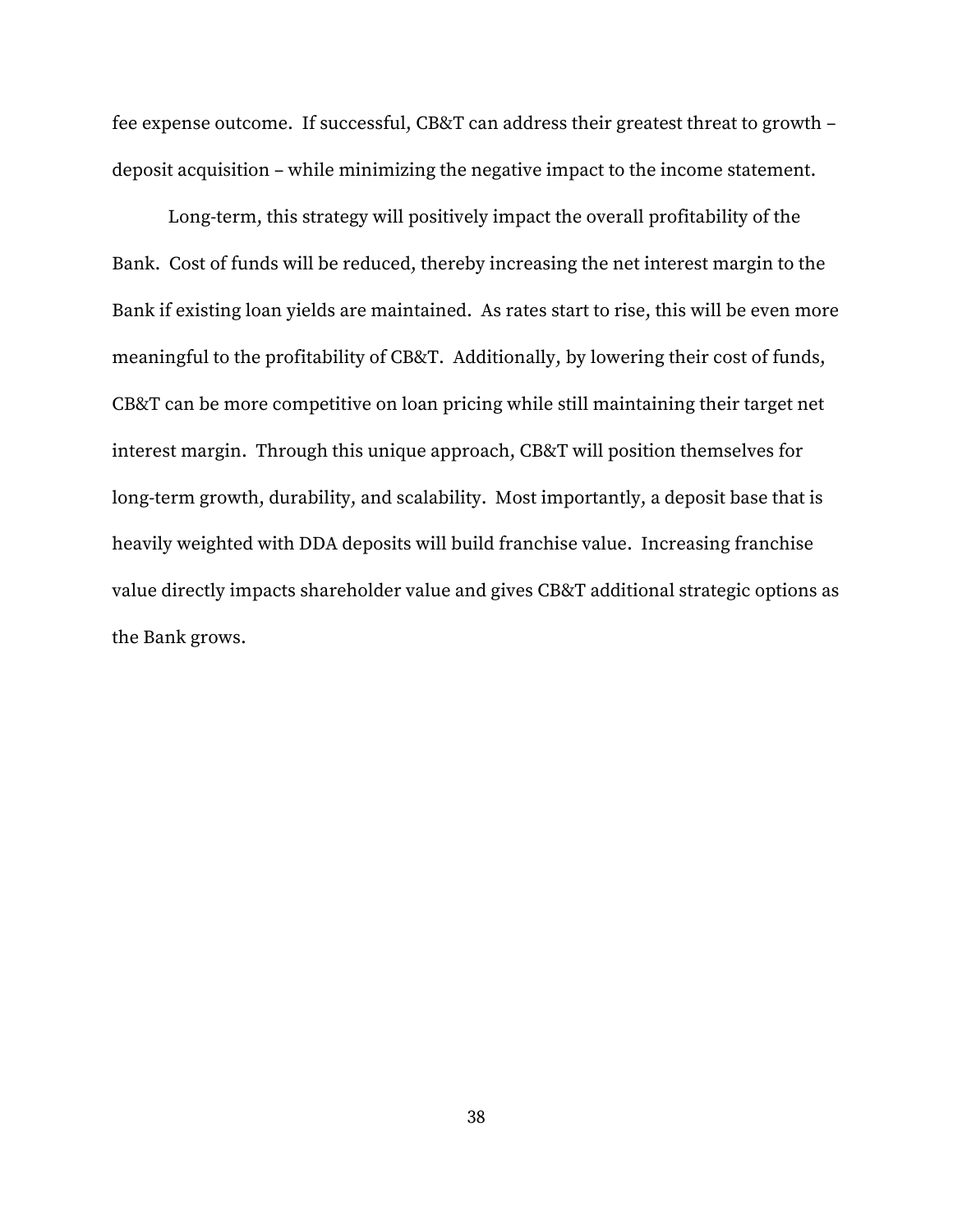#### **CONCLUSION**

<span id="page-44-0"></span>The MSB banking vertical project is a complex and time intensive undertaking, the pros and cons of which need to be carefully considered before a decision can be made. The revenue potential is significant, however, so are the added compliance and operational duties that go along with servicing this industry. If Central Bank & Trust is committed to growing their low-cost core deposits through a no-fee approach to their standard commercial banking clients, the MSB banking vertical initiative is a perfect compliment to that strategy. Since proof of concept with the deposit growth strategy has been realized, it should be without hesitation that Central Bank & Trust leadership move forward with the MSB banking vertical initiative.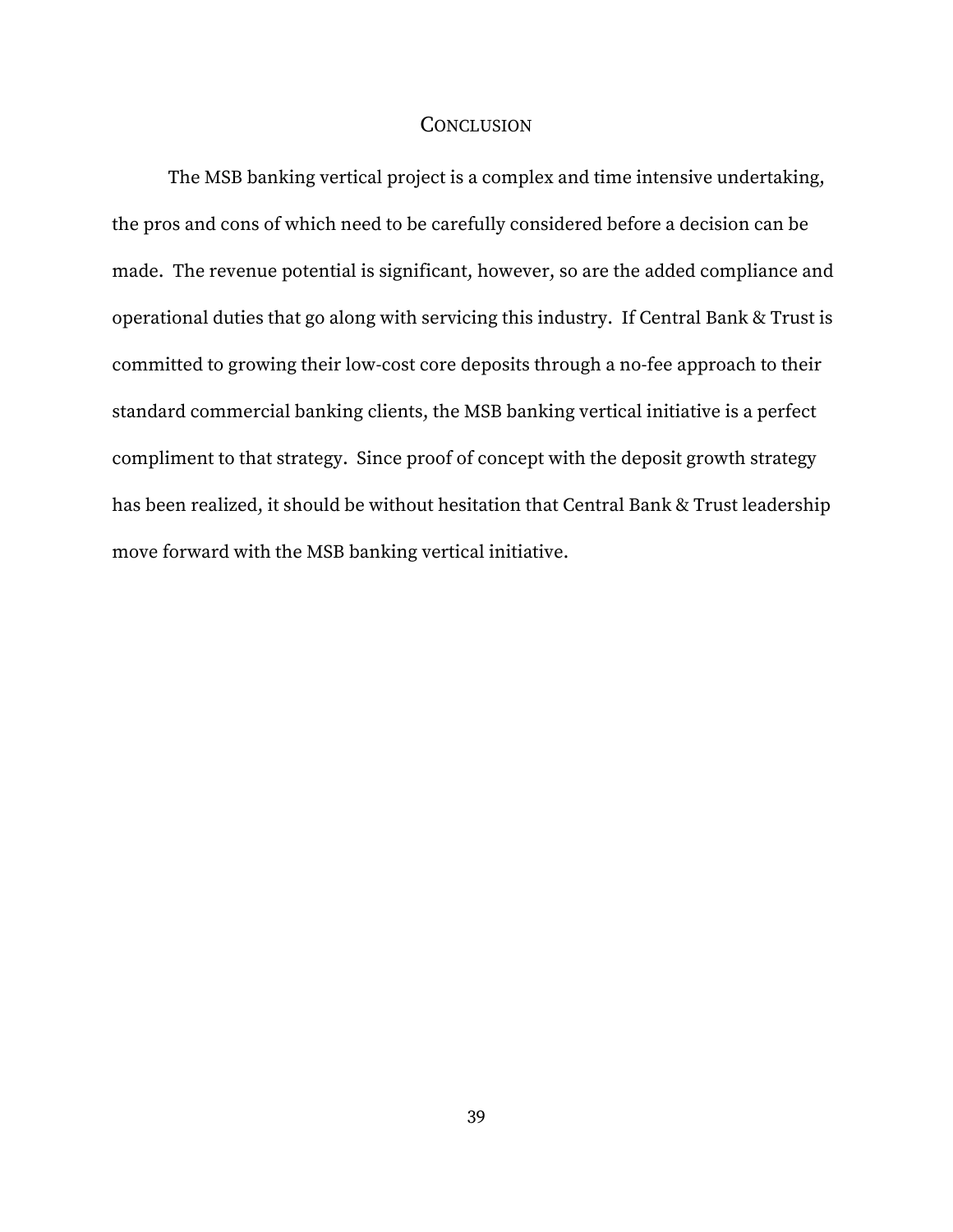# APPENDIX 1 Sample MSB Client Account Analysis Statement

<span id="page-45-0"></span>

|                                                                                               | A PART OF FARMERS & STOCKMENS BANK | <b>Central Bank &amp; Trust</b> |                       |                                   |
|-----------------------------------------------------------------------------------------------|------------------------------------|---------------------------------|-----------------------|-----------------------------------|
|                                                                                               | <b>Balance Information</b>         |                                 |                       |                                   |
| Average Ledger Balance                                                                        |                                    |                                 |                       | \$4,026,615.25                    |
| Less Average Float<br>Average Collected Balance                                               |                                    |                                 |                       | \$0.00<br>\$4,026,615.25          |
| Average Collected Balance                                                                     |                                    |                                 |                       | \$4,026,615.25                    |
| Less - DDA Balance - Reserve Requirement (10%)                                                |                                    |                                 |                       | \$402,661.53                      |
| Average Available Balance                                                                     |                                    |                                 |                       | \$3,623,953.73                    |
| Average Available Balance<br>Balance Equivalent Total Service Charge                          |                                    |                                 |                       | \$3,623,953.73<br>\$65,634,038.35 |
| \$2,616.49 in Investable Balances Offset \$1.00 of Total Fees for all Analysis Based Services |                                    |                                 |                       |                                   |
|                                                                                               |                                    |                                 |                       |                                   |
|                                                                                               | <b>Settlement Summary</b>          |                                 |                       |                                   |
| <b>Earnings Credit</b>                                                                        |                                    |                                 |                       | \$1,385.05                        |
| Less Total Analyzed Fees                                                                      |                                    |                                 | \$25,084.79           |                                   |
| <b>Total Charge</b>                                                                           |                                    |                                 |                       | \$23,699.74                       |
|                                                                                               | <b>Service Line Description</b>    |                                 |                       |                                   |
| <b>Description</b>                                                                            | Volume                             | <b>Unit Price</b>               | <b>Service Charge</b> | <b>Balance Equivalent</b>         |
| <b>Account Services</b>                                                                       |                                    |                                 |                       |                                   |
| Compliance Monitoring Fee<br><b>Electronic Debits Transactions</b>                            | $\mathbf{1}$<br>12                 | \$5,000.00<br>\$0.24            | \$5,000.00<br>\$2.88  | \$13,082,437.28<br>\$7,535.48     |
| <b>Commercail Deposits</b>                                                                    | 430                                | \$0.52                          | \$223.60              | \$585,046.59                      |
| Deposit Adjustment                                                                            | 3                                  | \$11.00                         | \$33.00               | \$86,344.09                       |
| Composite Group                                                                               | $\mathbf{1}$                       | \$0.00                          | \$0.00                | \$0.00                            |
| <b>Standard Confirmation</b>                                                                  | $\mathbf{1}$                       | \$55.00                         | \$55.00               | \$143,906.81                      |
| Paper Analysis Statement Fee                                                                  | 198                                | \$2.30                          | \$455.40              | \$1,191,548.39                    |
| Unencoded Items Deposited                                                                     | 373                                | \$0.16                          | \$59.68               | \$156,151.97                      |
| Monthly Maintenance                                                                           | 198                                | \$35.00                         | \$6,930.00            | \$18,132,258.06                   |
| Paper Account Statement Fee                                                                   | 47                                 | \$4.75                          | \$223.25              | \$584,130.82                      |
| Paper Item Admin Fee                                                                          | 45                                 | \$0.02                          | \$0.90                | \$2,354.84                        |
| Wire Incoming Non-Structured                                                                  | $\mathbf{1}$                       | \$21.00                         | \$21.00               | \$54,946.24                       |
| Wire Incoming Structured                                                                      | 45                                 | \$17.00                         | \$765.00              | \$2,001,612.90                    |
| <b>ACH Credit Received</b>                                                                    | 152                                | \$0.09                          | \$13.68               | \$35,793.55                       |
| ACH Addenda Received                                                                          | 152                                | \$0.03                          | \$4.56                | \$11,931.18                       |
| Deposit Administration Fee                                                                    | 5201                               | \$0.12                          | \$624.12              | \$1,633,002.15                    |
| ZBA                                                                                           |                                    |                                 |                       |                                   |
| <b>ZBA Parent Account</b>                                                                     | $\mathbf{1}$                       | \$55.00                         | \$55.00               | \$143,906.81                      |
| ZBA Sub-Account                                                                               | 193                                | \$5.00                          | \$965.00              | \$2,524,910.39                    |
| <b>ACH</b>                                                                                    |                                    |                                 |                       |                                   |
| <b>ACH Returned Transaction</b>                                                               | 12                                 | \$2.55                          | \$30.60               | \$80,064.52                       |
| ACH Online Monthly Fee                                                                        | $\mathbf{1}$                       | \$45.00                         | \$45.00               | \$117,741.94                      |
| <b>ACH Debit Originated</b>                                                                   |                                    |                                 |                       |                                   |
|                                                                                               | 1246                               | \$0.22                          | \$274.12              | \$717,231.54                      |
| ACH File Processed<br><b>ACH Return Report</b>                                                | 25<br>$\mathbf{1}$                 | \$1.00<br>\$11.50               | \$25.00<br>\$11.50    | \$65,412.19<br>\$30,089.61        |
| Wire                                                                                          |                                    |                                 |                       |                                   |
|                                                                                               |                                    |                                 | \$3,392.50            |                                   |
|                                                                                               |                                    |                                 |                       |                                   |
| Online Wire Outbound Domestic<br>Online Wire Outbound USD Intl                                | 118<br>88                          | \$28.75<br>\$66.75              | \$5,874.00            | \$8,876,433.69<br>\$15,369,247.31 |